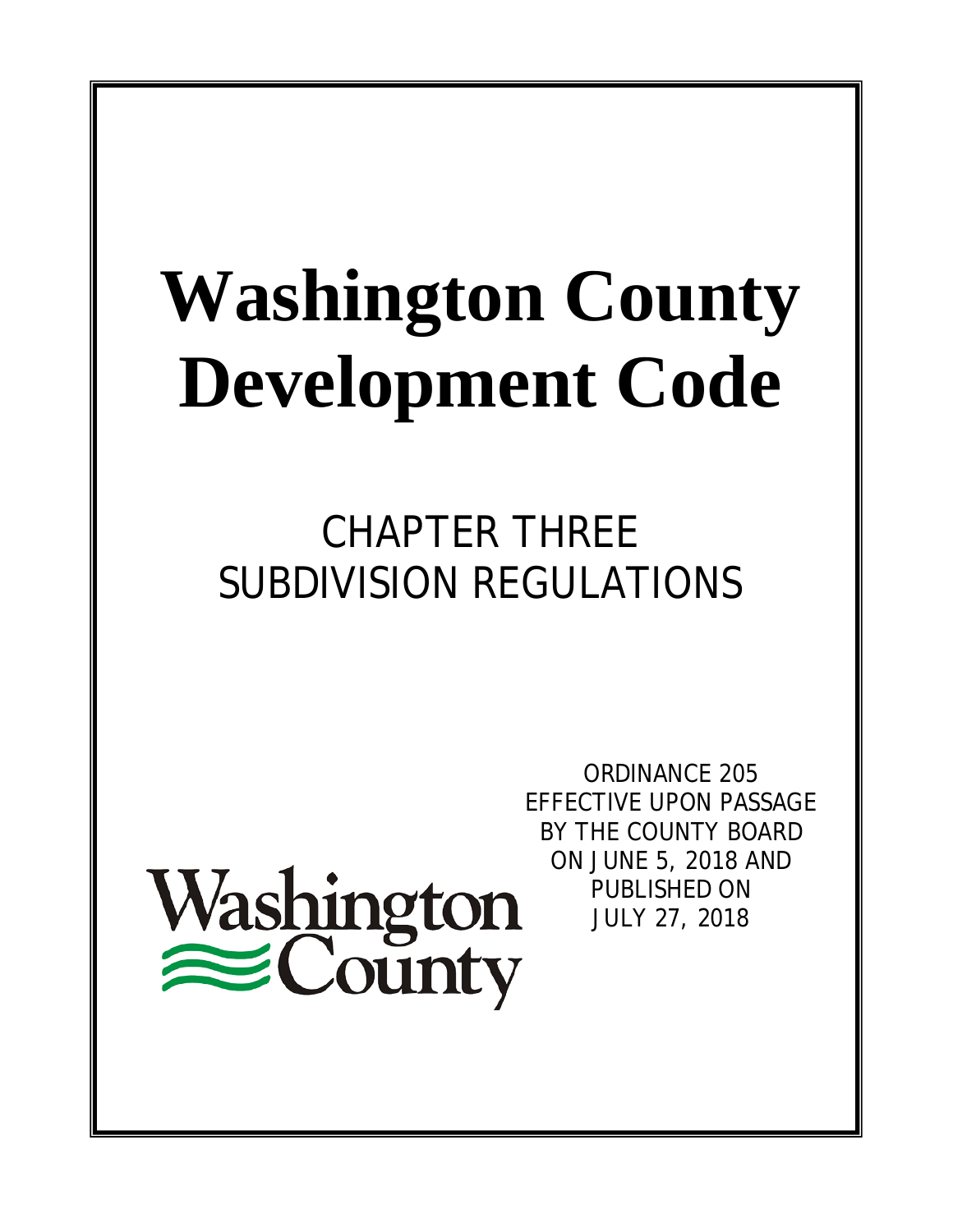## **REVISED WASHINGTON COUNTY DEVELOPMENT CODE**

## **CHAPTER THREE**

## **SUBDIVISION REGULATIONS**

**ORDINANCE NO. 205**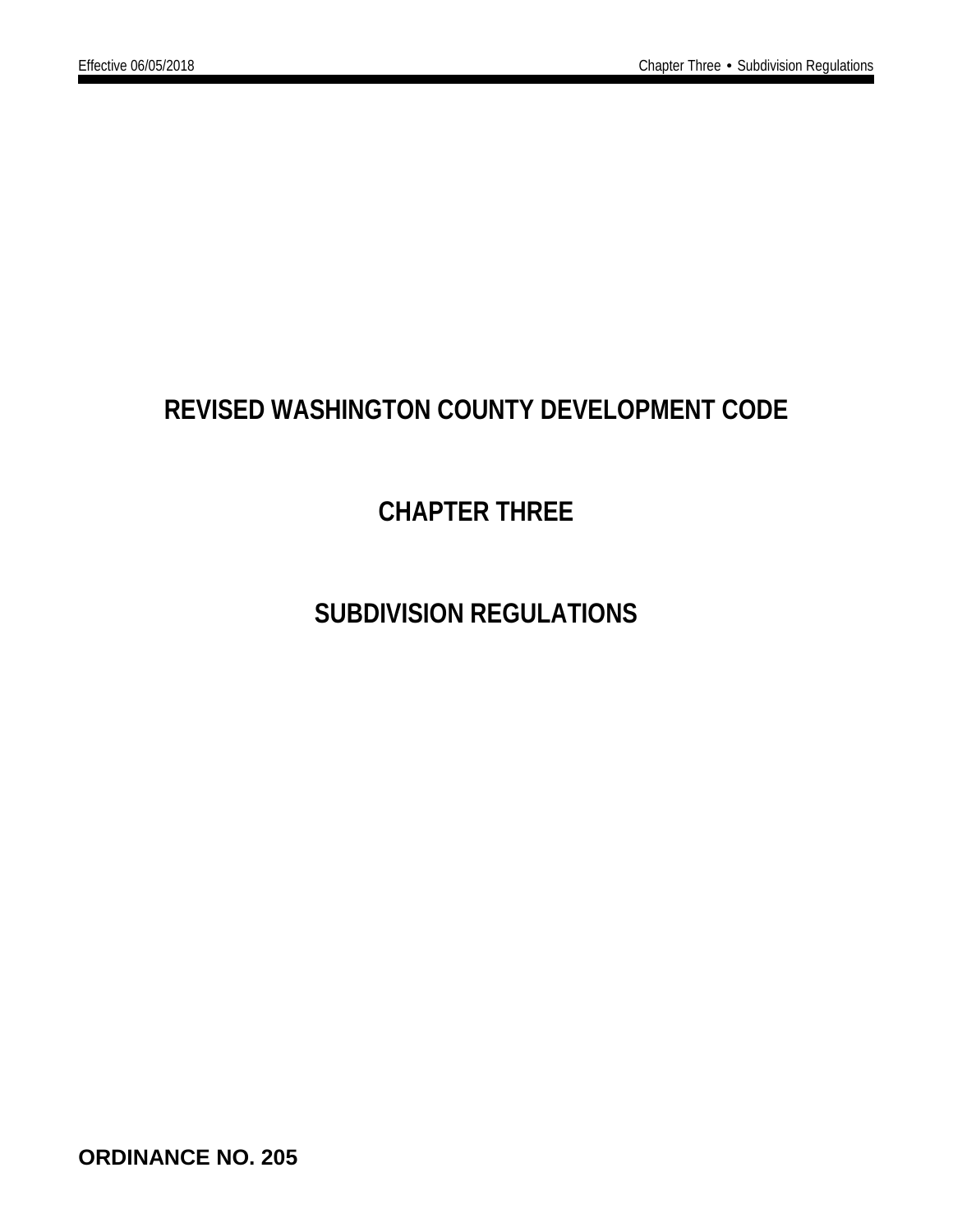## **REVISED WASHINGTON COUNTY**

## **DEVELOPMENT CODE**

Pursuant to MSA Ch 394, Washington County has adopted official controls for areas and activities enumerated below. These official controls are compiled into and hereafter known as the Revised Washington County Development Code which consists of the following chapters each adopted through Ordinance.

| (1)  | Chapter One          | Administration                                                       |
|------|----------------------|----------------------------------------------------------------------|
| (2)  | Chapter Two          | <b>Zoning Regulations</b>                                            |
| (3)  | <b>Chapter Three</b> | <b>Subdivision Regulations</b>                                       |
| (4)  | <b>Chapter Four</b>  | Subsurface Sewage Treatment System Regulations                       |
| (5)  | <b>Chapter Five</b>  | Lower St. Croix River Bluffland and Shoreland Management Regulations |
| (6)  | <b>Chapter Six</b>   | <b>Shoreland Management Regulations</b>                              |
| (7)  | <b>Chapter Seven</b> | <b>Mining Regulations</b>                                            |
| (8)  | <b>Chapter Eight</b> | <b>Buffer Regulations</b>                                            |
| (9)  | <b>Chapter Nine</b>  | <b>Floodplain Management Regulations</b>                             |
| (10) | Chapter Ten          | Official Map Regulation and Designation                              |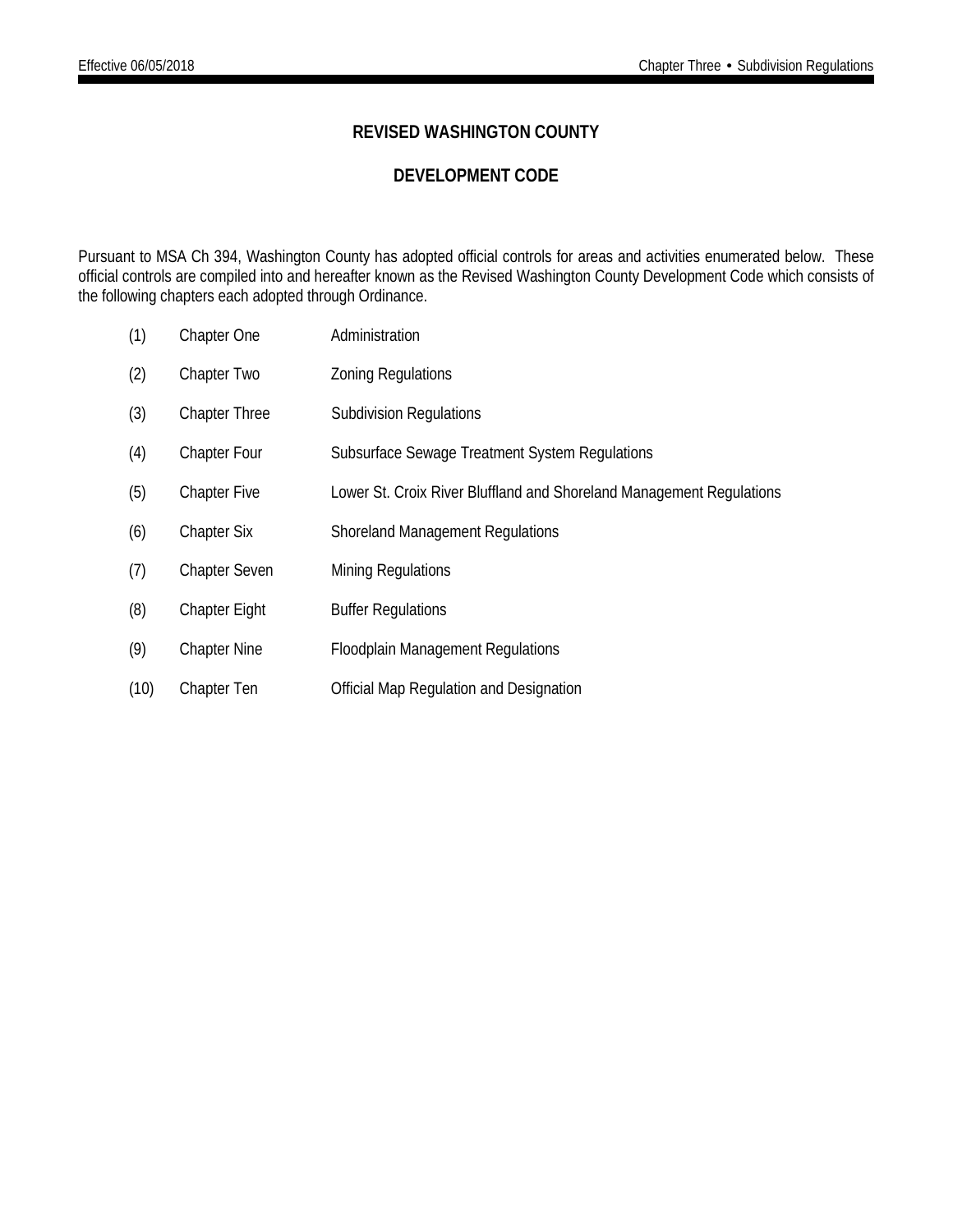## **REVISED WASHINGTON COUNTY DEVELOPMENT CODE**

## **CHAPTER THREE SUBIVISION REGULATIONS**

## **Table of Contents**

| <b>SECTION 5.</b>                        |    |
|------------------------------------------|----|
| 5.1                                      |    |
| 5.2                                      |    |
| 5.3                                      |    |
| 5.4                                      |    |
| 5.5                                      |    |
| 5.6                                      |    |
| 5.7                                      |    |
| 5.8                                      |    |
| 5.9                                      |    |
| <b>SECTION 6.</b>                        |    |
| 6.1                                      |    |
| 6.2                                      |    |
| 6.3                                      |    |
| 6.4                                      |    |
| <b>SECTION 7.</b>                        |    |
| 7.1                                      |    |
| 7.2                                      |    |
| SECTION 8. GENERAL DEVELOPMENT STANDARDS | 21 |
| 8.1                                      |    |
| 8.2                                      |    |
| 8.3                                      |    |
| 8.4                                      |    |
| 8.5                                      |    |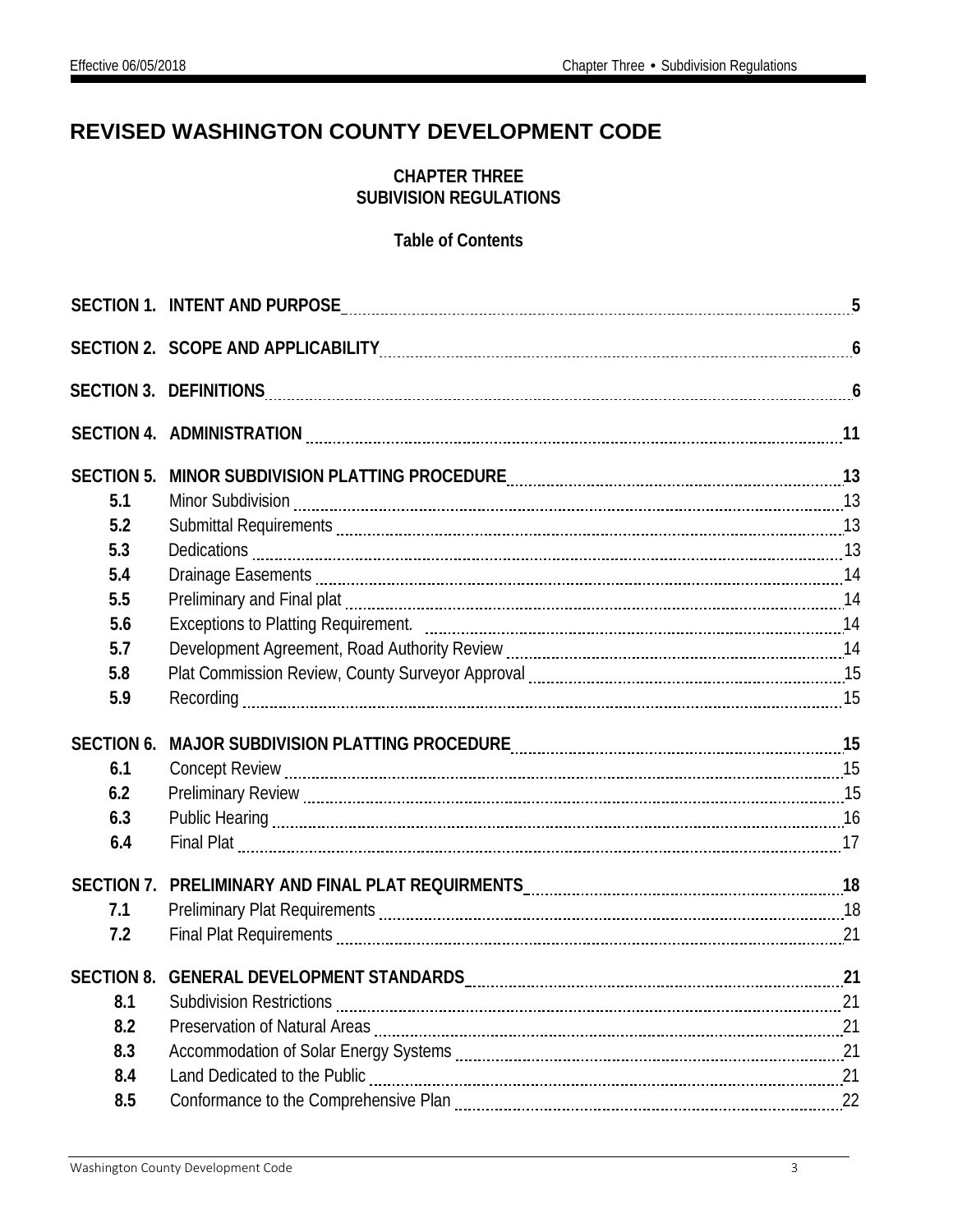| 8.6               |                                                                                                               |  |
|-------------------|---------------------------------------------------------------------------------------------------------------|--|
| 8.7               |                                                                                                               |  |
| <b>SECTION 9.</b> |                                                                                                               |  |
| 9.1               |                                                                                                               |  |
| 9.2               |                                                                                                               |  |
| 9.3               |                                                                                                               |  |
| 9.4               |                                                                                                               |  |
| 9.5               |                                                                                                               |  |
| 9.6               |                                                                                                               |  |
| 9.7               |                                                                                                               |  |
|                   |                                                                                                               |  |
| 10.1              |                                                                                                               |  |
| 10.2              |                                                                                                               |  |
| 10.3              |                                                                                                               |  |
| 10.4              |                                                                                                               |  |
|                   | SECTION 11. REQUIRED IMPROVEMENTS CONTENT AND THE SECTION 11. REQUIRED IMPROVEMENTS CONTENT AND THE SECTION 1 |  |
| 11.1              | Requirements Prior to Improvements [11,120] and the content of the Prior of August 24                         |  |
| 11.2              |                                                                                                               |  |
| 11.3              |                                                                                                               |  |
| 11.4              |                                                                                                               |  |
| 11.5              |                                                                                                               |  |
| 11.6              |                                                                                                               |  |
| 11.7              |                                                                                                               |  |
| 11.8              |                                                                                                               |  |
|                   |                                                                                                               |  |
| 12.1              |                                                                                                               |  |
|                   |                                                                                                               |  |
|                   |                                                                                                               |  |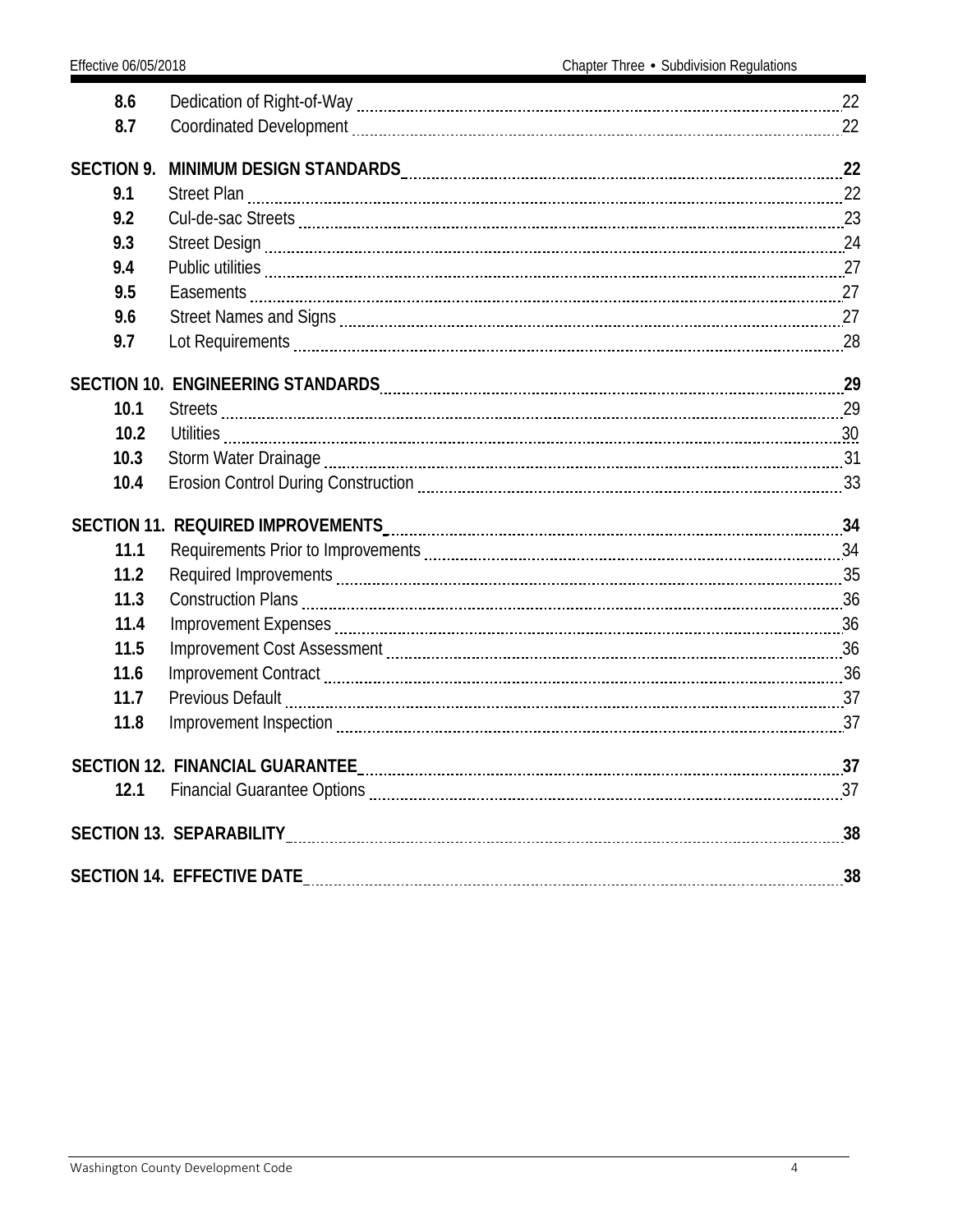<span id="page-5-0"></span>

| Summaries in this                                                                                                                                                                                                                                                                                                  | REVISED WASHINGTON COUNTY DEVELOPMENT CODE                                                                                                                                                                                                                                                                                                                                                                                                                                                                                                                                                                                                                                                                                                                                                                                                                                                                                                                                                                                                                                                                                                                                                                                                                                                                                                                                                                                                                                                                                                                                                                                                                                                         |  |  |  |  |  |
|--------------------------------------------------------------------------------------------------------------------------------------------------------------------------------------------------------------------------------------------------------------------------------------------------------------------|----------------------------------------------------------------------------------------------------------------------------------------------------------------------------------------------------------------------------------------------------------------------------------------------------------------------------------------------------------------------------------------------------------------------------------------------------------------------------------------------------------------------------------------------------------------------------------------------------------------------------------------------------------------------------------------------------------------------------------------------------------------------------------------------------------------------------------------------------------------------------------------------------------------------------------------------------------------------------------------------------------------------------------------------------------------------------------------------------------------------------------------------------------------------------------------------------------------------------------------------------------------------------------------------------------------------------------------------------------------------------------------------------------------------------------------------------------------------------------------------------------------------------------------------------------------------------------------------------------------------------------------------------------------------------------------------------|--|--|--|--|--|
| column are for<br>commentary and/or<br>interpretive purposes                                                                                                                                                                                                                                                       | <b>CHAPTER THREE</b>                                                                                                                                                                                                                                                                                                                                                                                                                                                                                                                                                                                                                                                                                                                                                                                                                                                                                                                                                                                                                                                                                                                                                                                                                                                                                                                                                                                                                                                                                                                                                                                                                                                                               |  |  |  |  |  |
| only.                                                                                                                                                                                                                                                                                                              | <b>SUBDIVISION REGULATIONS</b>                                                                                                                                                                                                                                                                                                                                                                                                                                                                                                                                                                                                                                                                                                                                                                                                                                                                                                                                                                                                                                                                                                                                                                                                                                                                                                                                                                                                                                                                                                                                                                                                                                                                     |  |  |  |  |  |
|                                                                                                                                                                                                                                                                                                                    | This Chapter of the Washington County Development Code shall be known as the<br>Washington County Subdivision Regulations and may be referred to within this chapter as<br>"this Chapter" or "this Ordinance". This subdivision regulation is adopted by Washington<br>County Ordinances No. 205 pursuant to the planning and zoning enabling legislation in<br>Minnesota Statutes, Chapter 394.                                                                                                                                                                                                                                                                                                                                                                                                                                                                                                                                                                                                                                                                                                                                                                                                                                                                                                                                                                                                                                                                                                                                                                                                                                                                                                   |  |  |  |  |  |
|                                                                                                                                                                                                                                                                                                                    | <b>SECTION 1. INTENT AND PURPOSE</b>                                                                                                                                                                                                                                                                                                                                                                                                                                                                                                                                                                                                                                                                                                                                                                                                                                                                                                                                                                                                                                                                                                                                                                                                                                                                                                                                                                                                                                                                                                                                                                                                                                                               |  |  |  |  |  |
| This Chapter defines<br>regulations for creating<br>subdivisions.<br>Goals:<br>• Good planning.<br>• Healthy, safe,<br>comfortable,<br>convenient<br>environments.<br>• Costs to be borne by<br>those benefitting from<br>subdivision<br>construction.<br>• Secure public's rights<br>to public land and<br>water. | 1.1<br>The process of dividing undeveloped land into home sites, or separate parcels for<br>other uses, is one of the most important factors in the growth of any township. Few<br>activities have a more lasting effect upon its appearance and environment. Once<br>the land has been subdivided into lots and the streets, houses, and other structures<br>have been constructed, the basic character of this permanent addition to the<br>township has become firmly established. It is then virtually impossible to alter its<br>basic character without substantial expense. In most subdivisions, roads and<br>streets must be maintained and various public services must be provided. The<br>welfare of the entire township is thereby affected in many important respects. It is,<br>therefore, to the interest of the general public, the developer, and the future owners<br>that subdivisions be conceived, designed and developed in accordance with sound<br>rules and proper standards. To the extent authorized by law, it is the purpose of<br>these regulations to:<br>(1)<br>Encourage well planned, efficient, and attractive subdivisions by<br>establishing adequate standards for design and construction.<br>(2)<br>Provide for the health and safety of residents by requiring properly<br>designed streets and adequate sewage and water service.<br>(3)<br>Place the cost of improvements against those benefitting from their<br>construction.<br>Secure the rights of the public with respect to public lands and waters.<br>(4)<br>(5)<br>Set the minimum requirements necessary to protect the public health,<br>safety, comfort, convenience and general welfare. |  |  |  |  |  |
| There are two ways to<br>subdivide land: minor<br>subdivision (see Section<br>5) and major subdivision<br>(see Section 6).                                                                                                                                                                                         | 1.2<br>Land is subdivided using either the minor subdivision process or the major<br>subdivision process. Section 5 outlines the minor subdivision process. Section 6<br>outlines the major subdivision process.                                                                                                                                                                                                                                                                                                                                                                                                                                                                                                                                                                                                                                                                                                                                                                                                                                                                                                                                                                                                                                                                                                                                                                                                                                                                                                                                                                                                                                                                                   |  |  |  |  |  |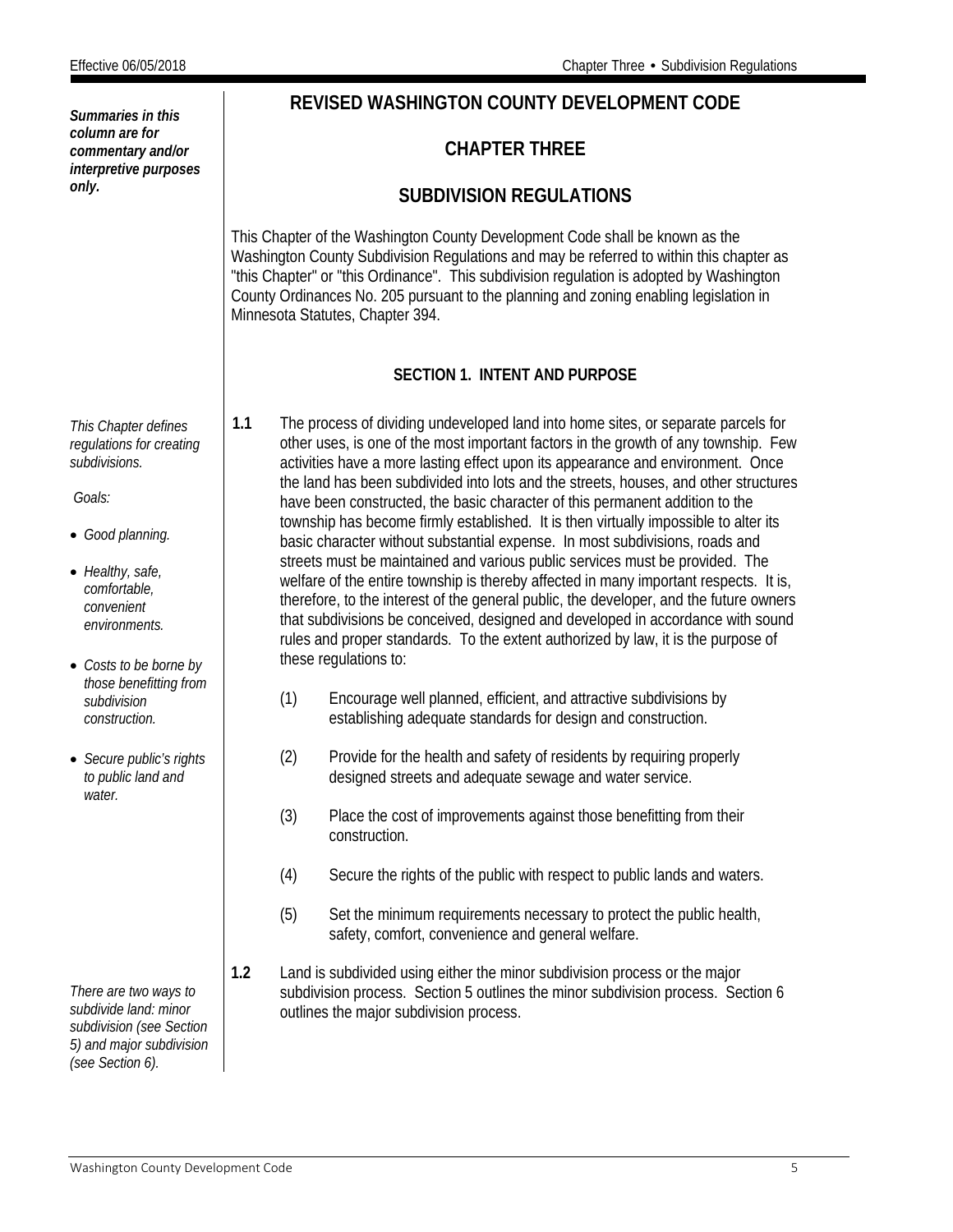*Applies to divisions of land in unincorporated areas where subdivision authority has not been transferred to the Township. Subdivisions and platting must be in accordance with the County Development Code and MN statutes Chap. 505. Combined parcels cannot be re-separated without approval. Registered land surveys will not be recorded prior to County approval. Unless specifically defined here, interpretation of words and phrases shall be consistent with common usage.* follows:

> (4) **Block:** The enclosed area within the perimeter of roads, outlots, property lines or boundaries of the subdivision.

## **SECTION 2. SCOPE AND APPLICABILITY**

- <span id="page-6-0"></span>**2.1** The regulations contained in this Chapter apply in the unincorporated areas of Washington County except this Chapter does not apply in the Townships of Baytown, Denmark, Grey Cloud Island, May, Stillwater and West Lakeland. In any unincorporated areas where this Chapter applies, it shall apply to any division of land into two or more parcels for the purpose of transfer of ownership, building development or tax assessment purposes by platting, replatting, registered land survey, conveyance, sale, contract for sale or other means by which beneficial interest in land is transferred.
- **2.2** After the effective date of this Ordinance:
	- (1) Land shall not be subdivided or platted and any plat or deed subdividing land shall not be recorded except as provided in this Chapter and approved by the County as having fulfilled the requirements of this Chapter, the other chapters of the Washington County Development Code and Minnesota Statutes Chapter 505.
	- (2) Any parcel of land, either platted or unplatted, that has been combined for tax purposes, or for any other reason, cannot be re-separated without approval in the manner prescribed in this Chapter.
	- (3) Registered land surveys shall not be recorded with the Registrar of Titles until the registered land survey has been approved by the County as having fulfilled the requirements of this Ordinance and the Washington County Development Code.

## **SECTION 3. DEFINITIONS**

- <span id="page-6-1"></span>**3.1** A "person" includes a corporation, a partnership, and an incorporated association of persons such as a club; "shall" is always mandatory; a "building" includes a "structure"; a "building" or "structure" includes any part thereof; "used" or "occupied" as applied to any land or building shall be construed to include the words "intended", "arranged", or "designed to be used or occupied".
- **3.2** For the purpose of this Chapter, certain terms and words are hereby defined as
	- (1) **Alley:** Any dedicated public right-of-way providing a secondary means of access to abutting property.
	- (2) **Applicant:** The owner of the land proposed to be subdivided or the owner's representative.
	- (3) **Attorney:** The County Attorney.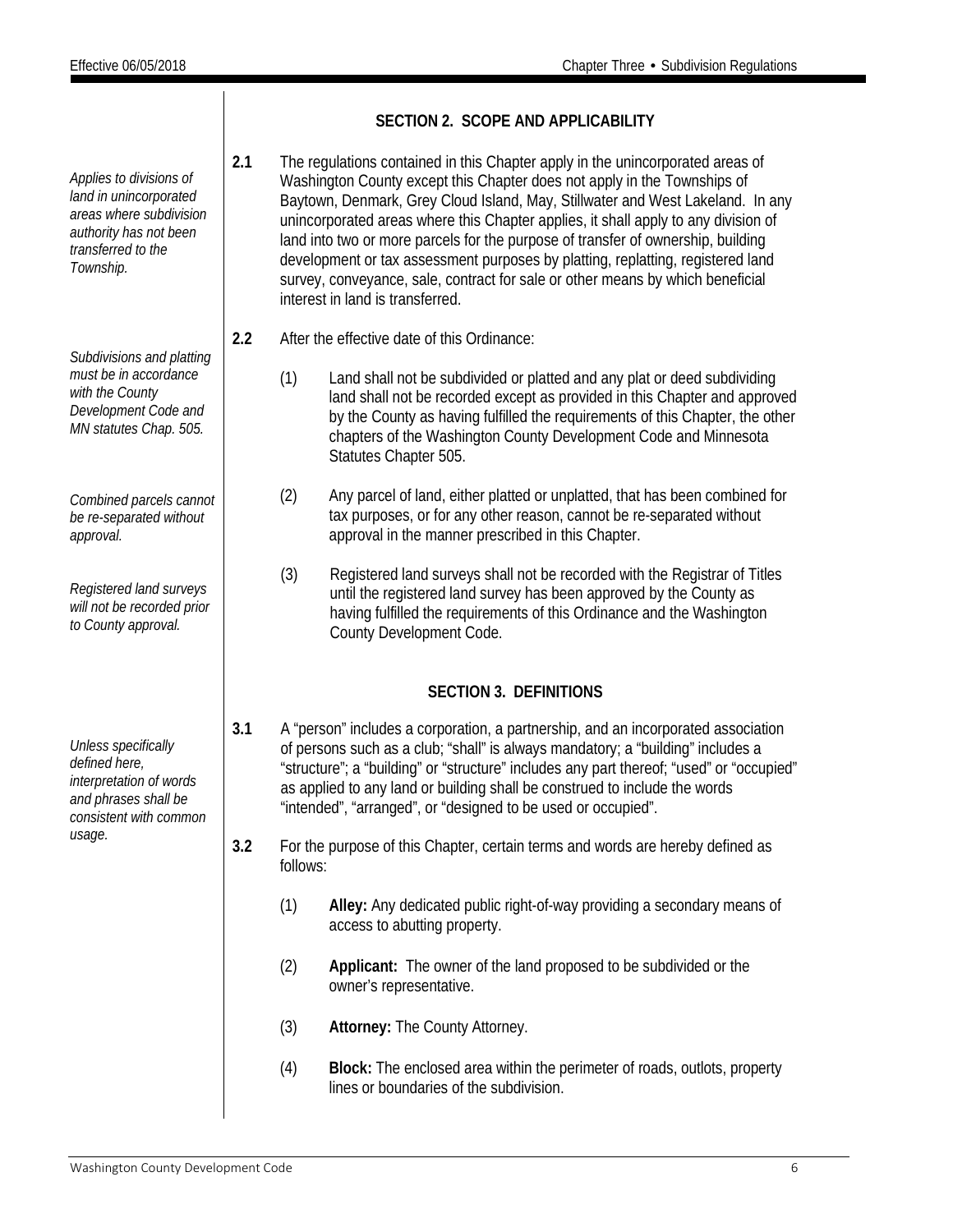- (5) **Boulevard:** The portion of the street right-of-way between the curb line and the property line.
- (6) **Buildable Land:** Land with a slope less than 25 percent, and outside of any required setbacks, except that on a natural environment lake where a 200 foot structure setback is required, the buildable area calculation would be measured from a 150 foot setback rather than the required 200 foot setback; and above any floodway, drainageway, or drainage easement.
- (7) **Comprehensive Plan:** A plan prepared by the township and/or Washington County including a compilation of policy statements, goals, standards and maps indicating the general locations recommended for the various functional classes of land use, places and structures, and for the general physical development of the township and includes any unit or part of such plan or parts thereof.
- (8) **Concept Plan:** A sketch preparatory to the preparation of the preliminary plat to enable the applicant to save time and expense in reaching general agreement with the township and Washington County as to the form of the development and the objectives of these regulations. The concept plan shall contain data in accordance with Section 6.1 of this Chapter.
- (9) **Contour Interval:** The elevation change between contour lines.
- (10) **Contour Map:** A map on which irregularities of land surface (topography) are shown by lines connecting points of equal elevations.
- (11) **Copy:** A print or reproduction.
- (12) **County:** Washington County, Minnesota
- (13) **County Board:** The Washington County Board of Commissioners.
- (14) **Cul-De-Sac:** A street with only one outlet; a dead end street; measured from the point where there is no secondary access.
- (15) **Developer:** The owner of land proposed to be subdivided or the owner's representative.
- (16) **Development:** The act of subdividing land, building structures and installing site improvements.
- (17) **Development Agreement (major subdivision):** A contract with the County in which the owner or developer agrees to take certain specified actions in consideration of the County's granting preliminary and final plat approval.
- (18) **Development Code:** The official controls adopted by Washington County regulating the physical development of land in the unincorporated areas of the County.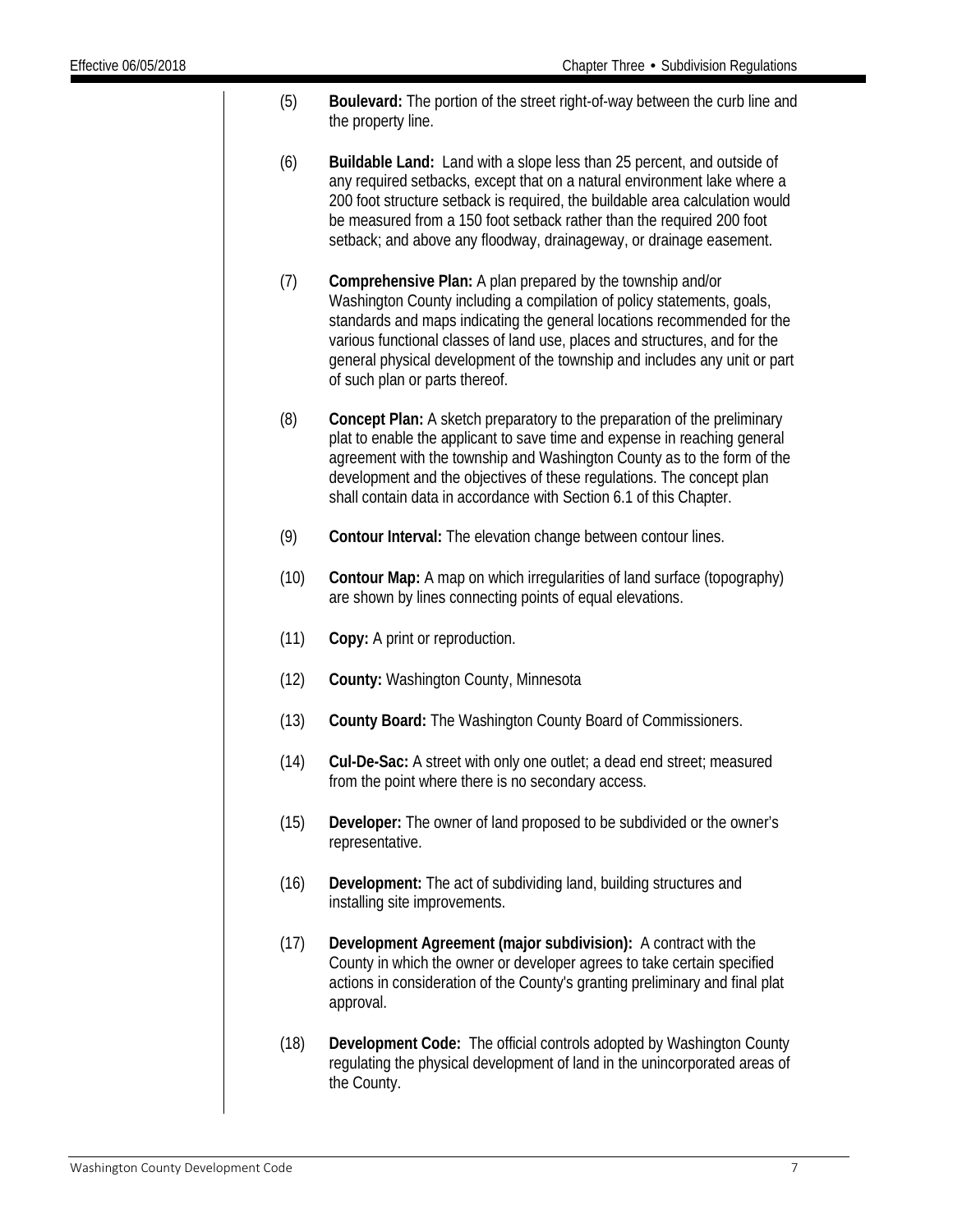- (19) **Double Frontage Lots:** Lots which have a front line abutting on one street and a back or rear line abutting on another street.
- (20) **Drainage Course:** A water course or indenture for the drainage of surface water.
- (21) **Drainage way:** A natural passageway in the surface of the earth so situated and having such a topographical nature that surface water flows through it from other areas before reaching a final ponding area. The term also includes all drainage structures that have been constructed or placed for the purpose of conducting water from one place to another.
- (22) **Easement:** A grant by an owner of land for a specific use by persons other than the owner.
- (23) **Engineer:** The licensed engineer employed by the township unless otherwise stated.
- (24) **Final Plat:** The map or plan or record of a subdivision and any accompanying material as described in these regulations.
- (25) **Grade:** The slope of a road, street, or other public way specified in percentage (%) terms.
- (26) **Individual Sewage Disposal System:** A sewage treatment system, or part thereof, serving a dwelling or other establishment, or group thereof, and using sewage tanks or advanced treatment followed by soil treatment and disposal. See Chapter Eight of the Washington County Development Code.
- (27) **Lot:** An individual parcel of land designated by metes and bounds, registered land survey, plat, or other means, and which description is either recorded in the Office of the Washington County Recorder or Registrar of Titles or used by the County Auditor-Treasurer or County Assessor to separate such parcel from other lands for tax purposes.
- (28) **Lot, Corner:** A lot bordered on at least two (2) adjacent sides by intersecting streets.
- (29) **Major Subdivision:** All subdivisions not classified as minor subdivisions including, but not limited to, subdivisions of four (4) or more lots, or any size subdivision requiring any new street or extension of an existing street.
- (30) **Metes and Bounds:** A property description in which successive sides are described by direction and distance as one would walk around the area being described.
- (31) **Minimum Subdivision Design Standards:** The guides, principles and specifications for the preparation of subdivision plans indicating, among other things, the minimum and maximum dimensions of the various elements set forth in the plan.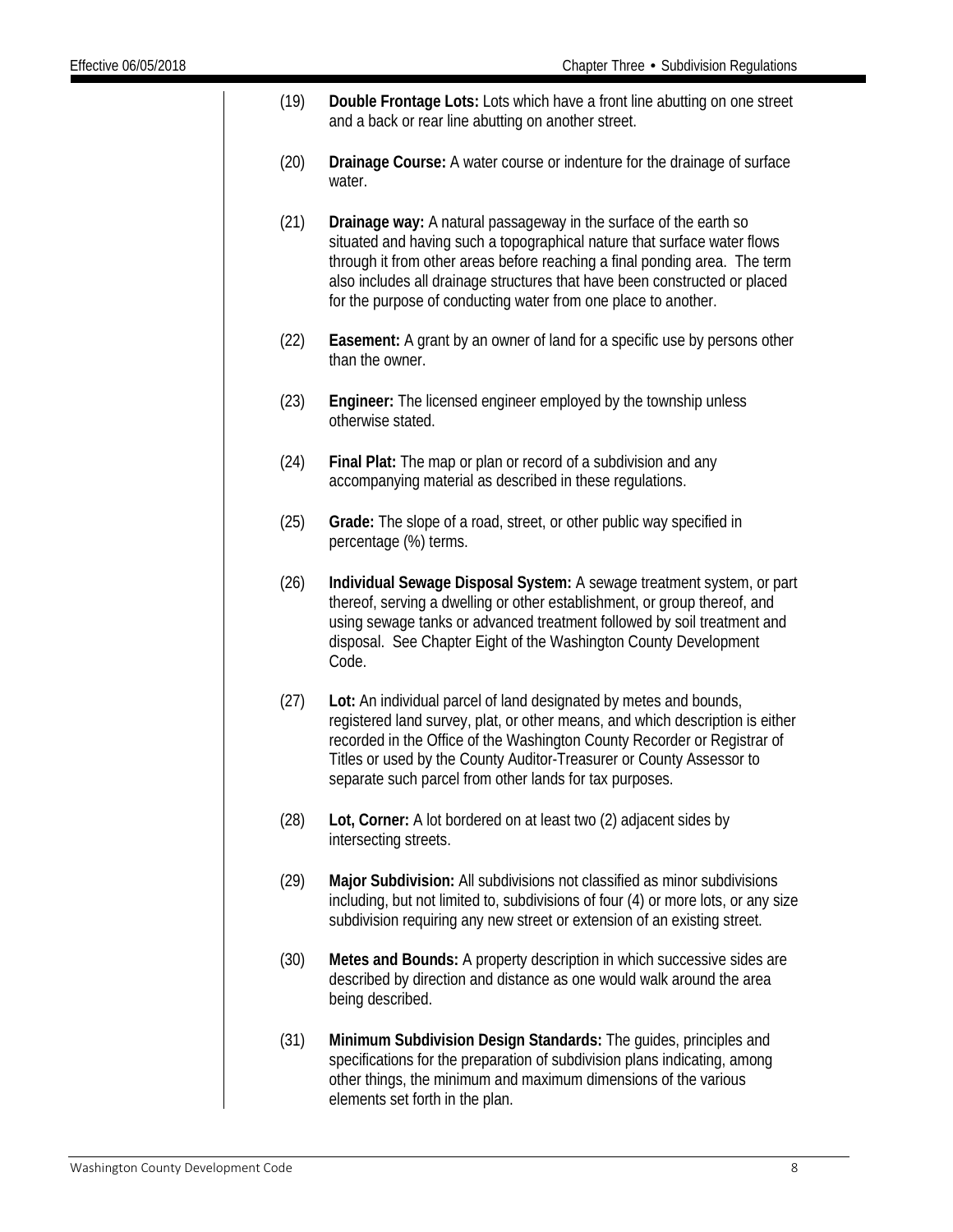- (32) **Minor Subdivision:** Any subdivision containing three (3) or fewer lots fronting on an existing street, not requiring any new street or road, or the extension of municipal facilities, or the creation of any public improvements, and not in conflict with any provisions or portion of the Comprehensive Plan, Official Map, Zoning Ordinance or these regulations.
- (33) **Nonresidential Subdivision:** A subdivision whose intended use is other than residential, such as commercial or industrial.
- (34) **Open Space Development (OSD):** A pattern of subdivision development which places residential dwelling units into compact groupings while providing a network of dedicated open space. See Chapter Two, Part 2, Section 4, of the Washington County Development Code.
- (35) **Ordinary High Water Level (OHWL):** The boundary of public waters and wetlands; an elevation delineating the highest water level which has been maintained for a sufficient period of time to leave evidence on the landscape, commonly that point where the natural vegetation changes from predominantly aquatic to predominantly terrestrial (also known as the Ordinary High Water Mark). For watercourses, the ordinary high water level is the elevation of the top of the bank of the channel. For reservoirs and flowage, the ordinary high water level is the operating elevation of the normal summer pool. On lakes with an established high water level by the Minnesota Department of Natural Resources, that elevation is considered the ordinary high water level.
- (36) **Outlot:** A lot remnant or any parcel of land included in a plat which is not buildable at the time of platting. Such outlot may be a large tract that could be subdivided in the future; or a lot which may be too small to comply with the minimum size requirements of zoning and subdivision ordinances; or a lot otherwise unsuitable for development and therefore not usable as a building site.
- (37) **Owner:** All persons interested in a property as fee simple owner, life estate holder and/or encumbrancer or contract for deed purchaser.
- (38) **Pedestrian Way:** A public right-of-way across or within a plat to be used by pedestrians and/or non-motorized vehicles.
- (39) **Person:** Any person, corporation or association including governmental agencies and political entities.
- (40) **Planning Commission:** The Washington County Planning Advisory Commission, See Chapter One, Section 8 of the Washington County Development Code.
- (41) **Plat Commission:** The Commission appointed by the County Board consisting of a representative from each of the following departments or agencies: Washington County Public Health & Environment, County Surveyor, County Recorder, County Attorney, County Engineer, County Commissioner and Washington Conservation District. See Chapter One, Section 7.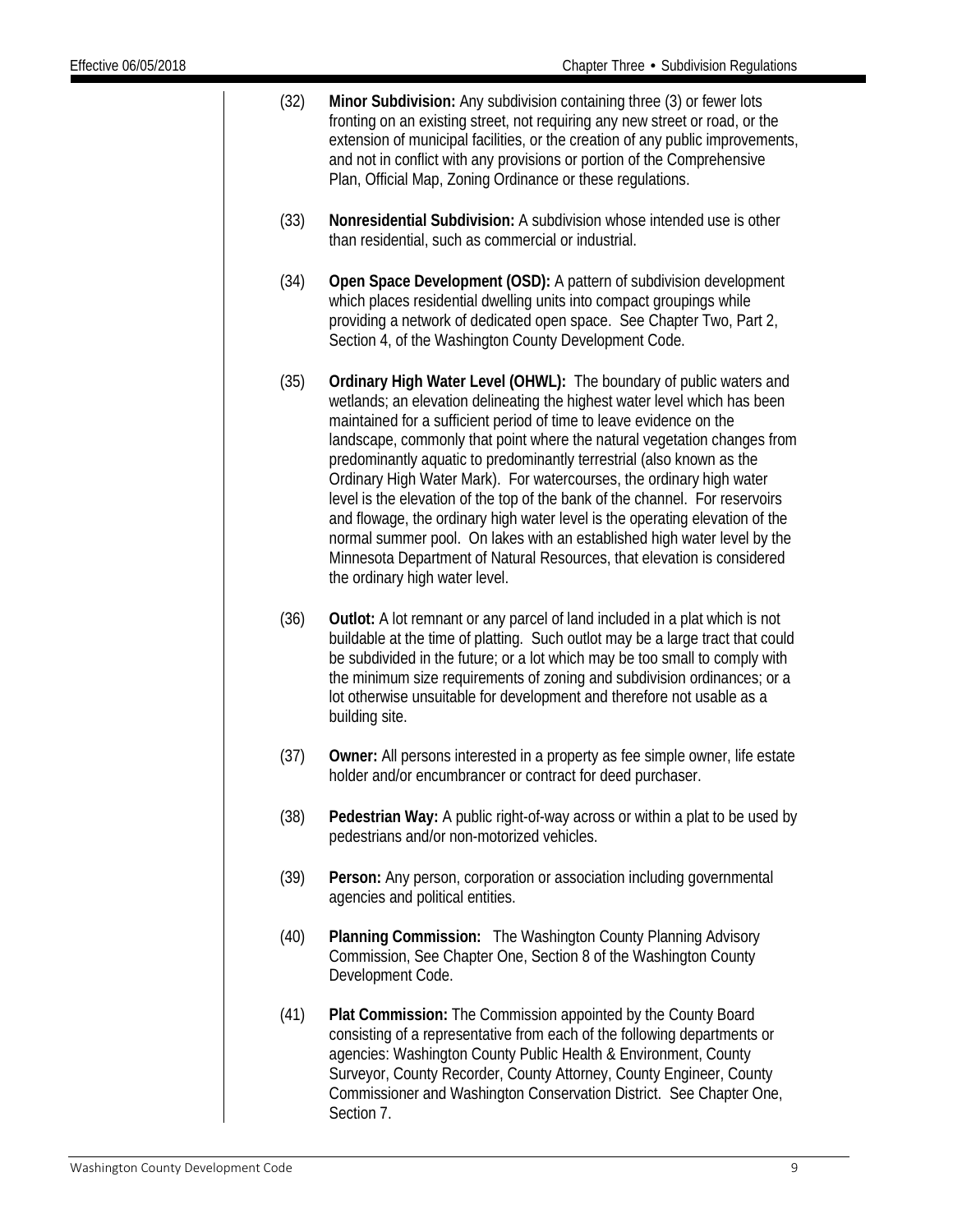- (42) **Preliminary Plat:** The preliminary drawing or drawings as described in these regulations indicating the proposed manner or layout of the subdivision to be submitted to the Plat Commission or township for approval. Preliminary Plat shall contain data required as outlined in Section 7 of this Chapter.
- (43) **Private Street:** A street that is owned by one or more private parties, not dedicated to the public and which provides vehicular access to more than two (2) parcels of land.
- (44) **Protective/Restrictive Covenants:** Contracts, agreements, or declarations entered into between private parties which constitute a restriction on the use of private property within a subdivision.
- (45) **Reserve Strips:** A narrow strip of land placed between lot lines and streets to control access.
- (46) **Right-of-Way:** The land covered by a public road or land dedicated for public use or for certain private use such as land over which a power line passes.
- (47) **Road, Dead-End:** A road or a portion of a street with only one (1) vehicular traffic outlet.
- (48) **Street:** A public right-of-way which affords a primary means of access to abutting property.
- (49) **Street, Collector:** A road intended to move traffic from local roads to secondary roads and/or a road designated as a collector by the Minnesota Department of Transportation, the Metropolitan Council Functional Classification Map, or the Washington County Comprehensive Plan.
- (50) **Street, Intermediate or Minor Arterial:** Routes identified as minor arterials by the Minnesota Department of Transportation, the Metropolitan Council Functional Classification Map, or the Washington County Comprehensive Plan. These streets are designed to serve heavy traffic volumes and their function is to provide mobility with substantially restricted access. They serve to connect communities and/or significant traffic generators or principal arterials, to relieve congestion, and to expand the capacity of other arterials.
- (51) **Street, Local:** A road intended to provide access to other roads from individual properties and to provide right-of-way for sewer, water and storm drainage utilities.
- (52) **Street (Service/Frontage Road):** A minor street that is parallel to and adjacent to high volume arterial streets and highways and which provides access to abutting properties and protection to through traffic.
- (53) **Street, Rural Design:** A street without curb and gutter having either paved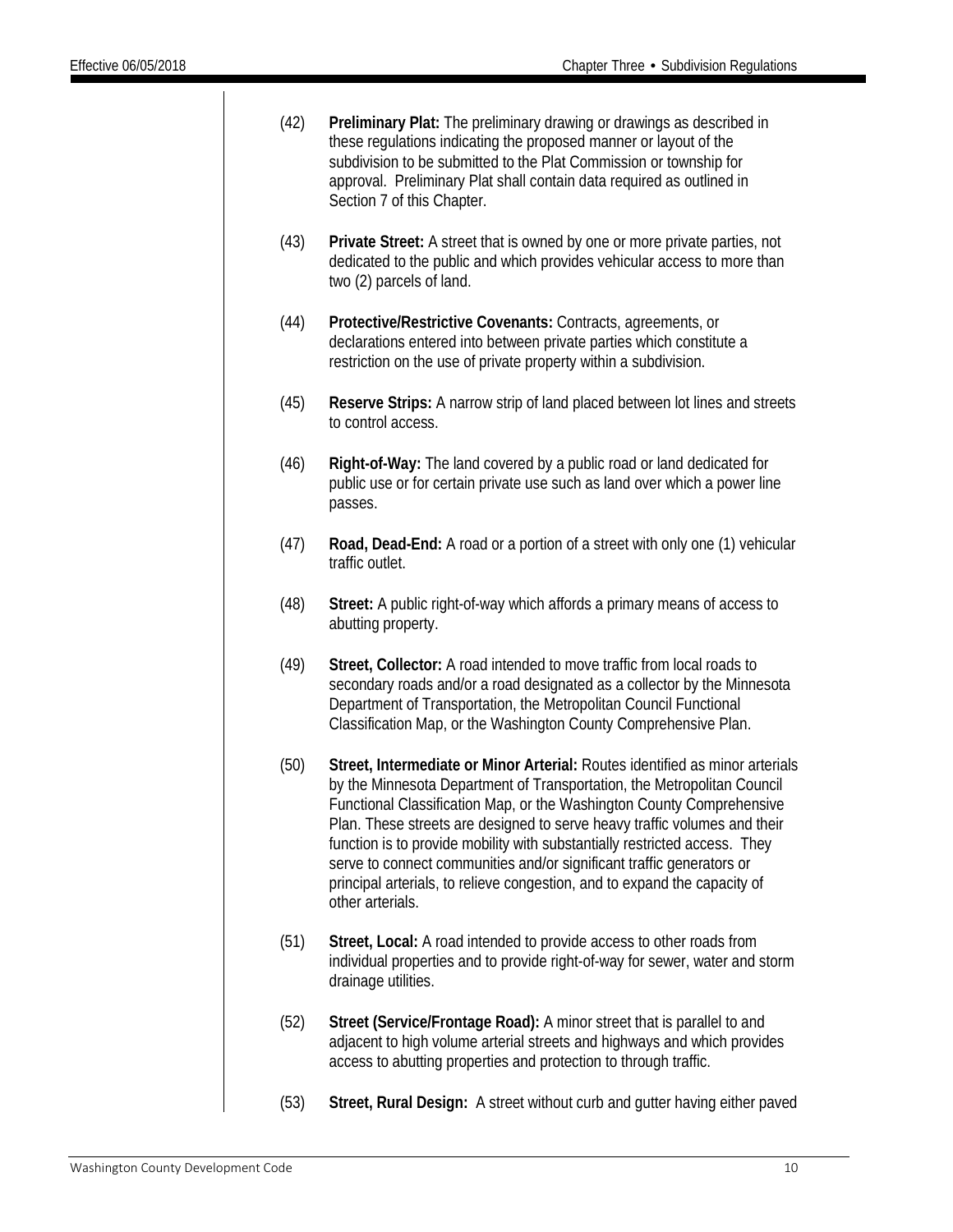or gravel shoulders.

- (54) **Street, Urban Design:** A street that incorporates either concrete or bituminous curb and gutter.
- (55) **Street Width:** The shortest distance between the lines delineating the roadway, including shoulders or parking lanes of a street. On urban designed streets it is face to face of curbs.
- (56) **Subdivider:** The owner, agent, or person having control of land being subdivided.
- (57) **Subdivision:** The process or result of the process whereby land is divided into two (2) or more parcels for the purpose of transfer of ownership, building development or tax assessment purposes including platting, replatting, registered land survey, conveyance, sale, contract for sale or other means by which a beneficial interest in land is transferred or created.
- (58) **Survey, Land:** The process of determining boundaries and areas of tracts of land. Also called property survey or boundary survey.
- (59) **Surveyor:** A land surveyor licensed under Minnesota State Laws.
- (60) **Thoroughfare:** A street primarily designated to carry large volumes of traffic and provide for vehicular movement between and among large areas.
- (61) **Zoning Ordinance:** Regulations controlling the use of land as adopted by Washington County. Refer to Chapters One and Two of the Washington County Development Code.
- (62) **Vicinity Map:** A map drawn to comparatively small scale which shows the area proposed to be platted in relation to know geographical features, e.g. town centers, lakes, roads.

#### **SECTION 4. ADMINISTRATION**

- *Public Works administers this Ordinance.*  **4.1** Pursuant to Chapter One of the Washington County Development Code, the Washington County Department of Public Works is the administrator of this Ordinance.
- *most restrictive standards*  **4.2** In the event of a conflict between the minimum standards or dimensions required in this Chapter and any other standards or dimensions in other sections of the Washington County Development Code, the more restrictive standards or dimensions shall apply.
- *Subdivision review is*  **4.3** Subdivision review shall be coordinated with the requirements and procedures for Environmental Assessment and Impact Statements as contained in Chapter One, Section 12 of the Washington County Development Code. Any mandatory Environmental Assessment Worksheet or Impact Statement as required by the

*In case of difference,* 

*coordinated with requirements of Environmental* 

*apply.*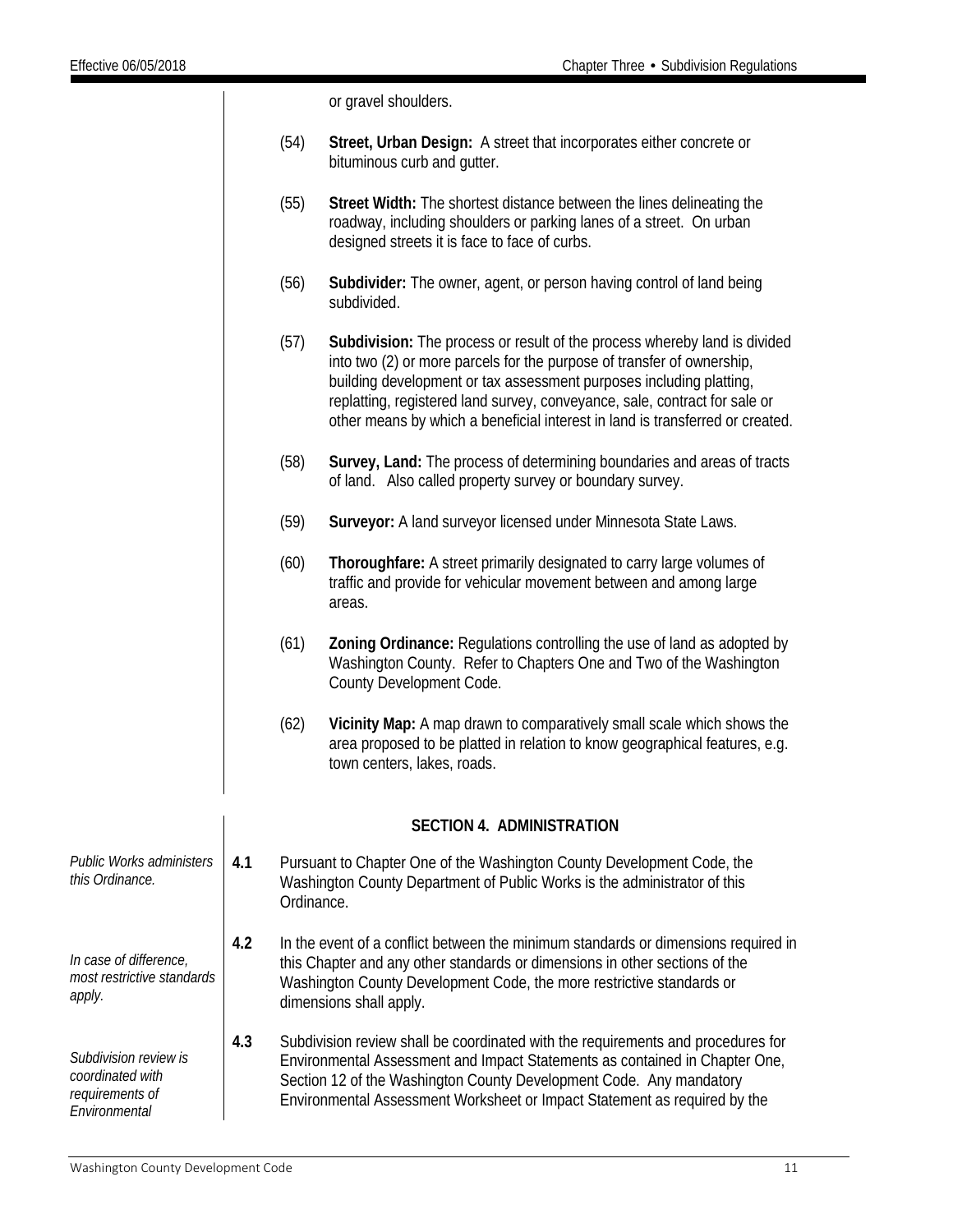| Effective 06/05/2018                                                                                                 |      | Chapter Three • Subdivision Regulations                                                                                                                                                                                                                                                                                                                                                                                                                                                                                                                                                                                                                                                                                                                                                             |
|----------------------------------------------------------------------------------------------------------------------|------|-----------------------------------------------------------------------------------------------------------------------------------------------------------------------------------------------------------------------------------------------------------------------------------------------------------------------------------------------------------------------------------------------------------------------------------------------------------------------------------------------------------------------------------------------------------------------------------------------------------------------------------------------------------------------------------------------------------------------------------------------------------------------------------------------------|
| Assessment and Impact<br>Statements.                                                                                 |      | Minnesota Environmental Quality Board Regulations shall be submitted as part of<br>the application for preliminary plat approval.                                                                                                                                                                                                                                                                                                                                                                                                                                                                                                                                                                                                                                                                   |
| Subdivision review is<br>coordinated with local<br>township.                                                         | 4.4  | Subdivision Review shall be coordinated with the local township. Township<br>approval of all phases of plat approval is required and shall be in sequence with<br>County approval. Final plat approval will not be granted until final plat approval is<br>granted by the township.                                                                                                                                                                                                                                                                                                                                                                                                                                                                                                                 |
| Open space design<br>developments are<br>coordinated with<br>Development Code<br>requirements.                       | 4.5  | The platting and subdivision of open space design subdivisions shall be<br>coordinated with the requirements contained in the Washington County<br>Development Code, Chapter Two, Section 4. Open Space Development. Any<br>deviation from the minimum design and engineering standards of these subdivision<br>regulations may be allowed when consistent with the standards contained in<br>Chapter Two, Section 4.                                                                                                                                                                                                                                                                                                                                                                               |
| Parcel line adjustment<br>may be approved by<br>Zoning Admin. Survey is<br>required and parcels<br>must be combined. | 4.6  | In the case of a request to divide a lot which is part of a recorded plat or metes and<br>bounds description where the division is to permit the adding of a parcel of land to<br>an abutting lot or to otherwise exchange property between adjacent lots and the<br>newly created property line will not cause either lot to be in violation with this<br>Chapter or the Washington County Development Code Chapter Two, Performance<br>Standards, the division may be approved by the Zoning Administrator after<br>submission of a survey and legal description of each by a licensed land surveyor<br>showing the original lot and the proposed new lot lines. The newly acquired land<br>must be combined on the same deed for recording purposes as the remainder of<br>the owner's property. |
| Roads and Drainage<br>must be complete before<br>structures are placed on<br>platted lots.                           | 4.7  | Structures shall not be built or placed on a lot in a new plat until the road and<br>drainage improvements are substantially completed. With regard to road<br>improvements, substantially complete means that the gravel base is in place and<br>has been approved by the Township Engineer.                                                                                                                                                                                                                                                                                                                                                                                                                                                                                                       |
| Outlots require<br>development<br>agreements.                                                                        | 4.8  | Any parcel of land designated as an "outlot" shall have a development agreement<br>recorded against the outlot specifying the usage and ownership of said outlot.                                                                                                                                                                                                                                                                                                                                                                                                                                                                                                                                                                                                                                   |
| Owner must consent to<br>subdivision.                                                                                | 4.9  | Owner consent is required for subdivision of property.                                                                                                                                                                                                                                                                                                                                                                                                                                                                                                                                                                                                                                                                                                                                              |
| Creation of a security<br>interest in a portion of a<br>parcel does not entitle<br>subdivision.                      | 4.10 | Creation of a security interest in a portion of a parcel less than the entire parcel<br>does not entitle the property to be subdivided even in the event of foreclosure of<br>the security interest unless the parcel is in conformance with this Chapter and the<br>Washington County Development Code.                                                                                                                                                                                                                                                                                                                                                                                                                                                                                            |
| Variances heard by<br><b>Board of Adjustment and</b><br>Appeals.                                                     | 4.11 | Requests for variances to the dimensional standards contained in this Chapter<br>shall be heard by the Washington County Board of Adjustment and Appeals and<br>governed by the regulations contained in Chapter One of the Washington County<br>Development Code.                                                                                                                                                                                                                                                                                                                                                                                                                                                                                                                                  |
| Zoning Administrator,<br>township attorney, and<br>engineer must approve<br>financial security.                      | 4.12 | Any bonds or other financial security required under the provisions of this Chapter<br>shall be approved by the Zoning Administrator, Township Attorney and Township<br>Engineer.                                                                                                                                                                                                                                                                                                                                                                                                                                                                                                                                                                                                                   |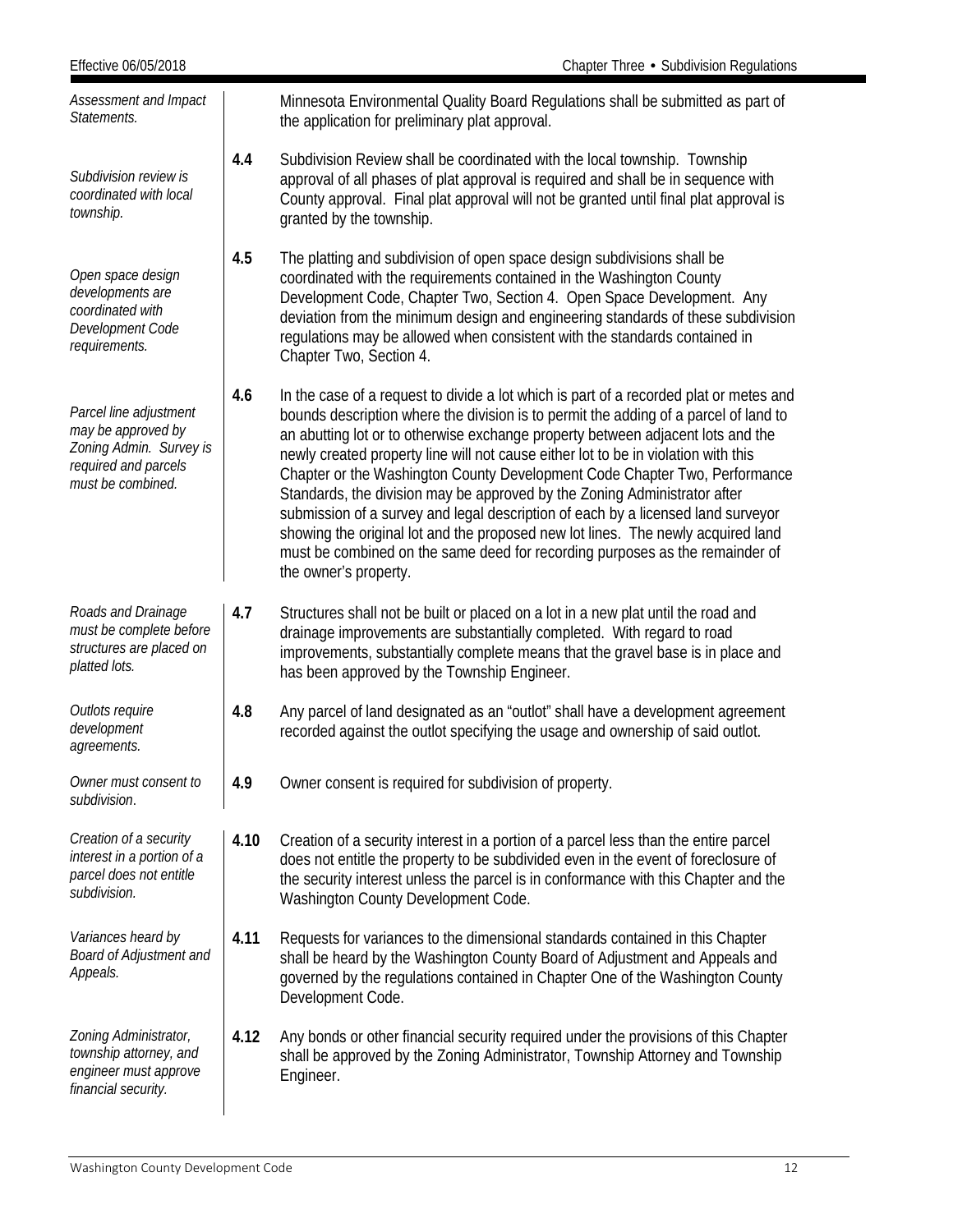<span id="page-13-0"></span>

| Effective 06/05/2018                                                                                                             |      |                                              |                                                                                                                                                                                                                                                                                                                                                                                                    | Chapter Three • Subdivision Regulations                                                                                                                                                                                                                                                                                                                                                                                                                                                  |  |  |  |
|----------------------------------------------------------------------------------------------------------------------------------|------|----------------------------------------------|----------------------------------------------------------------------------------------------------------------------------------------------------------------------------------------------------------------------------------------------------------------------------------------------------------------------------------------------------------------------------------------------------|------------------------------------------------------------------------------------------------------------------------------------------------------------------------------------------------------------------------------------------------------------------------------------------------------------------------------------------------------------------------------------------------------------------------------------------------------------------------------------------|--|--|--|
| Penalty for violation of<br>this Chapter.                                                                                        | 4.13 |                                              |                                                                                                                                                                                                                                                                                                                                                                                                    | In addition to any other remedies set forth in the Washington County Development<br>Code, any person who violates any provisions of this Chapter or who sells, leases<br>or offers for sale or leases any lot, block, or tract of land regulated by this Chapter<br>before all requirements of the regulations of this Chapter have been complied with<br>shall forfeit to the County one hundred dollars (\$100.00) for each lot or part of a lot<br>so disposed of, leased or offered. |  |  |  |
| Fees established by<br>County Board.                                                                                             | 4.14 |                                              |                                                                                                                                                                                                                                                                                                                                                                                                    | Fees for plat reviews and other services rendered under this Chapter shall be<br>established by the Washington County Board of Commissioners.                                                                                                                                                                                                                                                                                                                                            |  |  |  |
|                                                                                                                                  |      |                                              |                                                                                                                                                                                                                                                                                                                                                                                                    | SECTION 5. MINOR SUBDIVISION PLATTING PROCEDURE                                                                                                                                                                                                                                                                                                                                                                                                                                          |  |  |  |
| Subdivisions of 3 or                                                                                                             | 5.1  |                                              | Minor Subdivision.                                                                                                                                                                                                                                                                                                                                                                                 |                                                                                                                                                                                                                                                                                                                                                                                                                                                                                          |  |  |  |
| fewer parcels with no<br>new roads or public<br>infrastructure are<br>required to be platted<br>unless exempted by<br>Sect. 5.6. |      |                                              | In the case of a subdivision resulting in three (3) or fewer parcels where new roads<br>or other public infrastructure is not needed, the County review process is more<br>streamlined than the Major Subdivision platting procedure. However, a plat shall be<br>filed in accordance with Chapter 505 of the Minnesota Statutes unless specifically<br>exempted by Section 5.6 of this Ordinance. |                                                                                                                                                                                                                                                                                                                                                                                                                                                                                          |  |  |  |
|                                                                                                                                  | 5.2  |                                              |                                                                                                                                                                                                                                                                                                                                                                                                    | <b>Submittal Requirements.</b>                                                                                                                                                                                                                                                                                                                                                                                                                                                           |  |  |  |
| Required information<br>when submitting a minor                                                                                  |      | The following information must be submitted: |                                                                                                                                                                                                                                                                                                                                                                                                    |                                                                                                                                                                                                                                                                                                                                                                                                                                                                                          |  |  |  |
| subdivision proposal:                                                                                                            |      | (1)                                          |                                                                                                                                                                                                                                                                                                                                                                                                    | A preliminary plat showing the following:                                                                                                                                                                                                                                                                                                                                                                                                                                                |  |  |  |
| • Topographic data<br>• Buildable area on lots<br>• Driveway access<br>points                                                    |      |                                              | (A)                                                                                                                                                                                                                                                                                                                                                                                                | Topographic data at two (2) foot contour intervals. Flood plain<br>information may be required if deemed necessary by the Zoning<br>Administrator.                                                                                                                                                                                                                                                                                                                                       |  |  |  |
| • Drainage, grading,<br>erosion plan<br>• Wetland report & map                                                                   |      |                                              | (B)                                                                                                                                                                                                                                                                                                                                                                                                | Buildable area on the lots.                                                                                                                                                                                                                                                                                                                                                                                                                                                              |  |  |  |
| • Soil test for on-site<br>sewage system                                                                                         |      |                                              | (C)                                                                                                                                                                                                                                                                                                                                                                                                | Driveway access points.                                                                                                                                                                                                                                                                                                                                                                                                                                                                  |  |  |  |
| • Final plat per MN<br>Statute Chap. 505                                                                                         |      | (2)                                          |                                                                                                                                                                                                                                                                                                                                                                                                    | Drainage, grading, and erosion control plans.                                                                                                                                                                                                                                                                                                                                                                                                                                            |  |  |  |
|                                                                                                                                  |      | (3)                                          |                                                                                                                                                                                                                                                                                                                                                                                                    | Wetland delineation report and map.                                                                                                                                                                                                                                                                                                                                                                                                                                                      |  |  |  |
|                                                                                                                                  |      | (4)                                          |                                                                                                                                                                                                                                                                                                                                                                                                    | Soil testing for the installation of an on-site sewage disposal system.                                                                                                                                                                                                                                                                                                                                                                                                                  |  |  |  |
|                                                                                                                                  |      | (5)                                          |                                                                                                                                                                                                                                                                                                                                                                                                    | A final plat prepared in accordance with Minnesota Statute Chapter 505<br>showing the original parcel, platted lots, and lands to be dedicated.                                                                                                                                                                                                                                                                                                                                          |  |  |  |
| Township and/or County<br>may require dedication of                                                                              | 5.3  |                                              | Dedications.                                                                                                                                                                                                                                                                                                                                                                                       |                                                                                                                                                                                                                                                                                                                                                                                                                                                                                          |  |  |  |
| streets, utility and<br>drainage easements, or<br>public land or cash in lieu<br>of land.                                        |      |                                              |                                                                                                                                                                                                                                                                                                                                                                                                    | Prior to approval of a minor subdivision, the township and/or County reserves the<br>right to require the dedication of streets, utility and drainage easements, or public<br>park land or cash in lieu of land.                                                                                                                                                                                                                                                                         |  |  |  |
|                                                                                                                                  |      |                                              |                                                                                                                                                                                                                                                                                                                                                                                                    |                                                                                                                                                                                                                                                                                                                                                                                                                                                                                          |  |  |  |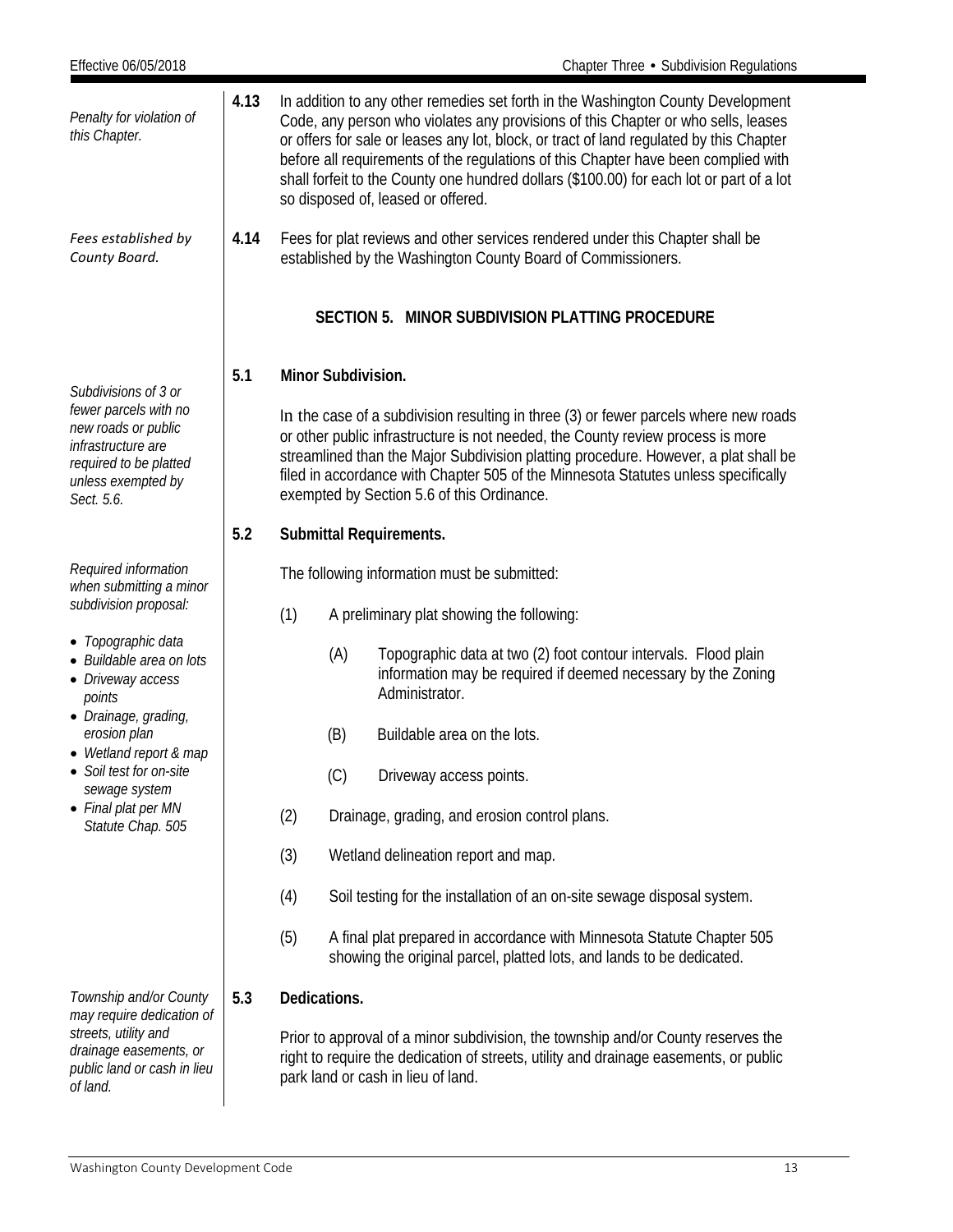*Wetland areas must be protected.*

County Plat Commission shall review all minor subdivision plats.

*Exceptions to platting requirements:*

- *Subdivision where all parcels are >20 acres with min. of 500 ft. frontage on public road.*
- *Property line adjustments where no new buildable parcel is created; however, you a Cert. of Survey must be submitted.*
- *For any lot in the subdivision >20 acres a plat and wetland delineation are not required.*

*All requirements of Section 8, 9, and 10 of this Chapter must be met where applicable,* 

*Also Required:*

- *Development agreement.*
- *Road authority access approval if property abuts County road or state highway.*

## **5.4 Drainage Easements.**

All wetland areas and DNR protected waters shall be protected with a drainage easement up to the 100-year flood elevation or the wetland boundary, whichever is more restrictive.

## **5.5 Preliminary and Final Plat**

All minor subdivisions shall be referred to the Washington County Plat Commission for review. At least fourteen (14) days prior to the scheduled Plat Commission meeting, ten (10) copies of both the preliminary and final plats shall be submitted. The Plat Commission shall review and take action on both preliminary and final plats at their scheduled meeting.

## **5.6 Exceptions to platting requirement**

The following are exempt from platting and may be described and conveyed by a metes and bounds description:

- (1) Any subdivision of land in which all parcels contain twenty (20) acres or more with at least five hundred (500) feet of frontage on a public road. Note: A full quarterquarter section is considered to contain forty (40) acres and a division thereof into two (2) equal parts is exempt from platting.
- (2) Property line adjustments where no new buildable parcel is being created. Although exempt from platting, a Certificate of Survey shall be submitted for all property line adjustments. The Certificate of Survey shall show the original property lines together with the adjusted property lines and the area in acres or square feet shall be shown for all parcels. The Zoning Administrator may require parcels to be combined for tax purposes. The Zoning Administrator may require additional information or survey data be submitted as conditions warrant. Certificates of Survey are subject to review and acceptance by the County Surveyor's Office.
- (3) Any parcel in a subdivision containing twenty (20) acres or more is exempt from platting and does not require a wetland delineation.

## **5.7 Development Agreement, Road Authority Review.**

All requirements of Section 8, 9, and 10 of this Chapter must be met where applicable. The following must also be completed:

- (1) A development agreement must be entered into, specifying the number of density units allocated among the parcels (refer to Chapter 3 of the Washington County Zoning Ordinance) and approved by the County Board.
- (2) If the property abuts a County road or state highway, the road authority's approval of any proposed access locations is required. Written comments from the agency or an approved access permit for the proposed use will be considered proof on concurrence. Approval of access locations on County routes may be given at the Plat Commission review. Access locations, whether permitted or not, from previous uses of the property, are not automatically perpetuated.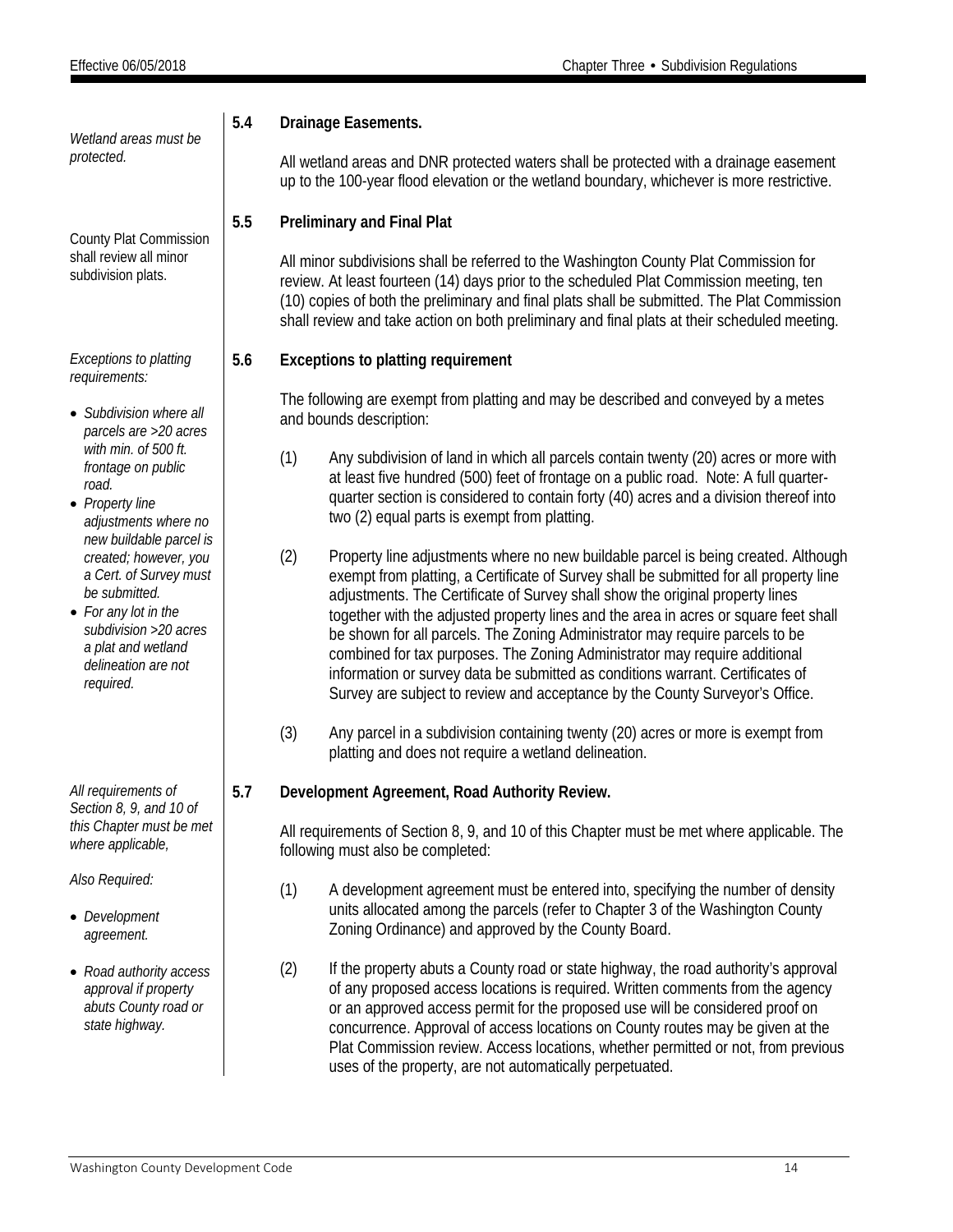<span id="page-15-0"></span>

| Plat will be reviewed by                                                                            | 5.8                                                                                                                                                                      |                                                                                                                                                                                                     |                   | Plat Commission Review, County Surveyor Approval.                                                                                                                                                                                                                                                               |  |  |  |
|-----------------------------------------------------------------------------------------------------|--------------------------------------------------------------------------------------------------------------------------------------------------------------------------|-----------------------------------------------------------------------------------------------------------------------------------------------------------------------------------------------------|-------------------|-----------------------------------------------------------------------------------------------------------------------------------------------------------------------------------------------------------------------------------------------------------------------------------------------------------------|--|--|--|
| Plat Commission and<br>County Surveyor.                                                             | The plat shall be reviewed by the Washington County Plat Commission and is subject to<br>review and approval by the County Surveyor per Chapter 505, Minnesota Statutes. |                                                                                                                                                                                                     |                   |                                                                                                                                                                                                                                                                                                                 |  |  |  |
| <b>Plat Commission</b>                                                                              | 5.9                                                                                                                                                                      | Recording.                                                                                                                                                                                          |                   |                                                                                                                                                                                                                                                                                                                 |  |  |  |
| approval expires if the<br>plat is not recorded<br>within 120 days.                                 |                                                                                                                                                                          | Final plat shall be presented to the County Recorder/Registrar of Titles for recording within<br>120 days of Plat Commission approval. Plat Commission approval is null and void after 120<br>days. |                   |                                                                                                                                                                                                                                                                                                                 |  |  |  |
|                                                                                                     |                                                                                                                                                                          |                                                                                                                                                                                                     |                   | SECTION 6. MAJOR SUBDIVISION PLATTING PROCEDURE                                                                                                                                                                                                                                                                 |  |  |  |
| Applicant shall meet with                                                                           | 6.1                                                                                                                                                                      |                                                                                                                                                                                                     | Concept review    |                                                                                                                                                                                                                                                                                                                 |  |  |  |
| the Plat Commission.                                                                                |                                                                                                                                                                          | (1)                                                                                                                                                                                                 |                   | The applicant shall meet with the County Plat Commission to ensure that the<br>applicant is informed of the procedural requirements and minimum standards of this<br>Chapter, as well as the requirements or limitations imposed by other County<br>regulations prior to the development of a preliminary plat. |  |  |  |
| Applicant shall submit 7<br>copies of the concept<br>plan at least 14 days<br>prior to the meeting. |                                                                                                                                                                          | (2)                                                                                                                                                                                                 |                   | At least fourteen (14) days prior to the regularly scheduled meeting of the Plat<br>Commission, the applicant shall submit seven (7) copies of a concept plan<br>containing the following information:                                                                                                          |  |  |  |
|                                                                                                     |                                                                                                                                                                          |                                                                                                                                                                                                     | (A)               | Lot boundaries and approximate dimensions.                                                                                                                                                                                                                                                                      |  |  |  |
|                                                                                                     |                                                                                                                                                                          |                                                                                                                                                                                                     | (B)               | Significant topographic and physical features on the property to be platted<br>and outside of the property within 200 feet of all property lines.                                                                                                                                                               |  |  |  |
|                                                                                                     |                                                                                                                                                                          |                                                                                                                                                                                                     | (C)               | General street and lot layout and lot area of individual lots and outlots.                                                                                                                                                                                                                                      |  |  |  |
|                                                                                                     |                                                                                                                                                                          |                                                                                                                                                                                                     | (D)               | General location of public and private open space areas.                                                                                                                                                                                                                                                        |  |  |  |
| Plat Commission will                                                                                |                                                                                                                                                                          |                                                                                                                                                                                                     | (E)               | General drainage plan.                                                                                                                                                                                                                                                                                          |  |  |  |
| review concept plan with<br>the applicant and provide<br>comments.                                  |                                                                                                                                                                          |                                                                                                                                                                                                     | (F)               | Current zoning of the property.                                                                                                                                                                                                                                                                                 |  |  |  |
|                                                                                                     |                                                                                                                                                                          |                                                                                                                                                                                                     | (G)               | An explanation of the proposed subdivision and its purpose.                                                                                                                                                                                                                                                     |  |  |  |
| Plat Commission takes<br>no action at this stage.                                                   |                                                                                                                                                                          | (3)                                                                                                                                                                                                 |                   | The Plat Commission shall review the concept plan and provide comments. The<br>Plat Commission will not take formal action at this stage of review and discussion<br>which occurs at this meeting shall not be construed as approval or denial of the<br>proposed plat.                                         |  |  |  |
| After receiving Concept                                                                             | 6.2                                                                                                                                                                      |                                                                                                                                                                                                     | Preliminary Plat. |                                                                                                                                                                                                                                                                                                                 |  |  |  |
| review comments the<br>applicant shall submit 7<br>copies of prelim. plat to<br>Zoning Admin.       |                                                                                                                                                                          | (1)                                                                                                                                                                                                 |                   | After receiving comments from the Plat Commission during concept review, the<br>applicant shall submit seven (7) copies of the preliminary plat to the Zoning<br>Administrator. Such preliminary plat submission shall contain the information as                                                               |  |  |  |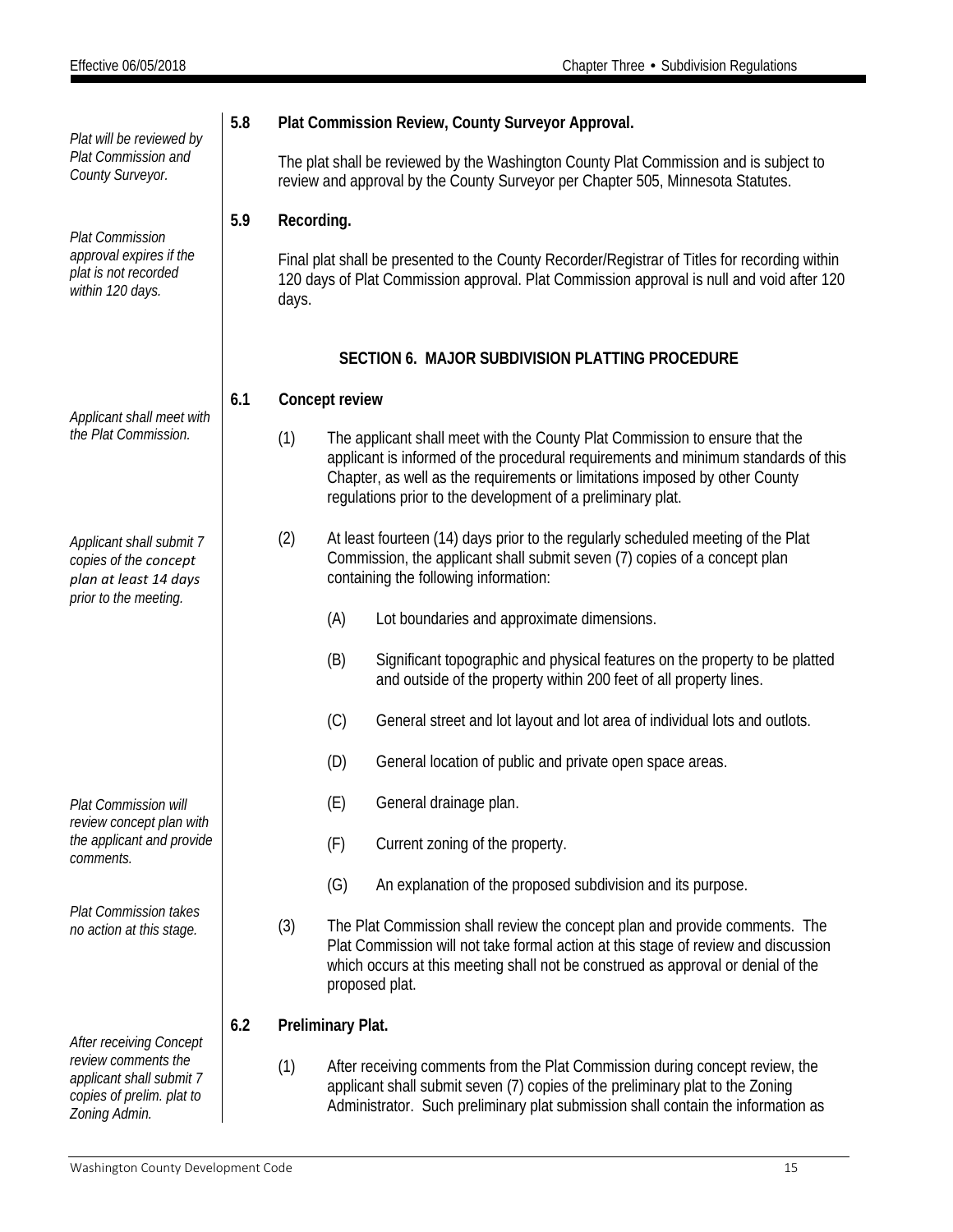|                                                                                                                                                                                               |     |     | described in Section 7. Preliminary and Final Plat Requirements.                                                                                                                                                                                                                                                                                                                                                                                                                                                                                                                        |
|-----------------------------------------------------------------------------------------------------------------------------------------------------------------------------------------------|-----|-----|-----------------------------------------------------------------------------------------------------------------------------------------------------------------------------------------------------------------------------------------------------------------------------------------------------------------------------------------------------------------------------------------------------------------------------------------------------------------------------------------------------------------------------------------------------------------------------------------|
| Subdivisions in a<br>Shoreland or St. Croix<br>River District must be<br>approved by the DNR.                                                                                                 |     | (2) | Prior to preliminary plat approval for property located in a Shoreland Management<br>District or St. Croix River Management District, the proposed subdivision must have<br>the approval of the Minnesota Department of Natural Resources (DNR). The<br>Zoning Administrator is responsible for forwarding copies of the proposed plat to<br>the DNR.                                                                                                                                                                                                                                   |
| WMO approval is<br>required.                                                                                                                                                                  |     | (3) | Approval from the appropriate watershed management organization must be<br>obtained prior to approval of the preliminary plat. The applicant shall comply with<br>the conditions necessary to obtain approval from the water management<br>organization.                                                                                                                                                                                                                                                                                                                                |
| Subdivisions abutting<br>State Hwy shall be<br>submitted to MnDOT.                                                                                                                            |     | (4) | A copy of all preliminary plats abutting State Highway right of way shall be sent to<br>the Minnesota Department of Transportation for comments and recommendations.                                                                                                                                                                                                                                                                                                                                                                                                                    |
|                                                                                                                                                                                               | 6.3 |     | Public Hearing.                                                                                                                                                                                                                                                                                                                                                                                                                                                                                                                                                                         |
| <b>Plat Commission shall</b><br>conduct a public hearing<br>on the plat.                                                                                                                      |     | (1) | Upon receipt of a complete preliminary plat application, the Plat Commission shall<br>schedule a public hearing on the proposed preliminary plat. Such hearing shall be<br>scheduled no later than thirty (30) days from the date of the filing of the complete<br>application.                                                                                                                                                                                                                                                                                                         |
| Preliminary plats not<br>approved may be<br>appealed to the County<br>Board.                                                                                                                  |     | (2) | If the preliminary plat is not approved by the Plat Commission, the reasons for such<br>action shall be recorded in the proceedings and provided to the applicant. The<br>applicant may appeal such non approval to the County Board who shall conduct a<br>public hearing and take action on the plat.                                                                                                                                                                                                                                                                                 |
| Preliminary approval<br>does not constitute final                                                                                                                                             |     | (3) | If the preliminary plat is approved, such approval does not constitute final approval.<br>Final approval is required as specified in Section 6.4.                                                                                                                                                                                                                                                                                                                                                                                                                                       |
| approval.<br>Plat Commission has the<br>right to require changes.                                                                                                                             |     | (4) | The Plat Commission reserves the right to require changes to any subdivision plan<br>when an alternative plan would be more sensitive to environmental resources; or<br>provide for a more efficient flow of traffic; or the proposed plan is not sensitive to<br>topographical constraints of the property or does not meet the standards contained<br>in the Washington County Development Code or Comprehensive Plan.                                                                                                                                                                |
| Final plat shall be<br>submitted within 180<br>days or preliminary<br>approval expires.<br>Preliminary approval for<br>undeveloped portion of<br>phased developments is<br>valid for 2 years. |     | (5) | If the preliminary plat is approved by the Plat Commission, the subdivider shall<br>submit the final plat within one hundred eighty (180) days after the approval or the<br>approval of the preliminary plat is considered null and void. This one hundred<br>eighty (180) day time limit may be extended if requested by the applicant and<br>approved by the Plat Commission. In the event the property is to be developed in<br>phases, the preliminary plat approval for the undeveloped portion or phase is valid<br>for two (2) years from the date of preliminary plat approval. |
| Approved preliminary<br>plats may be amended.                                                                                                                                                 |     | (6) | If a subdivider desires to amend an approved preliminary plat, an amended plat<br>may be submitted and shall follow the same procedure as a new plat. A public<br>hearing and submission of a new plat review fee are not required for amended<br>preliminary plats unless the Plat Commission determines that the amendment is of<br>such scope as to constitute a new plat. In such cases, the plat shall be refiled with<br>payment of appropriate review fees and requires a new public hearing.                                                                                    |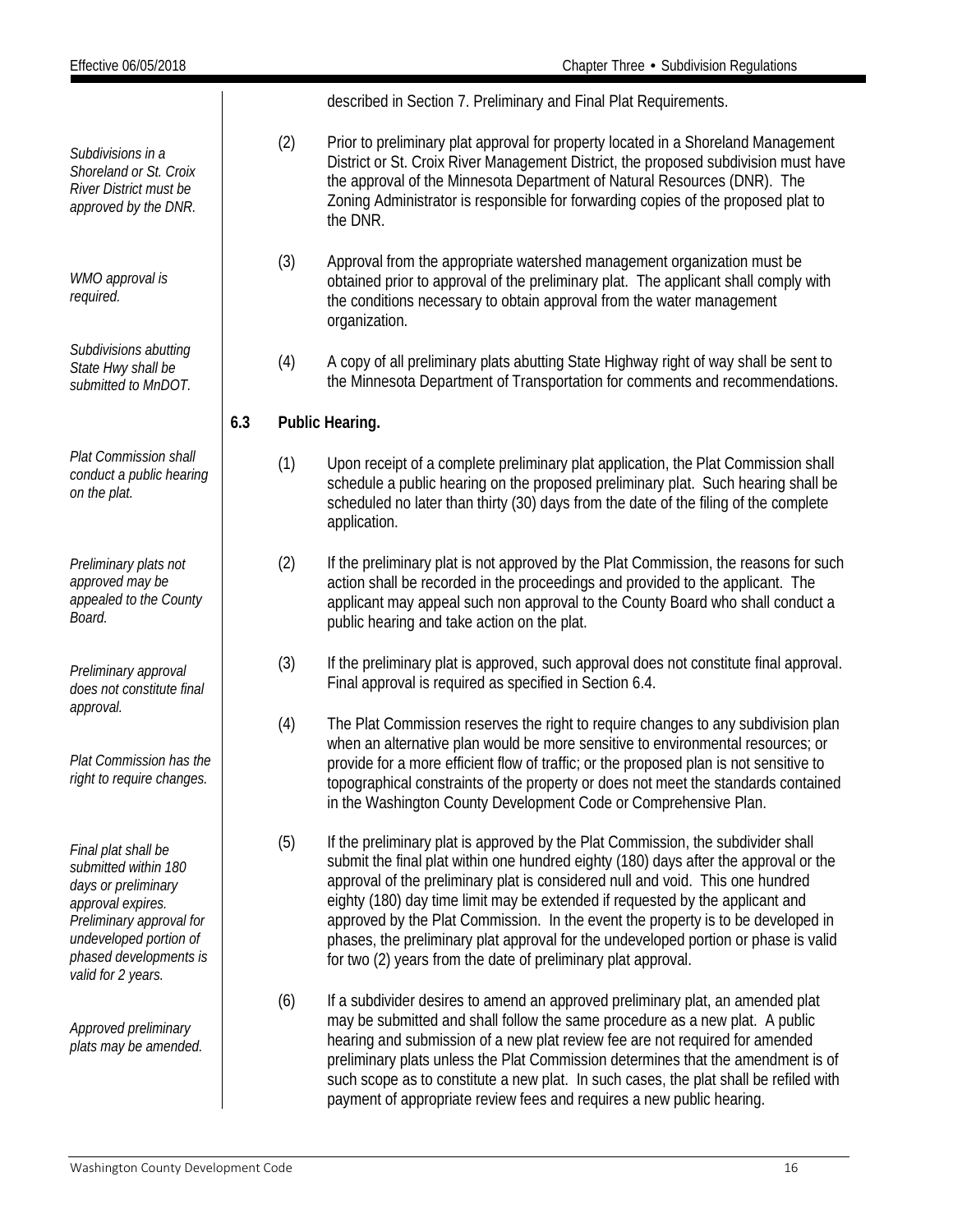<span id="page-17-0"></span>*After preliminary approval, 7 copies of final plat and plat review fee shall be submitted. Improvements or dev. agreement shall be in place prior to final plat approval. Plat Commission will consider final plat no later than 30 days after it's received. Approved final plat must be recorded within 120 days. Plat Commission approval expires after 120 days. However, an extension may be requested. County Recorder will put final plat on the County Board agenda. Approval by Town Board is also required. If final plat is not approved by Plat Commission, decision may be appealed to County Board.* **6.4 Final Plat** (1) After the preliminary plat has been reviewed and approved by the Plat Commission, seven (7) copies of the final plat containing the information detailed in Section 7.2 shall be submitted to the Zoning Administrator; three (3) copies of the final plat, along with the plat review fee, shall be submitted to the County Surveyor for review. (2) Prior to approval of the final plat by the County Board, the subdivider shall have installed all required improvements or executed a development agreement (major subdivision) with the township and the County for their installation. Required improvements shall conform to approved engineering standards and be in compliance with this Ordinance. (3) The Plat Commission shall consider the final plat no later than thirty (30) days from the date that the complete final plat is received. The Plat Commission's recommendations on the final plat shall be recorded in the proceedings of the Plat Commission and provided to the applicant. (4) If the final plat is approved by the Plat Commission, the subdivider shall submit the final plat to the Washington County Recorder/Registrar of Titles within one hundred twenty (120) days after approval. Such final plat shall be as recommended by the Plat Commission and shall be signed and acknowledged by each person owning a legal or equitable interest in the lands platted, including contract purchasers or those holding a security interest such as a mortgage or contract for deed, but excluding judgment or mechanics lien. In lieu of their signatures on the final plat, mortgage or contract for deed vendors may sign and acknowledge a separate consent to plat. (5) If the final plat is not presented to the County Recorder/Registrar of Titles within one hundred twenty (120) days after approval by the Plat Commission, approval of the final plat is considered null and void. An extension to this one hundred twenty (120) day time frame may be requested by the applicant and submitted in writing to the Plat Commission. An extension must be approved by the Plat Commission. (6) The County Recorder shall place the properly submitted final plat on the agenda of the County Board at its next regularly scheduled meeting for final approval. Final plat approval shall not be granted unless the plat has first been approved by the Town Board. (7) If the final plat is not approved by the Plat Commission, the applicant may appeal that decision to the County Board who shall conduct a public hearing and take action on the plat.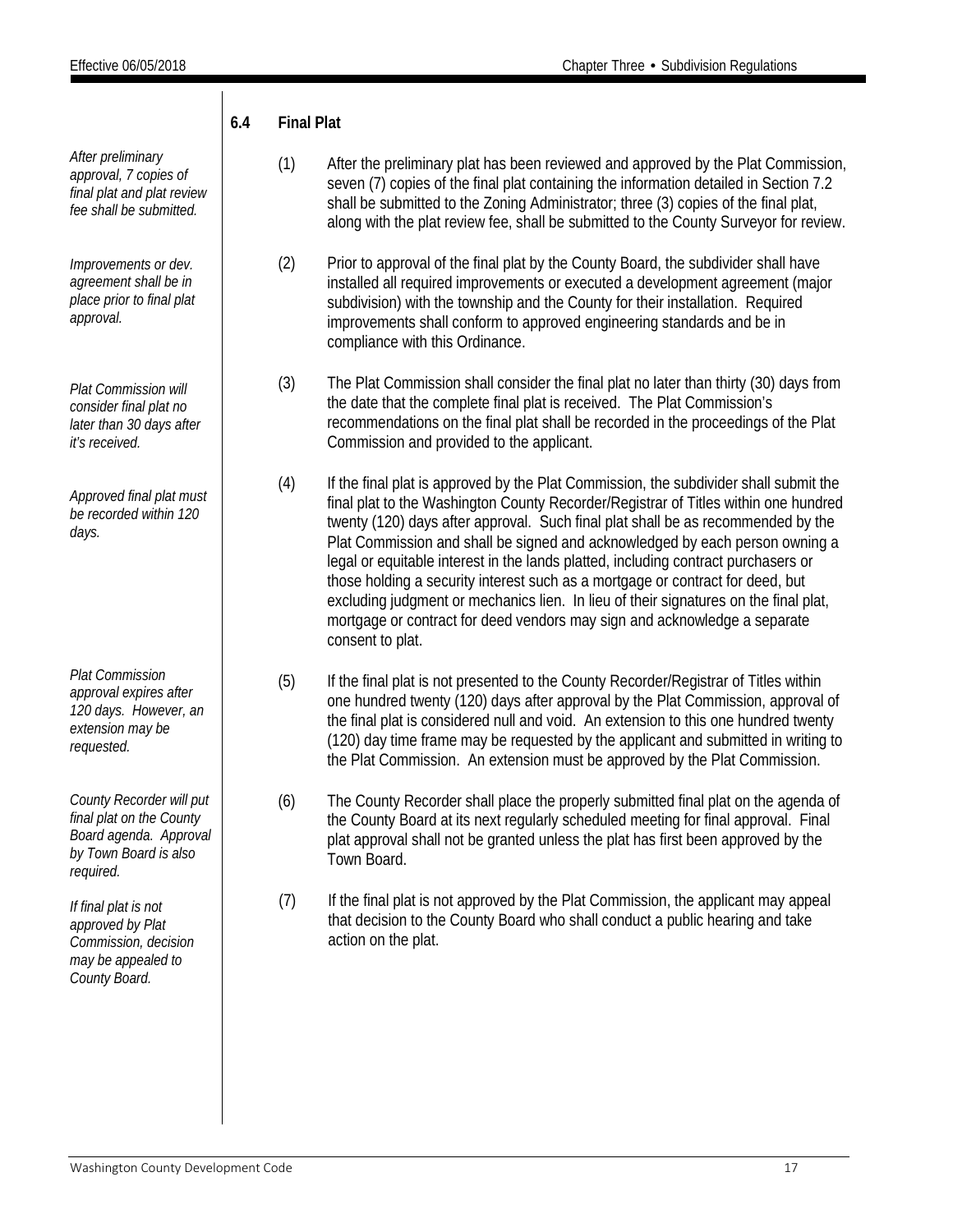|                                                            |     |                                |     | SECTION 7. PRELIMINARY AND FINAL PLAT REQUIREMENTS                                                                                                                                                                                                                                                                                                                                  |
|------------------------------------------------------------|-----|--------------------------------|-----|-------------------------------------------------------------------------------------------------------------------------------------------------------------------------------------------------------------------------------------------------------------------------------------------------------------------------------------------------------------------------------------|
|                                                            | 7.1 | Preliminary Plat Requirements. |     |                                                                                                                                                                                                                                                                                                                                                                                     |
| Map scale must be not<br>more than 100 feet = $1$<br>inch. |     |                                |     | The following information shall be submitted for preliminary plat review. Graphic scale for<br>any maps shall not be more than one hundred (100) feet to one (1) inch.                                                                                                                                                                                                              |
|                                                            |     | (1)                            |     | Identification and Description.                                                                                                                                                                                                                                                                                                                                                     |
| Requirements for<br>identification and<br>description.     |     |                                | (A) | Proposed name of the subdivision. This name shall not duplicate or be<br>similar in pronunciation to the name of any plat recorded in the County.                                                                                                                                                                                                                                   |
|                                                            |     |                                | (B) | Legal description of the property.                                                                                                                                                                                                                                                                                                                                                  |
|                                                            |     |                                | (C) | Name and address of the record owner and any agent having control of the<br>land; the name and address of the subdivider, land surveyor, engineer and<br>designer of the plan.                                                                                                                                                                                                      |
|                                                            |     |                                | (D) | North point and vicinity map of the area showing well known geographical<br>points for orientation within a one-half (1/2) mile radius.                                                                                                                                                                                                                                             |
|                                                            |     |                                | (E) | Date of preparation.                                                                                                                                                                                                                                                                                                                                                                |
|                                                            |     | (2)                            |     | <b>Existing Conditions.</b>                                                                                                                                                                                                                                                                                                                                                         |
| Requirements for<br>showing existing<br>conditions.        |     |                                | (A) | Boundary lines shall be shown clearly and to a degree of accuracy that no<br>major changes are necessary in preparing the final plat.                                                                                                                                                                                                                                               |
|                                                            |     |                                | (B) | Existing zoning classifications for land in and abutting the subdivision.                                                                                                                                                                                                                                                                                                           |
|                                                            |     |                                | (C) | Approximate total acreage.                                                                                                                                                                                                                                                                                                                                                          |
|                                                            |     |                                | (D) | Location, right-of-way width, and names of existing or platted streets or<br>other public ways, parks and other public lands, significant physical<br>features/natural resources, permanent buildings and structures, easements<br>and section, corporate and school district lines within the plat and to a<br>distance of three hundred (300) feet beyond.                        |
|                                                            |     |                                | (E) | Location and size of existing sewers, water mains, culverts, wells, septic<br>systems, drain tile, or other underground facilities within the preliminary plat<br>boundary and within one hundred (100) feet outside the preliminary plat<br>boundary. Data such as grades and location of catch basins, manholes,<br>hydrants, street pavement width and type shall also be shown. |
|                                                            |     |                                | (F) | Boundary lines of adjoining land within one hundred (100) feet, identified by<br>name and ownership, and including all contiguous land owned or controlled<br>by the subdivider.                                                                                                                                                                                                    |
|                                                            |     |                                | (G) | All wetlands shall be field delineated by a qualified and experienced<br>wetlands delineator with the surveyed wetland boundary location shown on<br>the preliminary plat. A copy of the wetland delineation report shall be<br>submitted.                                                                                                                                          |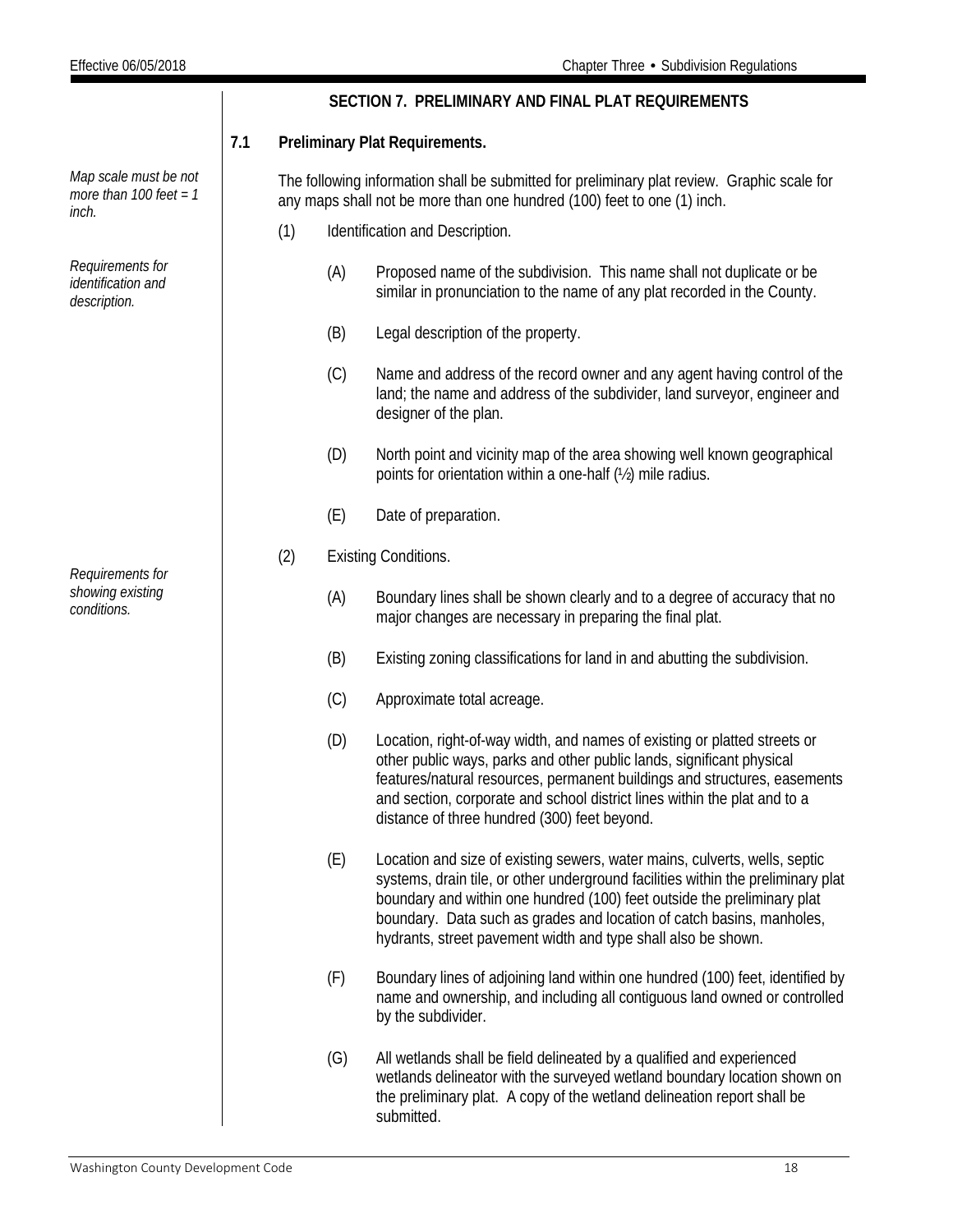- (H) Topographic data, including contours at vertical intervals of not more than two (2) feet, except in those areas where the slope is less than one (1) percent, a one (1) foot vertical interval shall be shown. Water courses, marshes, wooded areas, rock outcrops, power transmission poles and lines, and other significant features shall also be shown. National Geodetic Vertical Datum 1929 Adjustment or North American Vertical Datum of 1988 shall be used for all topographic mapping, except where benchmarks are not available within one-half (½) mile of the site. Benchmarks shall be established on-site and shown on the preliminary plat. Spot elevations may substitute for the one (1) foot contour intervals at the discretion of the Zoning Administrator.
- (I) A copy of all proposed private restrictions.
- (J) In areas where public sewer is not available, two (2) soil borings shall be completed on each lot with results submitted to the Washington County Department of Public Health and Environment. If it appears that soil may not be suitable for the installation of an on-site septic system on any lot, additional borings and percolation tests may be required at the discretion of the County.
- (K) Soil types and location of boundary of each soil type as shown in the Soil Survey of Washington County. If severe soil limitations for the intended use are noted in the Soil Survey on file in the Washington Conservation District Office, a plan or statement indicating the soil conservation practice or practices to be used to overcome said limitation shall be submitted as part of the application.
- (L) For lands proposed to be platted in the Saint Croix River Management District, the bluff line and all slopes over twelve (12) percent with a horizontal distance of fifty (50) feet or greater shall be delineated. In Shoreland Management Districts, all slopes over eighteen (18) percent with a horizontal distance of fifty (50) feet or greater shall be delineated. Slopes in excess of twenty-five (25) percent shall be delineated on all properties.
- (M) On all lakes, ponds and wetlands, all water surface elevations, ordinary high water elevation and 100-year flood elevations shall be denoted unless deemed unnecessary by the Zoning Administrator.
- (N) The applicant shall document the path of each drainage way from the proposed development to the first Minnesota Department of Natural Resources (DNR) Protected Water within one (1) mile of the project.
- (3) Subdivision Design Features.
	- (A) Layout of proposed streets showing right-of-way widths and proposed names of streets. The name of any street shall conform to the Washington County Uniform Street Naming and Property Numbering System as applicable.

*Requirements for subdivision features*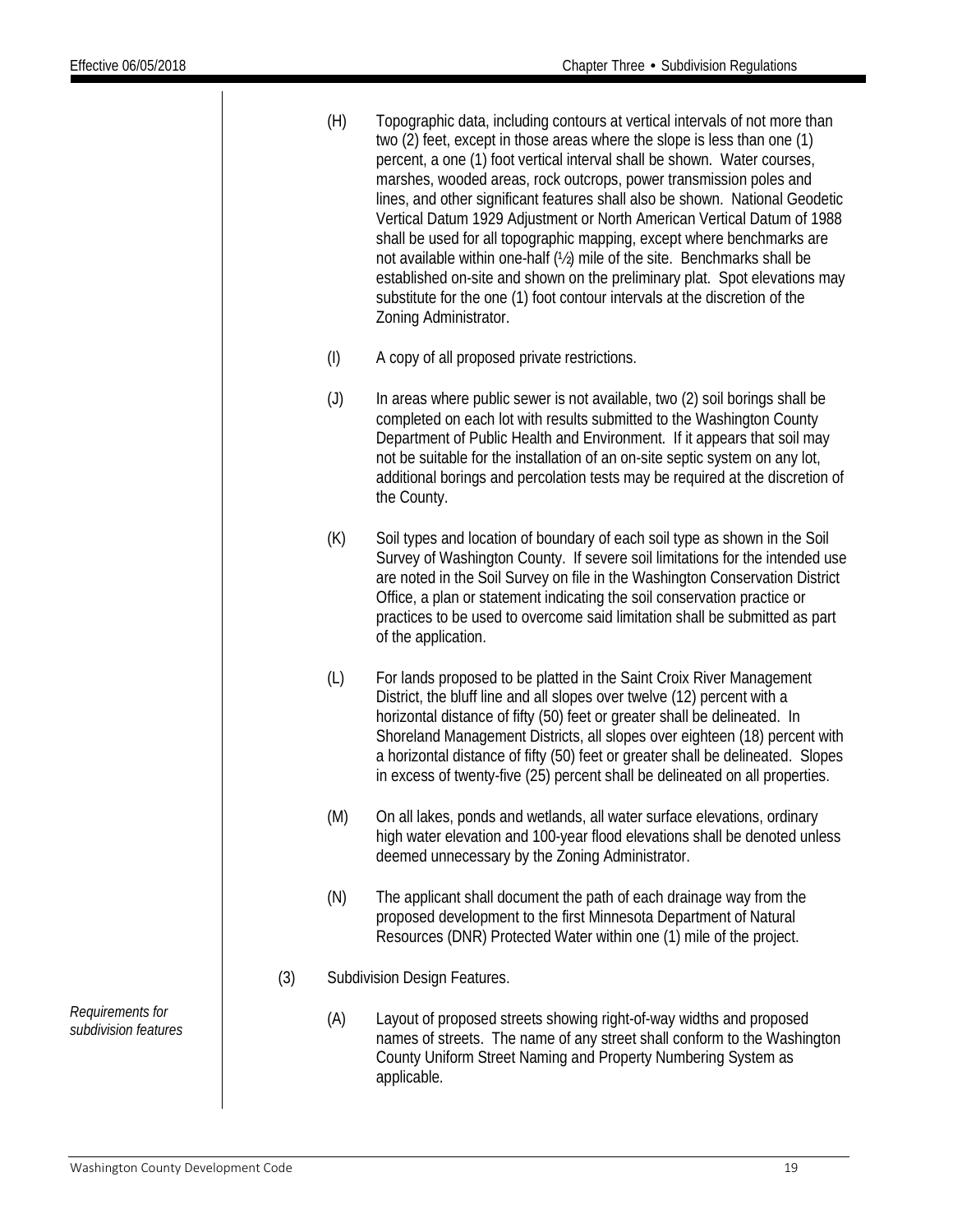|                 |     | (B)       | Locations and widths of proposed alleys, pedestrian ways and utility<br>easements.                                                                                                                                                                                                                                                                                                                                                                                                                                                          |
|-----------------|-----|-----------|---------------------------------------------------------------------------------------------------------------------------------------------------------------------------------------------------------------------------------------------------------------------------------------------------------------------------------------------------------------------------------------------------------------------------------------------------------------------------------------------------------------------------------------------|
|                 |     | (C)       | Lot and block numbers, outlot letters, preliminary dimensions of lots, blocks<br>and outlots and area of each lot and outlot. The buildable area of each lot,<br>excluding slopes over twenty-five (25) percent, required setbacks and<br>drainage easements shall be noted.                                                                                                                                                                                                                                                                |
|                 |     | (D)       | Proposed front, side and rear building setbacks as well as setbacks from<br>water bodies.                                                                                                                                                                                                                                                                                                                                                                                                                                                   |
|                 |     | (E)       | Location and size of proposed sanitary sewer lines and water mains or<br>proposed township sewer and water systems.                                                                                                                                                                                                                                                                                                                                                                                                                         |
|                 |     | (F)       | Gradients of proposed streets and sewer lines. Plans and profiles showing<br>locations and typical cross-sections of street pavement including curbs,<br>gutters, sidewalks, drainage easements, servitude right-of-ways, manholes<br>and catch basins.                                                                                                                                                                                                                                                                                     |
|                 |     | (G)       | Areas (other than streets, alleys, pedestrian ways and utility easements)<br>intended to be dedicated or reserved for public use including the size of<br>such area(s) in acres.                                                                                                                                                                                                                                                                                                                                                            |
|                 |     | (H)       | Grading and drainage plan for entire subdivision. If any fill or excavation is<br>proposed in a wetland or lake, approval may be required from the<br>Minnesota Department of Natural Resources, U.S. Army Corps of<br>Engineers, Local Governmental Unit and/or Watershed Management<br>Organization.                                                                                                                                                                                                                                      |
|                 |     | $($ l $)$ | Erosion and sediment control plan.                                                                                                                                                                                                                                                                                                                                                                                                                                                                                                          |
|                 | (4) |           | Other Information.                                                                                                                                                                                                                                                                                                                                                                                                                                                                                                                          |
| equired<br>tion |     | (A)       | Statement of the proposed use of lots stating type of residential buildings<br>with number of proposed dwelling units; type of business or industry so as<br>to indicate the effect of the development on traffic, fire hazards and<br>congestion of population.                                                                                                                                                                                                                                                                            |
|                 |     | (B)       | Source of water supply.                                                                                                                                                                                                                                                                                                                                                                                                                                                                                                                     |
|                 |     | (C)       | Provisions for sewage disposal, surface water drainage, and flood control.                                                                                                                                                                                                                                                                                                                                                                                                                                                                  |
|                 |     | (D)       | If the subdivider owns property adjacent to the proposed plat, the Plat<br>Commission may require the subdivider to submit a concept plan for the<br>remainder of the property to show the possible relationships between the<br>proposed subdivision and future subdivision. All subdivisions must be<br>shown to relate well with existing or potential adjacent subdivisions and<br>land use. If the plat contains a temporary or permanent cul-de-sac, a plan<br>showing the potential for development of adjacent property may also be |

required.

*Other re informat*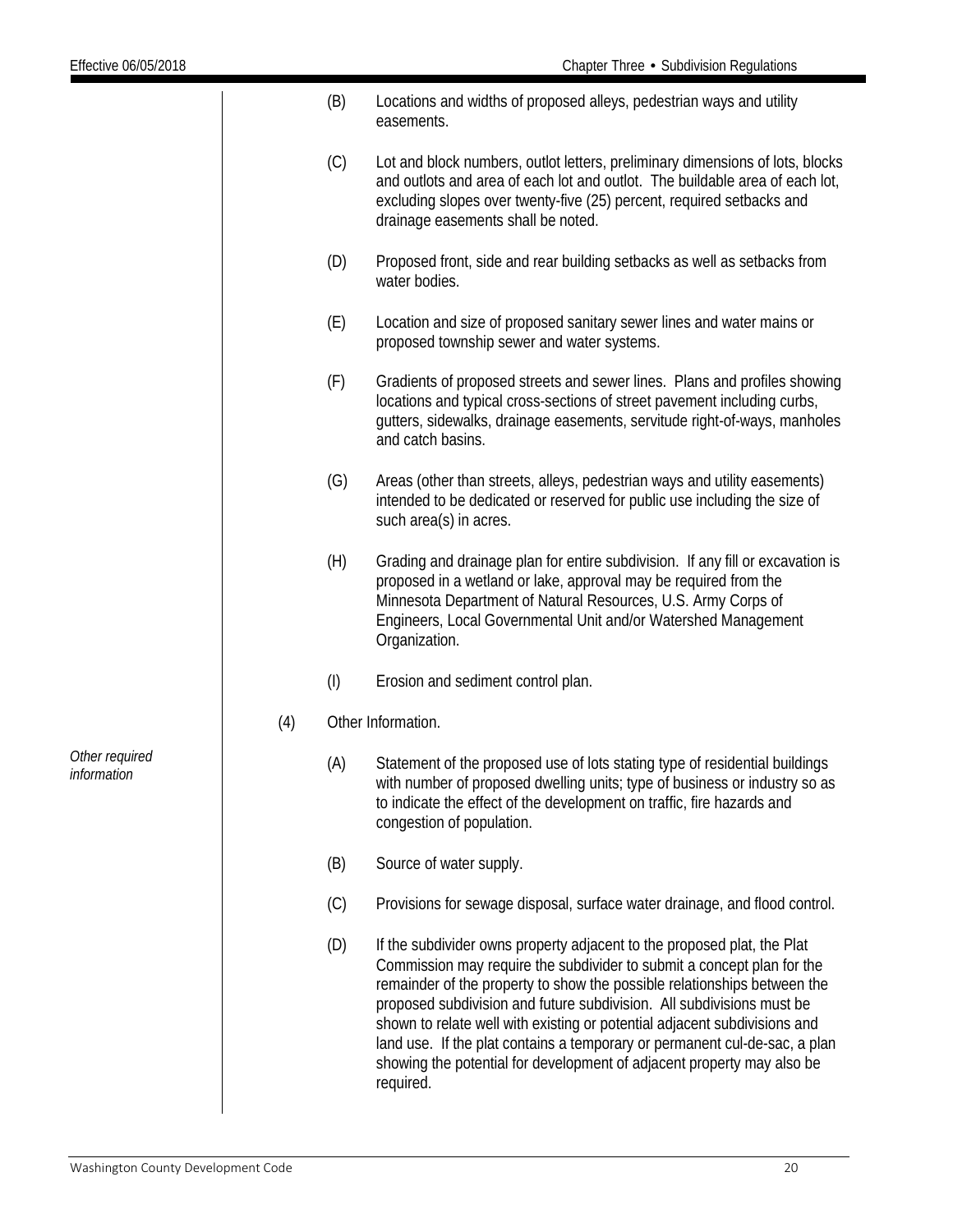<span id="page-21-0"></span>

|                                                                                                                 |     |                                                                                                                                                                                                                                                                                                                                                                                                                                                          | (E)                                                                                                                                                                                                                                                                           | Such other information as may be requested by the Zoning Administrator,<br>the County Engineer or the Plat Commission.                                                                                                                                                                                                                                                 |  |  |
|-----------------------------------------------------------------------------------------------------------------|-----|----------------------------------------------------------------------------------------------------------------------------------------------------------------------------------------------------------------------------------------------------------------------------------------------------------------------------------------------------------------------------------------------------------------------------------------------------------|-------------------------------------------------------------------------------------------------------------------------------------------------------------------------------------------------------------------------------------------------------------------------------|------------------------------------------------------------------------------------------------------------------------------------------------------------------------------------------------------------------------------------------------------------------------------------------------------------------------------------------------------------------------|--|--|
| Submit following for final                                                                                      | 7.2 | Final Plat Requirements.                                                                                                                                                                                                                                                                                                                                                                                                                                 |                                                                                                                                                                                                                                                                               |                                                                                                                                                                                                                                                                                                                                                                        |  |  |
| review:                                                                                                         |     |                                                                                                                                                                                                                                                                                                                                                                                                                                                          |                                                                                                                                                                                                                                                                               | The following information shall be submitted for final plat review.                                                                                                                                                                                                                                                                                                    |  |  |
| • Final plat prepared by<br>licensed land surveyor                                                              |     | (1)<br>The final plat shall be prepared by a land surveyor who is licensed in the State of<br>Minnesota and shall comply with the provisions of Minnesota State Statutes, this<br>Ordinance, and the manual of Standard Procedures for Platting in Washington<br>County.                                                                                                                                                                                 |                                                                                                                                                                                                                                                                               |                                                                                                                                                                                                                                                                                                                                                                        |  |  |
| • Title Opinion, title<br>insurance policy or<br>commitment current<br>within 30 days of<br>submission.         |     | (2)<br>subdivider's attorney or a current title insurance policy or commitment certified<br>within thirty (30) days of submission of the final plat to the County Board for<br>approval.                                                                                                                                                                                                                                                                 |                                                                                                                                                                                                                                                                               | The subdivider shall submit, with the final plat, an Opinion of Title prepared by the                                                                                                                                                                                                                                                                                  |  |  |
| • Recorded document<br>indicating lowest floor<br>elevation of structures<br>for lots abutting a<br>water body. |     | (3)                                                                                                                                                                                                                                                                                                                                                                                                                                                      |                                                                                                                                                                                                                                                                               | A separate document that indicates the lowest floor elevation of any structure on<br>any lot abutting a water body shall be recorded together with the final plat. Lowest<br>floor elevations shall be at least two (2) feet above the 100 year flood elevation,<br>shall be referenced to a durable bench mark and shall be certified by a licensed<br>Land Surveyor. |  |  |
|                                                                                                                 |     |                                                                                                                                                                                                                                                                                                                                                                                                                                                          |                                                                                                                                                                                                                                                                               | <b>SECTION 8. GENERAL DEVELOPMENT STANDARDS</b>                                                                                                                                                                                                                                                                                                                        |  |  |
| Land that is unsuitable                                                                                         | 8.1 |                                                                                                                                                                                                                                                                                                                                                                                                                                                          |                                                                                                                                                                                                                                                                               | <b>Subdivision Restrictions.</b>                                                                                                                                                                                                                                                                                                                                       |  |  |
| may not be subdivided.                                                                                          |     | Land may not be subdivided into buildable lots when it is unsuitable for reasons of flooding,<br>inadequate drainage, soil and rock formations with severe limitation on development,<br>severe erosion potential, unfavorable topography, inadequate water supply or sewage<br>disposal capabilities or any other feature likely to be harmful to the health, safety or welfare<br>of residents of the township or future residents of the subdivision. |                                                                                                                                                                                                                                                                               |                                                                                                                                                                                                                                                                                                                                                                        |  |  |
| County reserves the right<br>to decline approval of a                                                           | 8.2 |                                                                                                                                                                                                                                                                                                                                                                                                                                                          |                                                                                                                                                                                                                                                                               | Preservation of Natural Features.                                                                                                                                                                                                                                                                                                                                      |  |  |
| subdivision to protect<br>natural features,<br>historical locations and<br>assets.                              |     |                                                                                                                                                                                                                                                                                                                                                                                                                                                          |                                                                                                                                                                                                                                                                               | The County reserves the right to decline approval of a subdivision if due regard is not<br>shown for the preservation of all natural features such as large trees, water courses, scenic<br>points, historical spots and similar township assets which, if preserved, will add<br>attractiveness and stability to the proposed development of the property.            |  |  |
| Subdivisions should be<br>designed to                                                                           | 8.3 |                                                                                                                                                                                                                                                                                                                                                                                                                                                          |                                                                                                                                                                                                                                                                               | Accommodation of Solar Energy Systems.                                                                                                                                                                                                                                                                                                                                 |  |  |
| accommodate passive<br>and active solar energy<br>use.                                                          |     | building orientation.                                                                                                                                                                                                                                                                                                                                                                                                                                    |                                                                                                                                                                                                                                                                               | All new subdivisions, where appropriate, should be designed to accommodate use of<br>passive and active solar energy systems with special attention given to street, lot and                                                                                                                                                                                           |  |  |
| Consult with township for                                                                                       | 8.4 |                                                                                                                                                                                                                                                                                                                                                                                                                                                          |                                                                                                                                                                                                                                                                               | Land Dedicated to the Public.                                                                                                                                                                                                                                                                                                                                          |  |  |
| public dedication<br>recommendations.                                                                           |     |                                                                                                                                                                                                                                                                                                                                                                                                                                                          | The subdivider shall consult with the local township at the time the concept plan is under<br>consideration to secure their recommendation as to the location of any property that should<br>be dedicated to the public such as parks, playgrounds, or other public property. |                                                                                                                                                                                                                                                                                                                                                                        |  |  |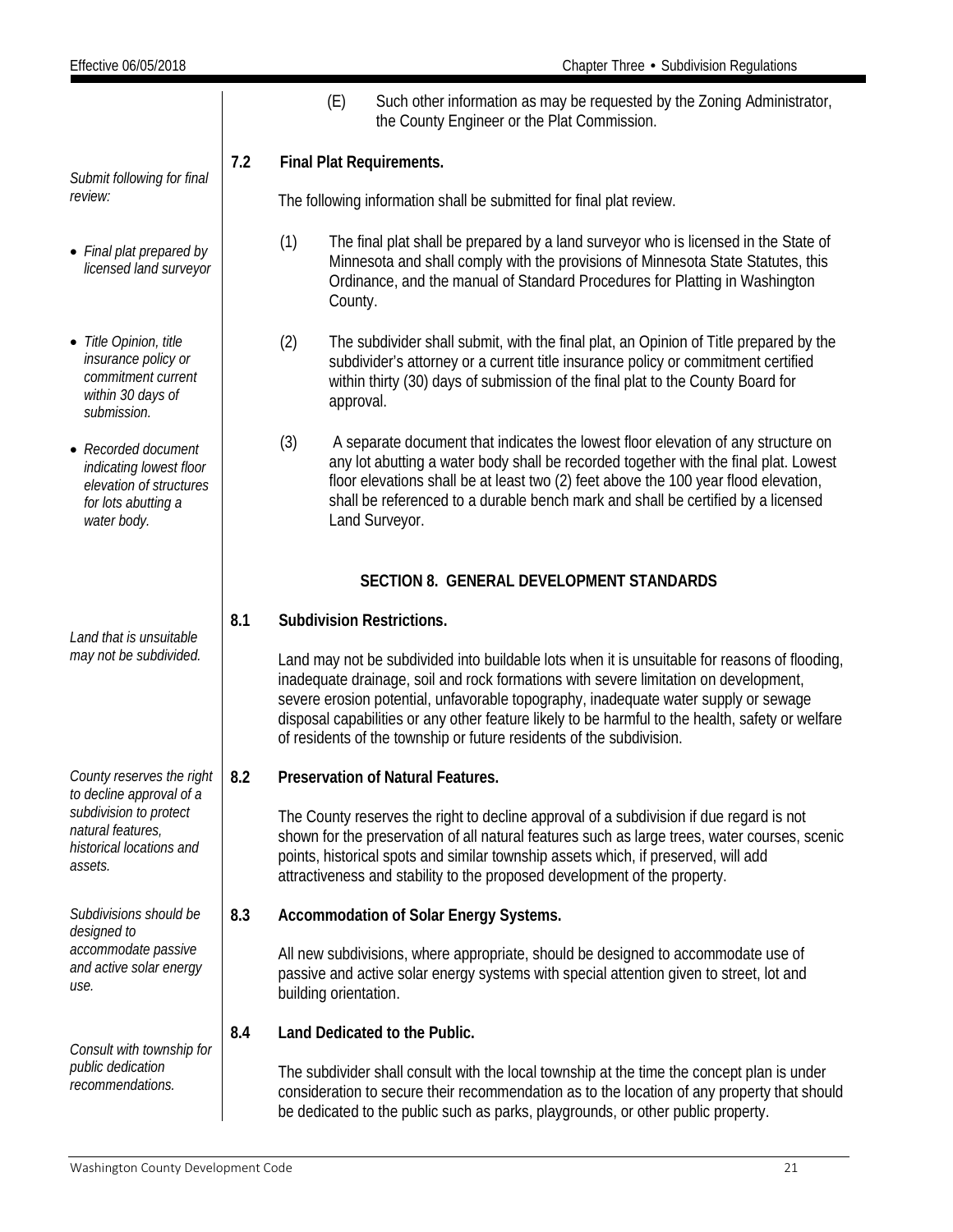<span id="page-22-0"></span>

| Must conform to                                                        | 8.5 |                                                                                                                                                              | Conformance to Comprehensive Plan.                                                                                                                                                                                                                                                                                                                                                                      |  |  |  |  |
|------------------------------------------------------------------------|-----|--------------------------------------------------------------------------------------------------------------------------------------------------------------|---------------------------------------------------------------------------------------------------------------------------------------------------------------------------------------------------------------------------------------------------------------------------------------------------------------------------------------------------------------------------------------------------------|--|--|--|--|
| Comprehensive Plan and<br>policies.                                    |     |                                                                                                                                                              | The proposed subdivision shall conform to the Comprehensive Plan and Policies as<br>adopted by the County.                                                                                                                                                                                                                                                                                              |  |  |  |  |
|                                                                        | 8.6 |                                                                                                                                                              | Dedication of Right-of-Way                                                                                                                                                                                                                                                                                                                                                                              |  |  |  |  |
| Additional right-of-way<br>dedication may be<br>required.              |     |                                                                                                                                                              | Where a subdivision abuts or impacts an existing County Road or County State Aid<br>Highway, additional right-of-way may be required to be dedicated provided the additional<br>right-of-way is reasonably proportional to the impact of the subdivision on the health, safety<br>and welfare of the township.                                                                                          |  |  |  |  |
| Proposed subdivisions                                                  | 8.7 |                                                                                                                                                              | <b>Coordinated Development</b>                                                                                                                                                                                                                                                                                                                                                                          |  |  |  |  |
| must be coordinated with<br>nearby municipalities or<br>neighborhoods. |     | Proposed subdivisions shall be coordinated with existing nearby municipalities or<br>neighborhoods so that the township as a whole may develop harmoniously. |                                                                                                                                                                                                                                                                                                                                                                                                         |  |  |  |  |
|                                                                        |     |                                                                                                                                                              | <b>SECTION 9. MINIMUM DESIGN STANDARDS</b>                                                                                                                                                                                                                                                                                                                                                              |  |  |  |  |
|                                                                        | 9.1 | Street Plan.                                                                                                                                                 |                                                                                                                                                                                                                                                                                                                                                                                                         |  |  |  |  |
| Street plan requirements:                                              |     | (1)                                                                                                                                                          | Proposed streets shall conform to the state, county or local road plans or<br>preliminary plans as have been prepared, adopted and/or filed as prescribed by<br>law.                                                                                                                                                                                                                                    |  |  |  |  |
|                                                                        |     | (2)                                                                                                                                                          | Streets shall be logically related to the topography so as to produce useable lots<br>and reasonable grades.                                                                                                                                                                                                                                                                                            |  |  |  |  |
|                                                                        |     | (3)                                                                                                                                                          | Access shall be provided to all lots and other land within the subdivision with<br>connections to adjacent un-subdivided parcels unless such connections are not<br>feasible due to topography. Reserved strips and land-locked areas shall not be<br>created.                                                                                                                                          |  |  |  |  |
|                                                                        |     | (4)                                                                                                                                                          | The street layout in new subdivisions shall have provisions for the appropriate<br>continuation of the existing streets into adjoining areas.                                                                                                                                                                                                                                                           |  |  |  |  |
|                                                                        |     | (5)                                                                                                                                                          | Where adjoining areas are not subdivided, but may be subdivided, the street layout<br>in a new subdivision shall have provisions for the proper projection of streets into<br>adjoining areas by carrying the new streets to the boundaries of the new<br>subdivision at appropriate locations. Streets must be rough graded or documented<br>that grading can be accomplished within the right-of-way. |  |  |  |  |
|                                                                        |     | (6)                                                                                                                                                          | Local streets shall be laid out to discourage their use by through traffic.<br>Thoroughfares shall be reserved for through traffic by providing marginal access<br>streets, interior streets for serving lots, or other means.                                                                                                                                                                          |  |  |  |  |
|                                                                        |     | (7)                                                                                                                                                          | Half or partial streets are not permitted, except where essential to reasonable<br>subdivision of a tract in conformance with the other requirements and standards of<br>these regulations and where reasonable assurance that dedication of the remaining<br>part of the street can be secured.                                                                                                        |  |  |  |  |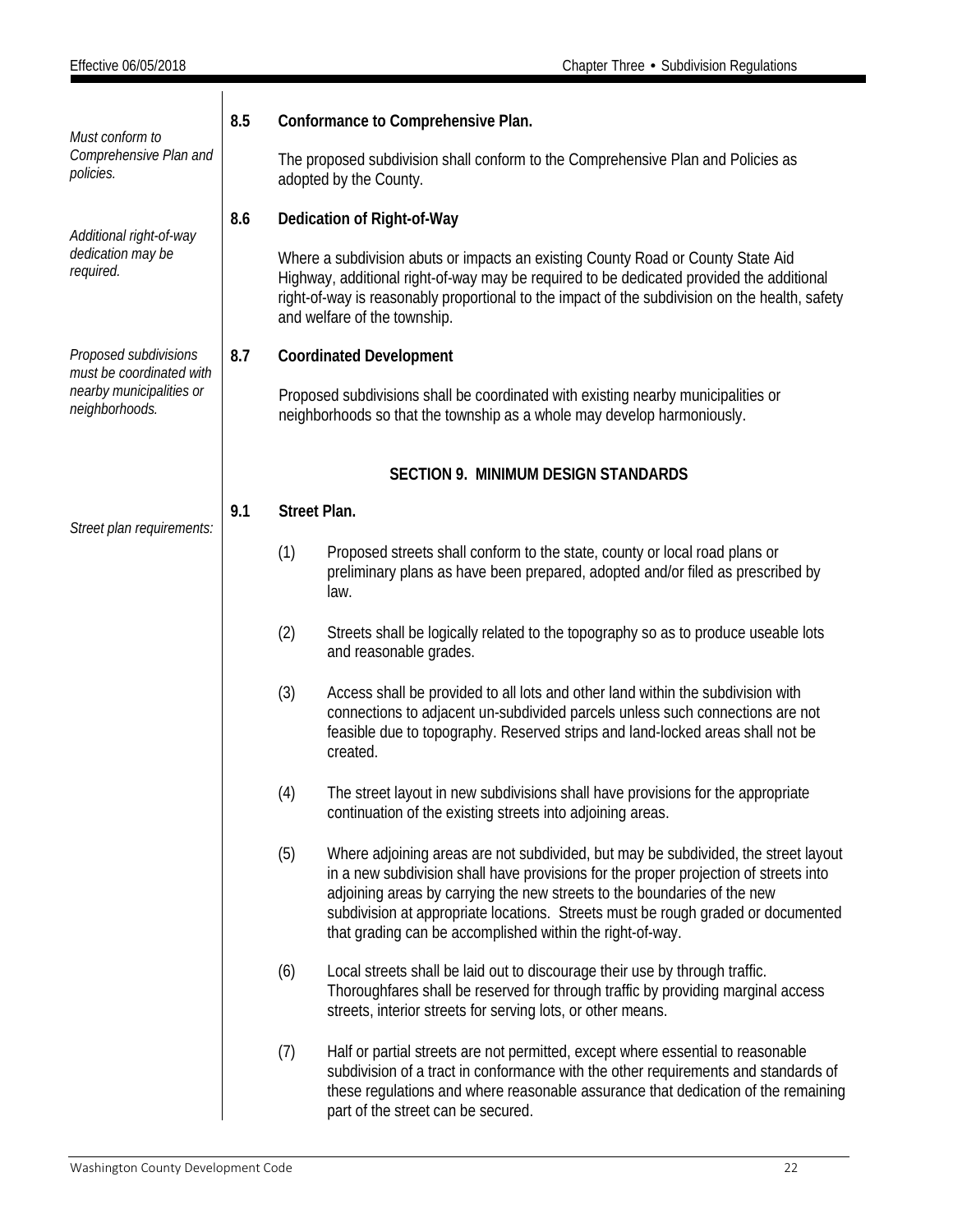|                                          |     | (8)                 | Whenever a tract to be subdivided adjoins an existing half or partial street, the part<br>of the street within such tract shall be platted and dedicated if the dedication results<br>in a reasonable subdivision design for the area.                                                                                                                                                                                                                                                                                                                                                                                                                                                                                                                                    |  |  |  |  |
|------------------------------------------|-----|---------------------|---------------------------------------------------------------------------------------------------------------------------------------------------------------------------------------------------------------------------------------------------------------------------------------------------------------------------------------------------------------------------------------------------------------------------------------------------------------------------------------------------------------------------------------------------------------------------------------------------------------------------------------------------------------------------------------------------------------------------------------------------------------------------|--|--|--|--|
|                                          |     | (9)                 | Dead-end streets are prohibited except as stubs to permit future street extension<br>into adjoining tracts or when designed as cul-de-sac streets.                                                                                                                                                                                                                                                                                                                                                                                                                                                                                                                                                                                                                        |  |  |  |  |
|                                          |     | (10)                | Private streets and reserve strips are prohibited and public improvements shall not<br>be approved for any private street. All streets shall be dedicated for public use.                                                                                                                                                                                                                                                                                                                                                                                                                                                                                                                                                                                                 |  |  |  |  |
|                                          |     | (11)                | Where a subdivision abuts or contains an existing or planned principal arterial<br>highway or railroad right-of-way, a street approximately parallel with and on each<br>side of such thoroughfare and right-of-way may be required for adequate protection<br>of residential properties and separation of through and local traffic. Such service<br>streets shall be located at a distance from the major thoroughfare or railroad right-<br>of-way suitable for the appropriate use of the intervening land, as for park purposes<br>in residential districts, or for commercial and industrial purposes in appropriate<br>districts. Such distances shall also be determined with due regard for the<br>requirements of approach grades and future grade separations. |  |  |  |  |
|                                          |     | (12)                | The street arrangements shall not be such as to cause hardship to owners of<br>adjoining property in platting of their land and providing convenient access to it.                                                                                                                                                                                                                                                                                                                                                                                                                                                                                                                                                                                                        |  |  |  |  |
|                                          | 9.2 | Cul-de-Sac Streets. |                                                                                                                                                                                                                                                                                                                                                                                                                                                                                                                                                                                                                                                                                                                                                                           |  |  |  |  |
| Requirements for cul-de-<br>sac streets: |     | (1)                 | For the purposes of this Ordinance, whether a new cul-de-sac is proposed or an<br>existing cul-de-sac is to be extended, the beginning of the cul-de-sac road is the<br>point at which there is no secondary access. The end is the center of the cul-de-<br>sac.                                                                                                                                                                                                                                                                                                                                                                                                                                                                                                         |  |  |  |  |
|                                          |     | (2)                 | Lots with frontage at the end of the cul-de-sac shall have a minimum of sixty (60)<br>feet of road frontage and meet the lot width requirement at the building setback line.                                                                                                                                                                                                                                                                                                                                                                                                                                                                                                                                                                                              |  |  |  |  |
|                                          |     | (3)                 | Temporary cul-de-sacs are those in which it can be clearly shown that the road<br>could reasonably continue and would result in a through road in the foreseeable<br>future. A plan showing how the road could be extended into neighboring property<br>shall be submitted.                                                                                                                                                                                                                                                                                                                                                                                                                                                                                               |  |  |  |  |
|                                          |     | (4)                 | Where lots are less than two and one-half (2 1/2) acres in size, permanent Cul-de-<br>sac streets shall not exceed six hundred (600) feet in length in areas where lots<br>are less than two and one-half (2 1/2) acres in size.                                                                                                                                                                                                                                                                                                                                                                                                                                                                                                                                          |  |  |  |  |
|                                          |     | (5)                 | Where lots are two and one-half (2 1/2) acres in size or greater, Permanent cul-de-<br>sac streets shall not exceed one thousand three hundred twenty (1320) feet in<br>length.                                                                                                                                                                                                                                                                                                                                                                                                                                                                                                                                                                                           |  |  |  |  |
|                                          |     | (6)                 | Where lots are two and one-half (2 1/2) acres in size or greater, temporary cul-de-<br>sac streets shall not exceed two thousand six hundred forty (2,640) feet and shall<br>not provide access to more than twenty (20) home sites.                                                                                                                                                                                                                                                                                                                                                                                                                                                                                                                                      |  |  |  |  |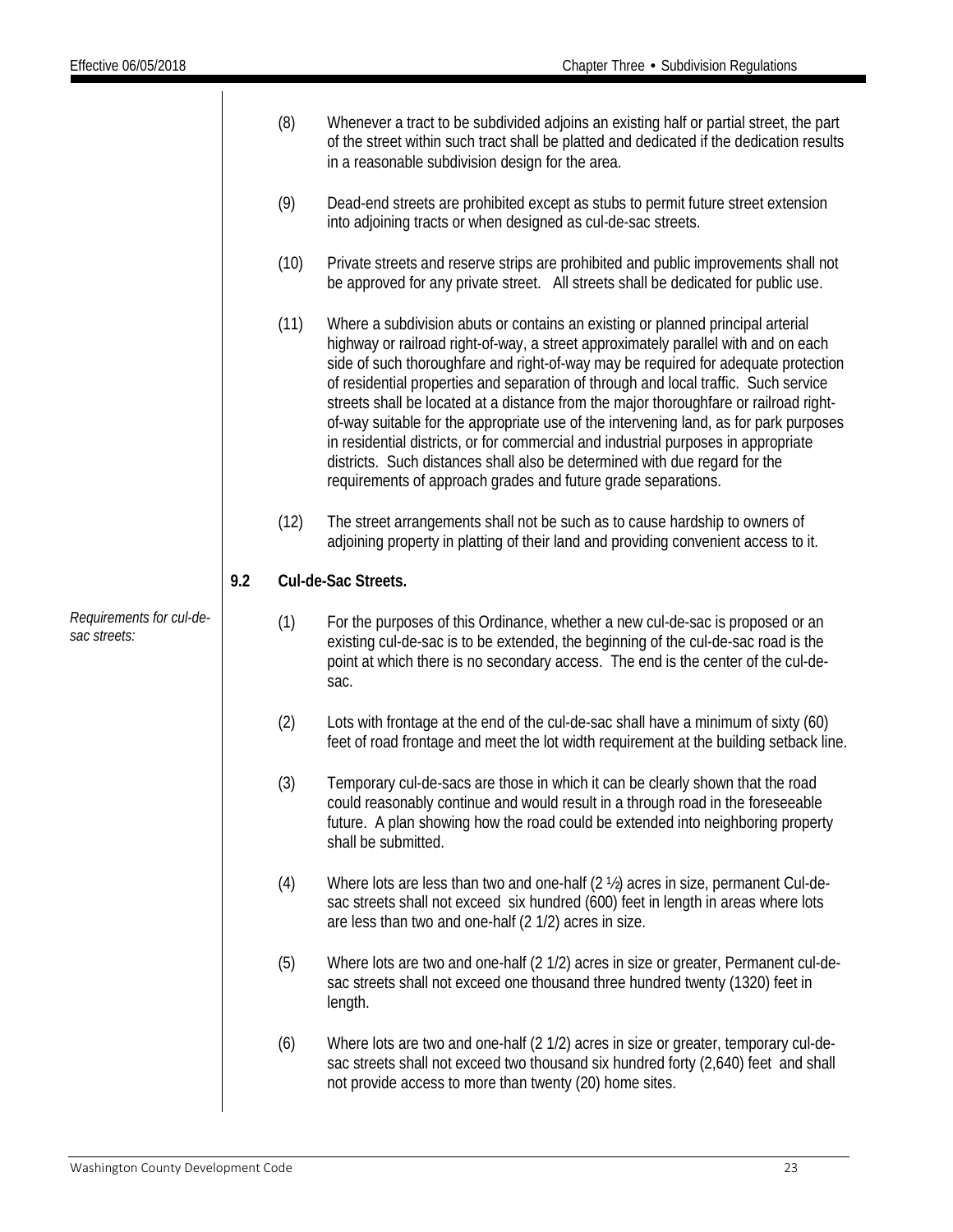- (7) Where lots are less than two and one-half (2 1/2) acres, temporary cul-de-sac streets shall not exceed eight hundred (800) feet and shall not provide access to more than twenty (20) home sites.
- (8) The right-of-way of a temporary cul-de-sac bulb shall be placed near a plat boundary line and a right-of-way of the same width as the street shall be dedicated and extended to said plat boundary line to provide for a future street connection to the adjoining tract. Once the street is extended to the adjoining tract and following the recording of proper vacation proceedings, ownership of the area of the temporary cul-de-sac bulb outside of the right of way of the extended street shall revert to the lots fronting on the temporary cul-de-sac bulb. To assure such streets can be constructed according to these regulations and within the dedicated right of way, the street shall be rough graded or information shall be submitted and approved as required by the Township Engineer and the Washington County Plat Commission.

## **9.3 Street Design.**

(For street design standards in Open Space Developments see Washington County Development Code Chapter 2, Zoning Regulations, Part 2, Section 4.10 - Performance Standards for Open Space Development.)

(1) Minimum right-of-way widths and pavement widths (face to face of curb) for each type of public street or road are as follows:

| Type of<br><b>Street</b> | Minimum Right-of-<br>Way Width | Minimum Roadway<br>Width (including<br>shoulders) |
|--------------------------|--------------------------------|---------------------------------------------------|
| <b>Minor Arterial</b>    | 120 feet                       | 44 feet                                           |
| Collector                | 100 feet                       | 44 feet                                           |
| ncal                     | 60 feet                        | 32 feet                                           |

## **Urban Design**

## **Rural Design**

| <b>Type of Street</b>                                    | <b>Minimum</b><br><b>Right-of Way</b><br><b>Width</b> | <b>Minimum</b><br>Roadway<br>Width | <b>Shoulder</b><br>Width |
|----------------------------------------------------------|-------------------------------------------------------|------------------------------------|--------------------------|
| <b>Minor Arterial</b>                                    | 120 feet                                              | 24 feet                            | 8 feet                   |
| Collector or<br>Commercial -<br><b>Industrial Street</b> | 100 feet                                              | 24 feet                            | 8 feet                   |
| Local                                                    | 60 feet                                               | 24 feet                            | 4 feet                   |

(2) Where a subdivision abuts or contains an existing street of inadequate width,

*Street design requirements:*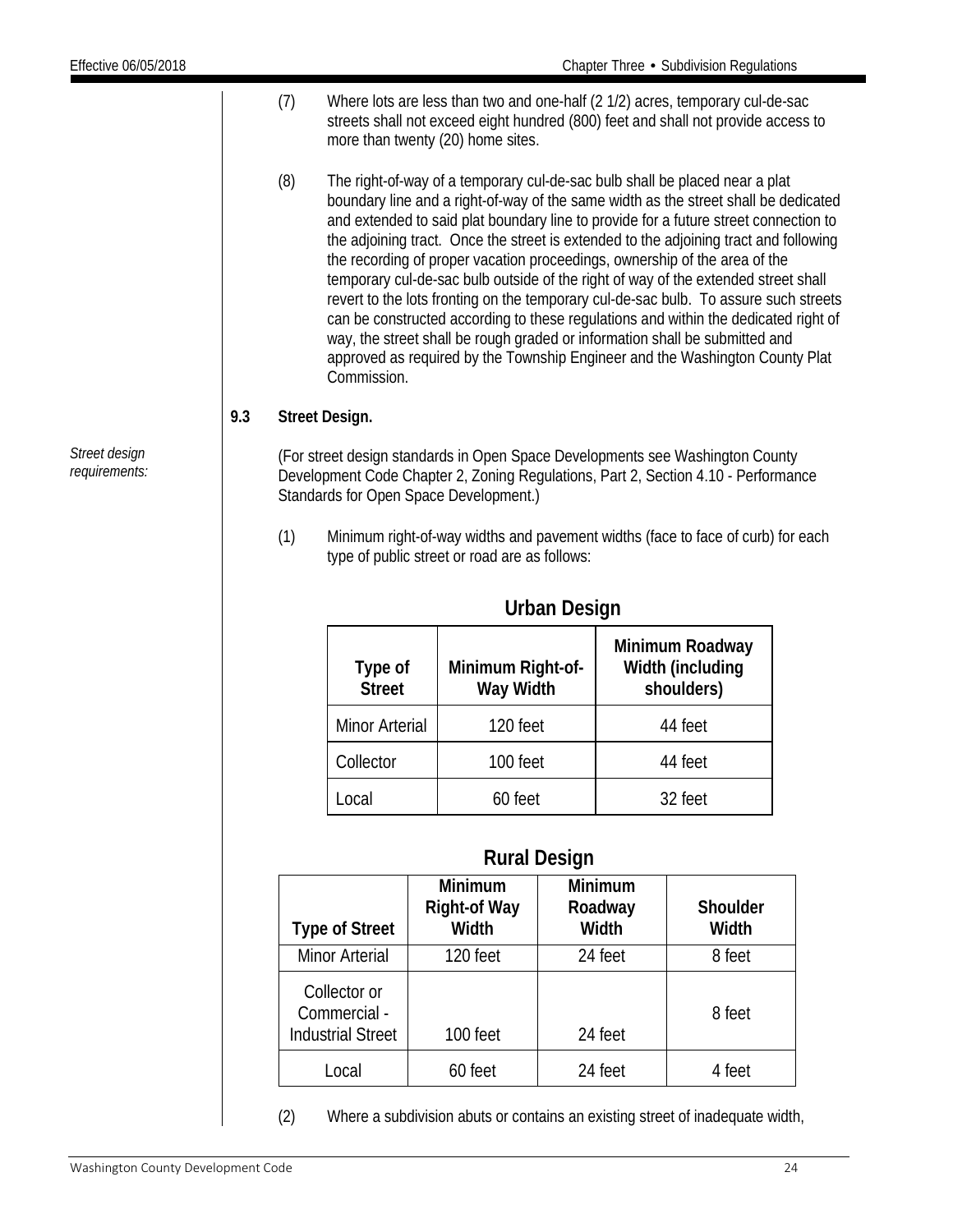sufficient additional width shall be provided to meet the above standards.

- (3) The minimum radius for a cul-de-sac is forty-five (45) feet.
- (4) Additional right-of-way and roadway widths may be required to promote public safety and convenience when required by special conditions or to provide parking space in areas of intensive use. Additional width may also be necessary due to topography in order to provide adequate earth slopes.
- (5) Access to streets is regulated as follows:
	- (A) Access of streets within the subdivision to other local streets shall meet all requirements of the local township.
	- (B) Access of streets within the subdivision to any public street or highway shall meet all requirements of the access spacing guidelines of the Washington County Comprehensive Plan as provided below and are subject to all conditions of access permitting requirements of the Washington County Public Works Department and/or the Minnesota Department of Transportation. At the discretion of the County Engineer, a traffic study including trip generation figures may be required of commercial or industrial subdivisions as well as residential subdivisions of fifty (50) or more dwelling units. Commercial developments or residential developments with more than ten (10) dwelling units shall require turn or bypass lanes to be constructed on the County Road or County State Aid Highway. Such lanes shall conform to Minnesota Department of Transportation design standards and all costs are the responsibility of the developer.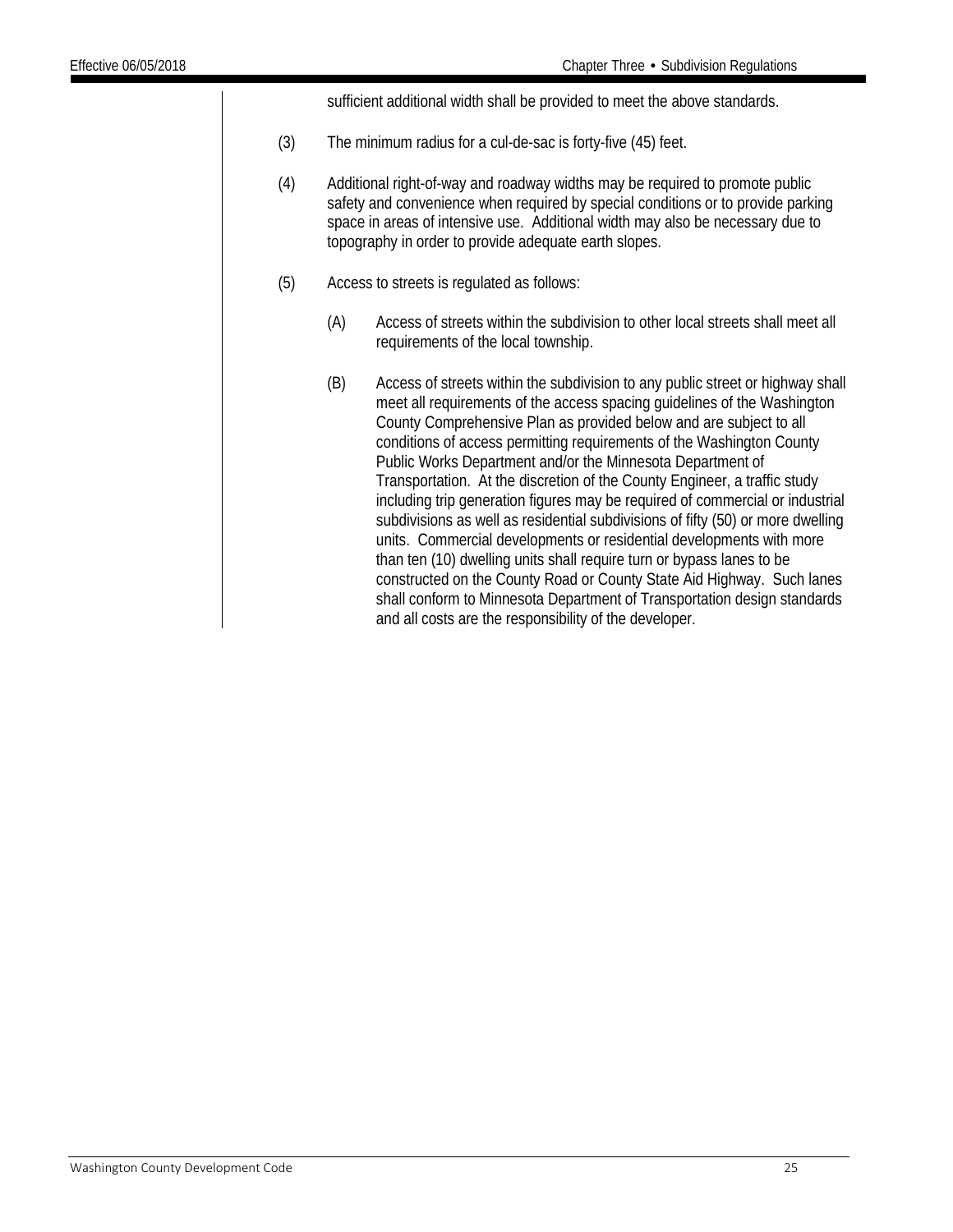## **Access Spacing Guidelines**

|                                                                       | <b>Functional Classification of Highway</b> |                                       |                      |                    |                    |
|-----------------------------------------------------------------------|---------------------------------------------|---------------------------------------|----------------------|--------------------|--------------------|
|                                                                       |                                             | <b>Minor Arterial</b>                 |                      |                    |                    |
| <b>Type of Access</b>                                                 | Principal<br>Arterial                       | $> 7,500$ ADT                         | $<$ 7,500 ADT        | Collector          | Local              |
| <b>Private Residential Driveways</b><br>А.                            | No Direct<br>Access                         | No Direct<br>Access                   | (2)                  | (2)                | (2)                |
| B. Commercial Driveways or Non-<br>continuous Commercial Streets      | No Direct<br>Access                         | No Direct<br>Access                   | 1/8 Mile             | 1/8 Mile           | (2)                |
| Non-continuous Residential<br>C.<br><b>Streets</b>                    | No Direct<br>Access                         | 1/8 Mile with<br>No Median<br>Opening | 1/8 Mile             | 1/8 Mile           | (2)                |
| <b>Continuous Local Streets and</b><br>D.<br><b>Collector Streets</b> | $\frac{1}{2}$ Mile                          | 1/ <sub>4</sub> Mile                  | 1/ <sub>4</sub> Mile | 1/8 Mile           | 1/8 Mile           |
| <b>Minor Arterials</b><br>Е.                                          | $\frac{1}{2}$ Mile                          | $\frac{1}{2}$ Mile                    | $\frac{1}{2}$ Mile   | $\frac{1}{2}$ Mile | $\frac{1}{2}$ Mile |

## **Notes**

- *(1) Traffic volumes refer to twenty (20) year forecasts.*
- *(2) Determination based on other criteria (sight distance, speed, traffic volume, etc.).*
- *(3) Distances shown are minimums.*
- *(4) Non-continuous" streets refer to cul-de-sacs or short length streets (less than ½ mile) which do not cross the county Highway in question.*
- *(5) The type of traffic control, turn lanes and bypass lanes required will be determined based upon the projected traffic volumes on the type of access requested.*
- *(6) County reserves the right to increase the minimums based on other criteria (sight distance, speed, traffic volume, etc.)*
	- (C) Access to Minnesota Trunk Highways, U.S. Routes, or Interstate Highways is subject to all regulations and permitting procedures of the Minnesota Department of Transportation.
	- (6) Street jogs with centerline offsets of less than one hundred fifty (150) feet are prohibited.
	- (7) When connecting street lines deflect from each other at any one point by more than ten (10) degrees, they shall be connected by a curve with a radius of not less than two hundred (200) feet.
	- (8) Centerline gradients shall be at least 0.25 percent and grades shall not exceed eight (8) percent.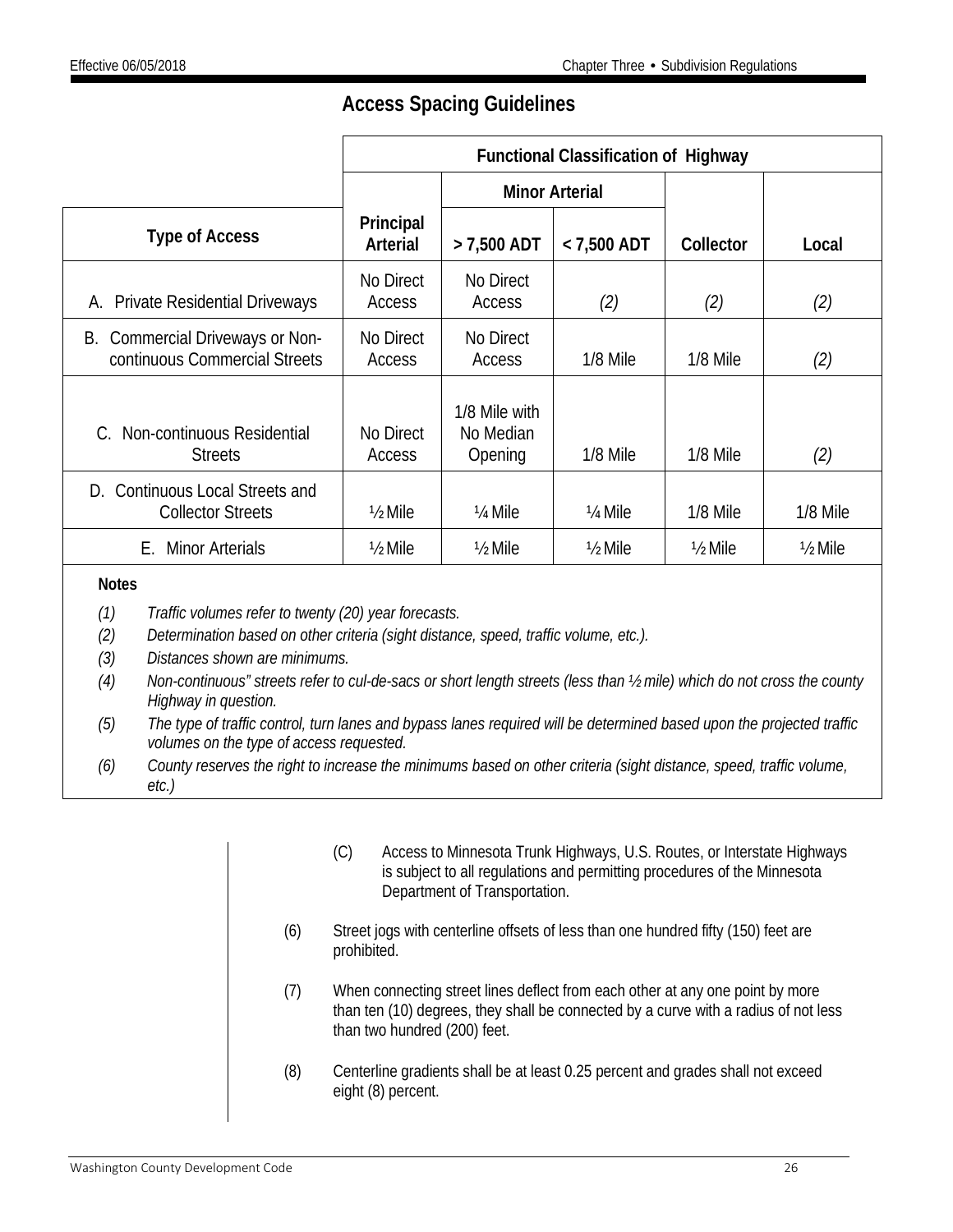(9) Different connecting street gradients shall be connected with vertical curves. Minimum length of these curves is thirty (30) times the algebraic difference in the percent of grade of the two (2) adjacent slopes. (10) The angle formed by any intersection of streets shall not be less than seventy (70) degrees with ninety (90) degree intersections preferred. (11) Intersections having more than four (4) streets converging at a single intersecting point are prohibited. (12) Roadway surfaces of street intersections shall be rounded by a radius of not less than fifteen (15) feet. Roadway surfaces of alley-street intersections shall be rounded by a radius of not less than six (6) feet. Corners at the entrances of bulb portions of the cul-de-sacs shall be rounded by a radius of not less than thirty (30) feet. *Extensions of public water and sewer systems, when available shall be designed to service each lot.* **9.4 Public Utilities.** (1) Extensions of the public water supply system, when available, shall be designed to provide public water service to each lot. (2) Extensions of the public sanitary sewer system, when available, shall be designed to provide public sewer service to each lot. *Easements are required to be dedicated on the plat for drainage and utility purposes.* **9.5 Easements.** (1) Easements of at least twenty (20) feet wide, centered on rear and other lot lines as required, shall be provided for utilities where necessary. Where underground utilities are being installed, a ten (10) feet wide front or side yard easement may be required. These easements shall be dedicated on the final plat. (2) Drainage easements shall be provided along each side of the center line of any water course or drainage channel to a sufficient width to provide proper maintenance and protection and to provide for storm water runoff and installation and maintenance of drainage systems. Drainage easements shall be dedicated around wetlands and Minnesota Department of Natural Resources (DNR) designated lakes, rivers and streams up to the 100-year flood elevation or delineated boundary, whichever is greater. (3) Utility and drainage easements shall be dedicated for the required use. *Street names shall conform to the Uniform Street Naming and Property Numbering system where applicable.* **9.6 Street Names and Signs.** (1) Names of new streets shall not duplicate existing or platted street names unless a new street is a continuation of or in alignment with the existing or platted street. In that event, it shall bear the same name of the existing or platted street. Street names shall conform to the Washington County Uniform Street Naming and Property Numbering system as applicable. (2) All street signs shall be provided and installed by the township at the expense of

the subdivider.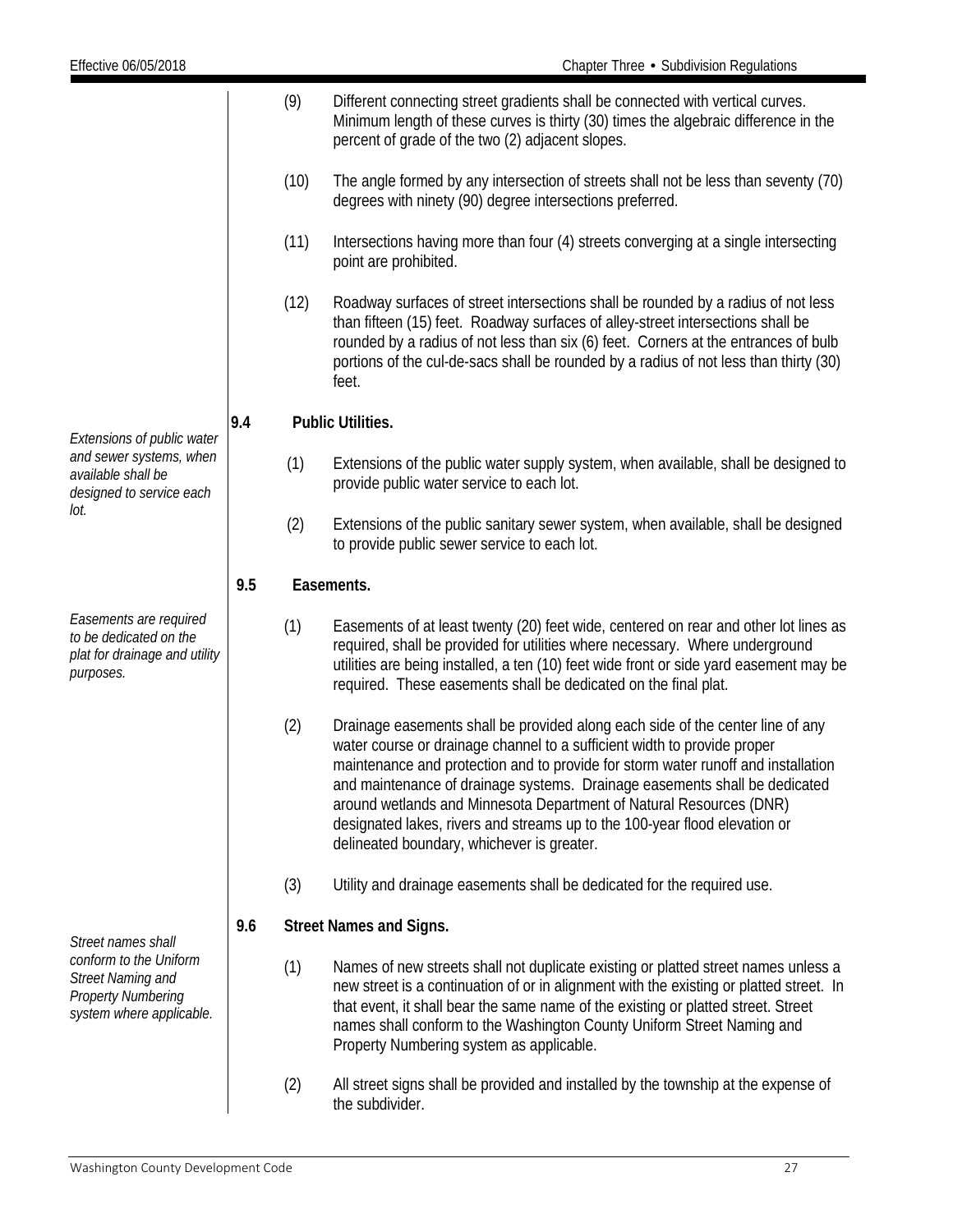## *Lot design requirements:* **9.7 Lot Requirements.** (1) Side lot lines shall be substantially perpendicular to straight street right of way lines or radial to curved street right of way lines or radial to lake or stream shorelines unless topographic conditions necessitate a different arrangement. Irregular lot lines for the sole purpose of meeting a specific zoning requirement are prohibited. (2) Each lot shall have frontage on an improved public street. Access to the lot shall be from the frontage of the lot. (3) Lots having less than the required area or width are prohibited. (4) Lots designed for commercial or industrial purposes shall provide adequate off the street service, loading and parking facilities. (5) Corner lots shall be platted at least twenty (20) feet wider than the requirement for non-corner lots. (6) Through or double frontage lots are not permitted except where such lots abut an arterial or highway or as a means to overcome specific disadvantage of topography and orientation. Such lots shall have an additional depth of ten (10) feet for screen planting along the rear lot line. (7) Lots abutting a water course, drainage way, channel, or stream shall have an additional depth or width, as required, to assure building sites that are not subject to flooding. (8) Lots with lakeshore frontage shall be designed so that the lot lines extended shall maintain the riparian rights of the parcel. (9) All remnants of lots below minimum lot size remaining after subdividing a larger tract must be combined with adjacent lots or a plan shown for future use. A development agreement (major subdivision) shall be recorded restricting the use and ownership of said parcel(s). (10) Where a proposed plat is adjacent to a major or minor arterial, direct vehicular access from individual lots to such streets and roads is prohibited. Residential driveway access spacing on collector streets must be a minimum of three hundred (300) feet and must meet appropriate safety standards. (11) Lots shall not extend over a political subdivision boundary. Buildings shall not extend over school district lines. (12) In any area where property is likely to become urbanized, a preliminary plan may be required showing a potential and feasible way in which the lot or lots may be replatted in future years for more intensive use on the land. The placement of buildings or structures upon such lots shall allow for potential resubdivision. (13) All lots abutting a lake, river, pond, or wetland shall contain a building site two (2)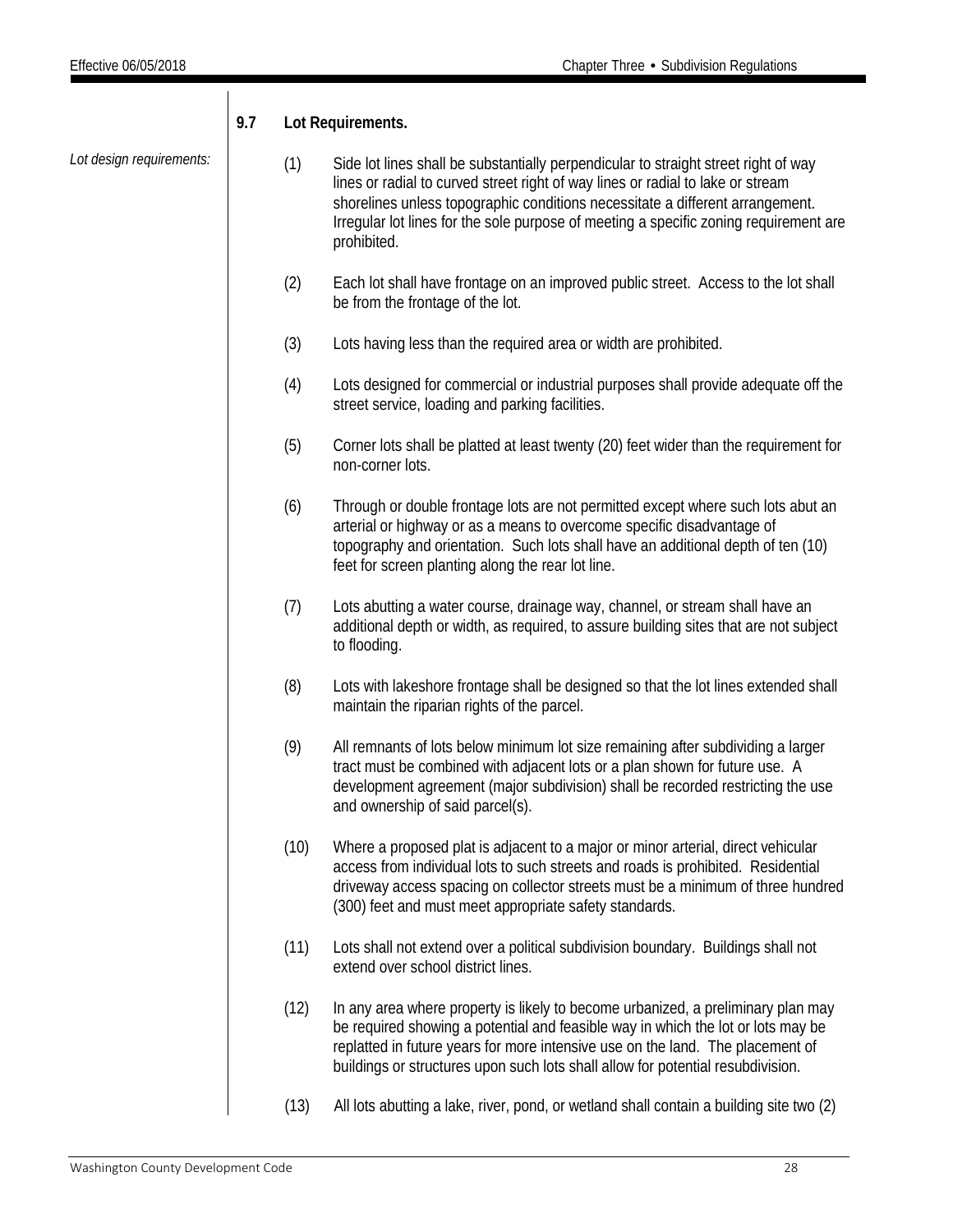feet above the regulatory flood elevation and access to both the subdivision and to the individual building sites shall be no lower than two (2) feet above the regulatory flood protection elevation.

## **SECTION 10. ENGINEERING STANDARDS**

### <span id="page-29-0"></span>**10.1 Streets.**

- (1) Gravel surfaces are prohibited.
- (2) Streets shall be graded in accordance with a plan approved by the Township Engineer.
- (3) An obstacle-clear free zone shall be provided adjacent to the roadway in accordance with the standards of the Minnesota Department of Transportation (MNDOT) Road Design Manual.
- (4) For rural design roadways, the in-slopes of the ditches shall be at a 1:4 ratio (rise over run) and back slopes of the ditch shall be at 1:3 ratio (rise over run). The ditch bottom shall be four (4) feet wide unless suitable erosion control can be provided.
- (5) The design of all pavement shall be in accordance with all applicable specifications of the Minnesota Department of Transportation at the time of construction. The designed thickness of the pavement shall be in accordance with the standards shown below, but in no case shall there be less than six (6) inches of Class 5 or higher and two (2) inches of bituminous. More stringent design may be required by the approving engineer.

| Classification                       | Pavement Design;<br><b>Axle Load</b> |
|--------------------------------------|--------------------------------------|
| Arterial, Collector<br><b>Street</b> | Nine (9) tons                        |
| <b>Local Street</b>                  | Seven (7) ton minimum                |

- (6) To determine subgrade soil classifications, soil samples shall be collected and analyzed by a qualified testing laboratory. Reports of the soil analysis shall be submitted to the engineer with the pavement plans. Soil samples shall be taken along the center line of the proposed road at intervals not exceeding three hundred (300) feet.
- (7) Concrete or bituminous curb and gutter shall be constructed on both sides of urban designed streets and in areas where the road grade exceeds four (4) percent. The construction shall be in accordance with Standard Specification for Highway Construction, MNDOT No. 2531 or 2535.
- (8) All boulevards shall have four (4) inches of top soil (black dirt) placed on them and

*Street design and construction requirements:*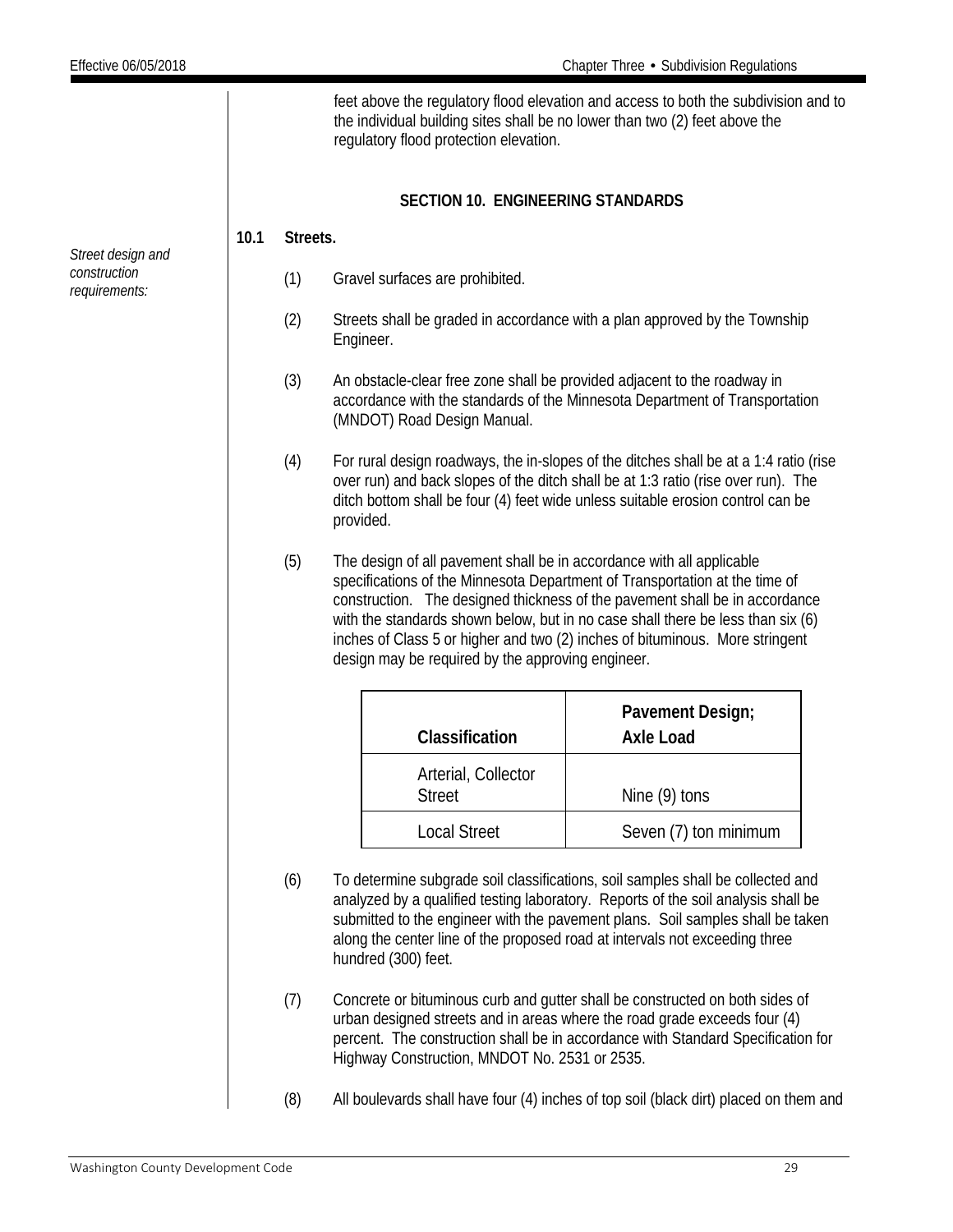then seeded or sodded.

(9) All required walks shall be concrete four (4) inches thick placed on a four (4) inch gravel base. Grades shall be as approved by the Township Engineer. Sidewalks shall be placed in the public right-of-way. Bituminous walks or alternative paving, such as paving stones, are allowed if approved by the Township Engineer.

## **10.2 Utilities.**

- (1) All utilities shall be placed underground. All groundwork shall be completed prior to street surfacing.
- (2) Where a larger size water main, sanitary sewer, storm drain or similar facility is required to serve areas outside the subdivision, the larger facility required must be constructed. Additional cost is to be borne by the benefitting properties and the assessments are to be determined by the local township.
- (3) Sewer -- Urban Areas
	- (A) Public sanitary sewer facilities which are not in conformance with the Utility Staging Plan of the Township's and County's Comprehensive Plans shall not be extended.
	- (B) Where trunk line sanitary sewer facilities are available, the subdivider shall install sanitary sewers and connect such sanitary sewers to such trunk line sewers. Extensions of the public sewer system shall be designed to provide public sewer service to each lot.
	- (C) In the event that such facilities are not available but in the opinion of the township can be made available within a reasonable period of time, such sewers and all necessary laterals extending from the main sewer to the street curb shall be installed and capped for future connection as service becomes available.
	- (D) Construction and inspection of the sanitary sewer must be in conformance with the township's specifications.
- (4) Water Supply -- Urban Areas
	- (A) Where mains from a public water system are available, the subdivider shall install water mains in the plat and connect such mains to such public water system.
	- (B) Extensions of the public water supply, when available, shall be designed to provide public water service to each lot.
	- (C) Construction and inspection of the water supply system must be in conformance with township specifications.
- (5) Sewer -- Rural Areas

*Requirements for water* 

*and sewer.*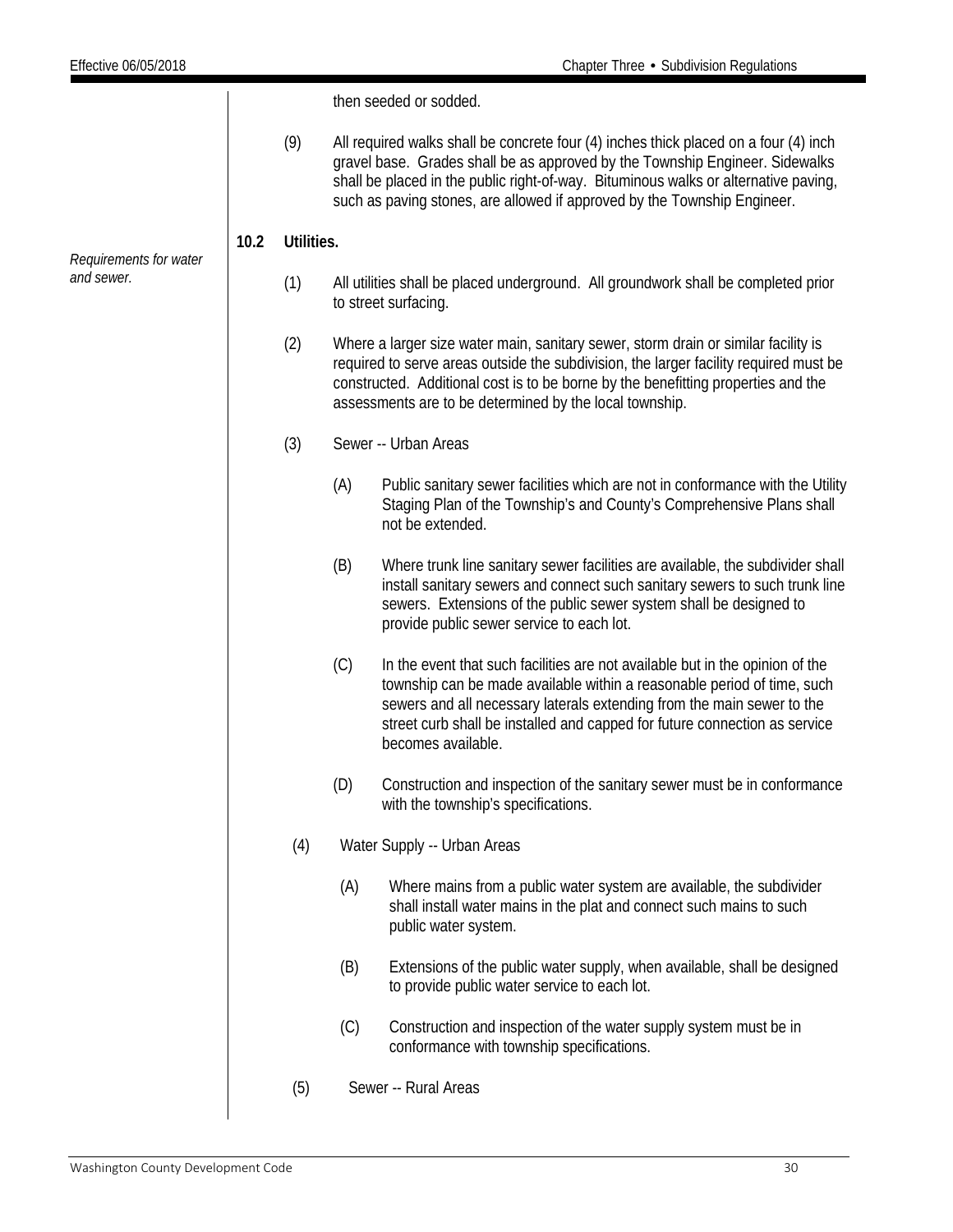|                                       |      |     | (A) | Where lots cannot be connected with a public sewer system, provision<br>must be made for sanitary sewer facilities consisting of an individual<br>disposal device for each lot. Such provision shall be in accordance with<br>Chapter Four of the Washington County Development Code, Subsurface<br>Sewage Treatment System Regulations. This does not mean that the<br>installation of individual disposal devices shall be at the expense of the<br>subdivider.                                                                                                                                                              |
|---------------------------------------|------|-----|-----|--------------------------------------------------------------------------------------------------------------------------------------------------------------------------------------------------------------------------------------------------------------------------------------------------------------------------------------------------------------------------------------------------------------------------------------------------------------------------------------------------------------------------------------------------------------------------------------------------------------------------------|
|                                       |      |     | (B) | Any subdivision or lot not provided with off-site sewer facilities is subject<br>to soil and percolation tests to determine whether the lot size proposed<br>will meet minimum standards of health and sanitation due to limitation of<br>soils as shown on existing soil maps. Such tests shall be conducted at<br>the expense of the subdivider and a preliminary plat map shall be<br>submitted identifying the specific locations where tests were made.<br>Sufficient soil borings shall be performed on each proposed lot by a<br>certified soil tester to assure suitable soils exist for long-term sewage<br>disposal. |
|                                       |      |     | (C) | The lot area and topography must be such that it will accommodate an<br>adequate disposal system to serve the residence for the estimated<br>number of unsewered years.                                                                                                                                                                                                                                                                                                                                                                                                                                                        |
|                                       |      | (6) |     | Water Supply -- Rural Areas                                                                                                                                                                                                                                                                                                                                                                                                                                                                                                                                                                                                    |
|                                       |      |     | (A) | Wells shall be constructed in accordance with all rules and regulations of<br>the Minnesota Department of Health.                                                                                                                                                                                                                                                                                                                                                                                                                                                                                                              |
|                                       | 10.3 |     |     | Storm Water Drainage.                                                                                                                                                                                                                                                                                                                                                                                                                                                                                                                                                                                                          |
| Storm water drainage<br>requirements: |      | (1) |     | A drainage system is required and may include a storm sewer system or a<br>system of open ditches, culverts, pipes, catch basins and ponding areas, or a<br>combination system. Such facilities shall be installed and easements dedicated<br>that will adequately provide for the drainage of surface waters.                                                                                                                                                                                                                                                                                                                 |
|                                       |      | (2) |     | Drainage way easements or land dedication may be required when such<br>easements or land is needed in the public interest for purposes of flood plain<br>management, proper drainage, prevention of erosion, pedestrian access to water<br>bodies, or other public purposes.                                                                                                                                                                                                                                                                                                                                                   |
|                                       |      | (3) |     | In connection with preliminary plat review and recommendations, provisions for<br>surface water disposal, drainage and flood control within the boundaries of the<br>proposed subdivision shall be submitted.                                                                                                                                                                                                                                                                                                                                                                                                                  |
|                                       |      | (4) |     | The rate of surface runoff within the boundaries of a proposed subdivision shall<br>not, in any event, be greater than the rate of runoff existing on the proposed<br>subdivision prior to the proposed development. For the purposes of this<br>regulation, surface water runoff is water flowing on or very near the surface. The<br>volume of surface water runoff may be regulated if it appears the use and<br>development of downstream properties or water resources may be unreasonably<br>interfered with as a result of the subdivision.                                                                             |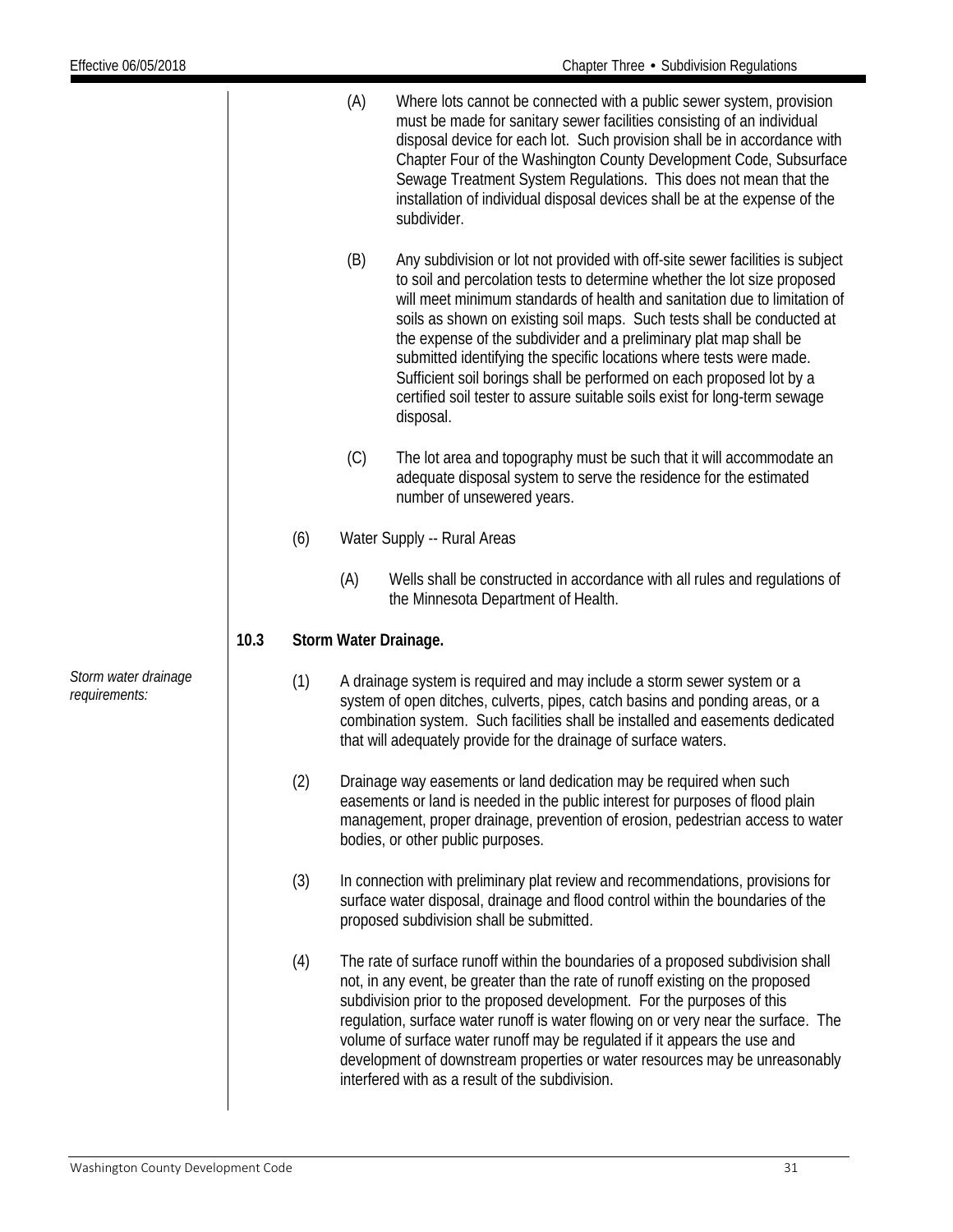- (5) Provision shall be made for controlling runoff by construction or enhancement of ponding facilities on-site and within the boundaries of the proposed subdivision. Such ponding facilities should provide for both permanent and temporary storage runoff.
- (6) An applicant shall install or construct, on or for the proposed land disturbing or development activity, all storm water management facilities necessary to manage increased runoff so that the 2-year, 10-year and 100-year storm peak discharge rates existing before the proposed development are not increased and accelerated channel erosion will not occur as a result of the proposed land disturbing or development activity.
- (7) The applicant shall give consideration to reducing the need for storm water management facilities by incorporating the use of natural topography and land cover, such as wetlands, ponds, natural swales and depressions as they exist before development to the degree that they can accommodate the additional flow of water without compromising the integrity or quality of the wetland or pond.
- (8) The following storm water management practices shall be investigated in developing a storm water management plan in the following descending order of preference. A combination of successive practices may be used to achieve the applicable minimum control requirements. Justification shall be provided by the applicant for the method selected.
	- (A) Natural infiltration of precipitation on-site. The purpose of this provision is to encourage the development of a storm water management plan that encourages natural infiltration. This includes providing as much natural or vegetated areas on the site as possible, minimizing impervious surfaces, and directing runoff to vegetated areas rather than to adjoining streets, storm sewers, and ditches.
	- (B) Flow attenuation by use of open vegetated swales and natural depressions.
	- (C) Storm water retention facilities.
	- (D) Storm water detention facilities.
- (9) An applicant may also make an in-kind or monetary contribution to the development and maintenance of township storm water management facilities designed to serve multiple land disturbing and development activities undertaken by one or more persons, including the applicant.
- (10) Storm water detention facilities shall be designed according to the most current technology as reflected in the Minnesota Pollution Control Agency (MPCA) publication "Protecting Water Quality in Urban Areas" and shall contain, at a minimum, the following design factors:
	- (A) A permanent pond surface area equal to two (2) percent of the impervious area draining to the pond or one (1) percent of the entire area draining to the pond, whichever amount is greater.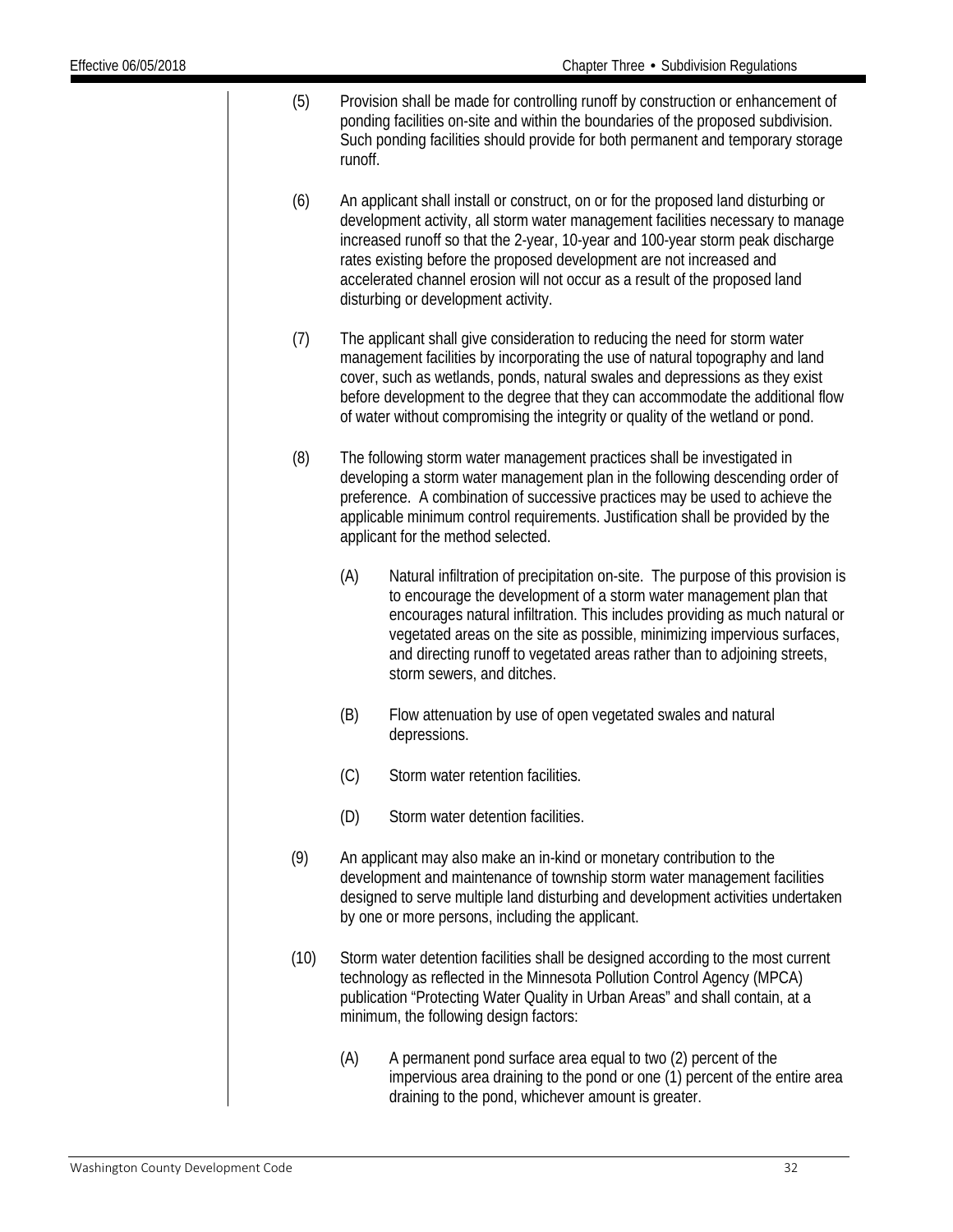|      |     | (B)       | An average permanent pool depth of four (4) to ten (10) feet.                                                                                                                                                                                                                                                                                                                                                                                                                                                                        |  |  |  |
|------|-----|-----------|--------------------------------------------------------------------------------------------------------------------------------------------------------------------------------------------------------------------------------------------------------------------------------------------------------------------------------------------------------------------------------------------------------------------------------------------------------------------------------------------------------------------------------------|--|--|--|
|      |     | (C)       | As an alternative to (A) and (B) above, the Plat Commission may require<br>that the volume of the permanent pool be equal to or greater than the<br>runoff from a two (2) inch rainfall for the fully developed site.                                                                                                                                                                                                                                                                                                                |  |  |  |
|      |     | (D)       | A permanent pool length-to-width ratio of 3:1 or greater.                                                                                                                                                                                                                                                                                                                                                                                                                                                                            |  |  |  |
|      |     | (E)       | A minimum protective shelf extending ten (10) feet into the permanent<br>pool with a slope of 10:1 ratio, beyond which the slopes shall not exceed<br>a ratio of 3:1.                                                                                                                                                                                                                                                                                                                                                                |  |  |  |
|      |     | (F)       | A protective buffer strip of vegetation surrounding the permanent pool at<br>a minimum width of sixteen and one-half (16.5) feet shall be provided.                                                                                                                                                                                                                                                                                                                                                                                  |  |  |  |
|      |     | (G)       | A device to keep oil, grease, and other floatable material from moving<br>downstream as a result of normal operations shall be provided.                                                                                                                                                                                                                                                                                                                                                                                             |  |  |  |
|      |     | (H)       | Storm water detention facilities for new development must be sufficient to<br>limit peak flows in each subwatershed to those that existed before the<br>development for the ten-year storm event. All calculations and hydrologic<br>models/information used in determining peak flows shall be submitted<br>along with the storm water management plans.                                                                                                                                                                            |  |  |  |
|      |     | $($ l $)$ | All storm water detention facilities must have a catch basin to remove<br>course grained particles prior to discharging into a watercourse or storage<br>basin.                                                                                                                                                                                                                                                                                                                                                                      |  |  |  |
| 10.4 |     |           | <b>Erosion Control During Construction.</b>                                                                                                                                                                                                                                                                                                                                                                                                                                                                                          |  |  |  |
|      | (1) | handbook. | Erosion control shall be implemented in accordance with the recommended<br>practices of the Washington Conservation District and the applicable Watershed<br>Management Organization. All Best Management Practices shall be consistent<br>with the Minnesota Construction Site Erosion and Sediment Control Planning                                                                                                                                                                                                                |  |  |  |
|      | (2) |           | The following criteria apply only to construction activities that result in runoff<br>leaving the site:                                                                                                                                                                                                                                                                                                                                                                                                                              |  |  |  |
|      |     | (A)       | Channelized runoff from adjacent areas passing through the site shall be<br>diverted around disturbed areas, if practical. Sheetflow runoff from<br>adjacent areas greater than ten thousand (10,000) square feet in area<br>shall be diverted around disturbed areas unless shown to have resultant<br>runoff rates of less than five tenths (.05) feet per second across the<br>disturbed area for the one-year storm. Diverted runoff shall be conveyed<br>in a manner that will not erode the conveyance and receiving channels. |  |  |  |

(B) All activities on the site shall be conducted in a logical sequence to minimize the area of bare soil exposed at any one time. The limits of grading must be shown on the erosion control plan.

*Erosion control must be implemented according to recommended practices of the Washington Conservation District, applicable watershed management organization, and MN Construction Site Erosion and Sediment Control Planning handbook.*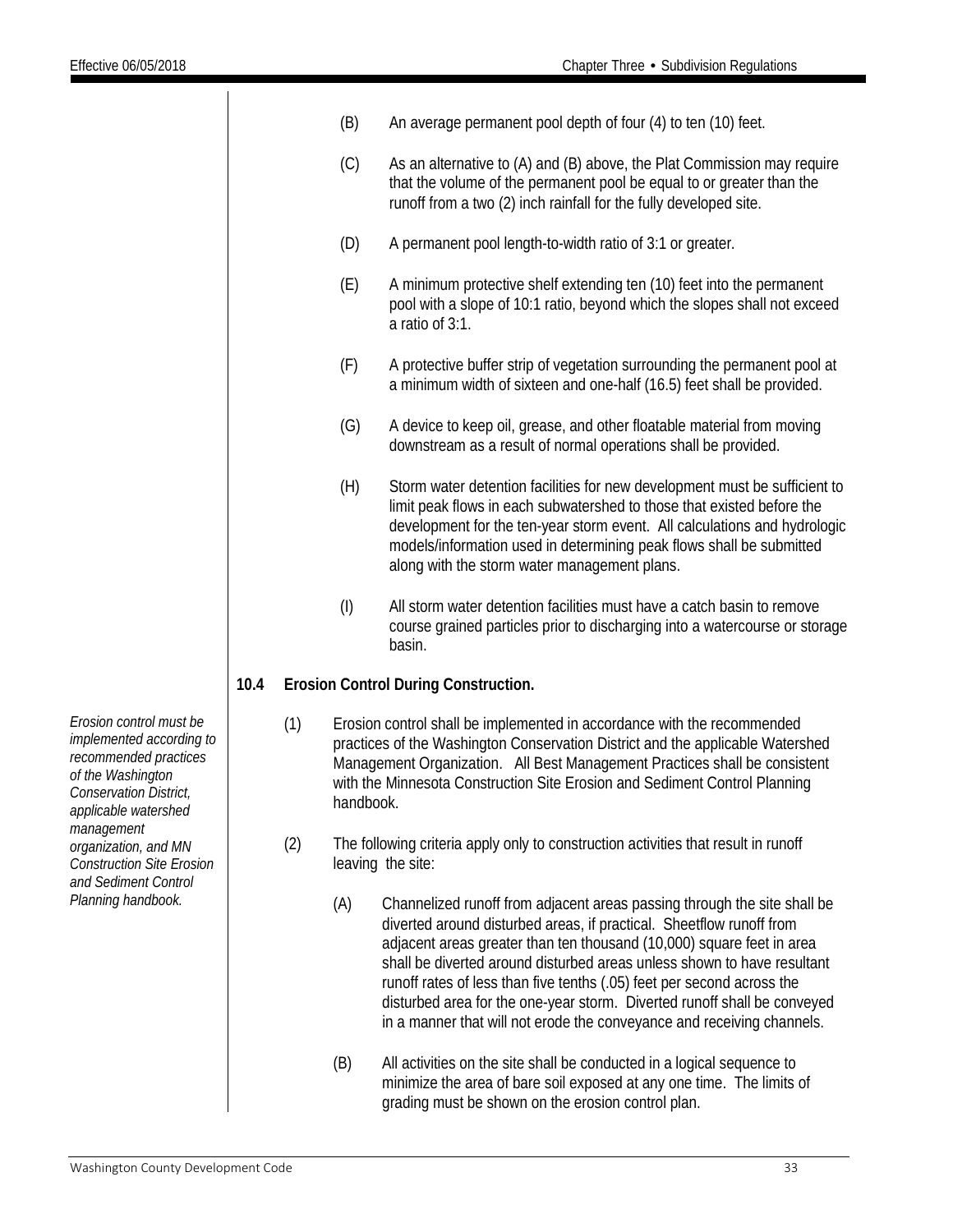- (C) All disturbed ground left inactive for fourteen (14) or more days shall be stabilized by seeding or sodding (prior to September 15) or by mulching, covering or other equivalent control measure.
- (D) For sites with more than ten (10) acres disturbed at one time, or if a channel originates in the disturbed area, one (1) or more temporary or permanent sedimentation basins shall be constructed. Each sedimentation basin shall have a surface area of at least one (1) percent of the area draining to the basin and at least three (3) feet of depth constructed in accordance with accepted design specifications. Sediment shall be removed to maintain a depth of three (3) feet. The basin discharge rate shall also be sufficiently low as to not cause erosion along the discharge channel or the receiving water.
- (E) For sites with less than ten (10) acres disturbed at one time, silt fences, straw bales, or equivalent control measures shall be placed along all sideslope and downslope sides of the site. If a channel or area of concentrated runoff passes through the site, silt fences shall be placed along the channel edges to reduce sediment reaching the channel. The use of silt fences, straw bales or equivalent control measures must include a maintenance and inspection schedule.
- (F) Any soil storage piles containing more than ten (10) cubic yards of material should not be located with a downslope drainage length of less than twenty-five (25) feet from the toe of the pile to a roadway or drainage channel. If remaining for more than seven (7) days, they shall be stabilized by mulching, vegetative cover, tarps or other means. Erosion from piles which will be in existence for less than seven (7) days shall be controlled by placing straw bales or silt fence barriers around the pile.
- (G) In-street utility repair or construction soil or dirt storage piles located closer than twenty-five (25) feet to a roadway or drainage channel must be covered with tarps or suitable alternative control if exposed for more than seven (7) days. The storm drain inlet must be protected with straw bales or other appropriate filtering barriers.

### **SECTION 11. REQUIRED IMPROVEMENTS**

<span id="page-34-0"></span>**11.1 Requirements Prior to Improvements.**

Improvement within a subdivision shall not be built or installed until preliminary plat approval has been granted by both the township and the County; a development agreement (major subdivision) has been signed outlining what work may be performed; and a financial guarantee has been posted with the township and the County in accordance with this Chapter.

*Improvements are not allowed until preliminary plat approval is granted by township and County, development agreement is signed (for major subdivision), and financial guarantee is posted with township and County.*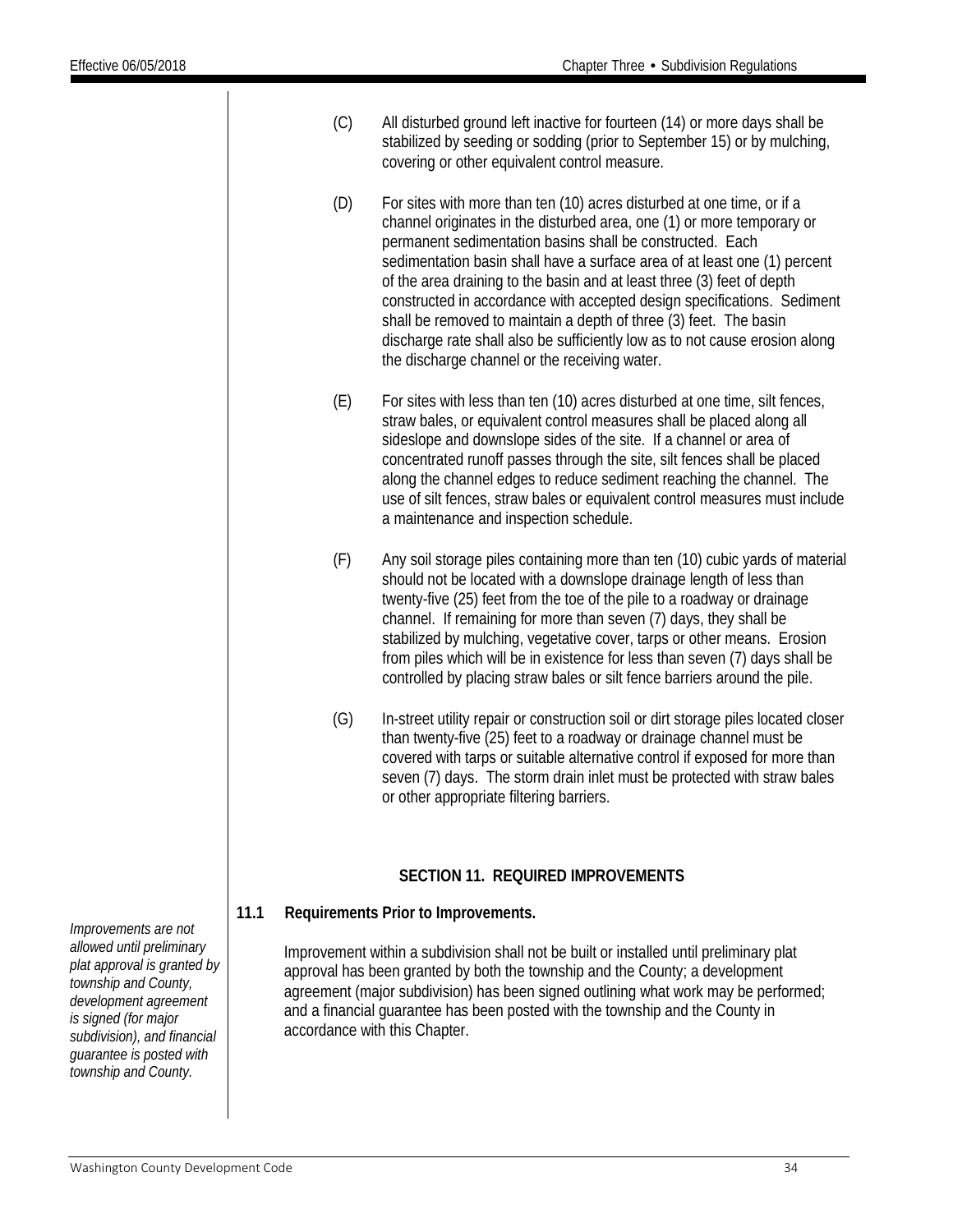*Improvement requirements prior to plat approval.*

## **11.2 Required Improvements.**

Prior to the approval of a plat, the subdivider shall have agreed, in the manner set forth below, to install in conformity with approved construction plans and in conformity with all applicable standards and ordinances, the following improvements on the site:

- (1) All subdivision boundary corner monuments, block and lot corner monuments, and road right of way intersection monuments. All lot corners shall be monumented with iron pipe a minimum of one-half (½) inch in diameter and fourteen (14) inches in length and shall be marked with the license number of the land surveyor making the survey. Points of tangency and curvature shall be marked with monuments meeting the minimum requirements of state law. Monuments shall be set prior to any improvements being constructed on individual lots. All federal, state, county or official benchmarks, monuments, and triangulation or survey control stations adjacent to the property shall not be disturbed unless relocation is approved by the controlling agency.
- (2) The full width of the right-of-way of each street and alley dedicated in the plat shall be graded in accordance with approved plans.
- (3) All streets and alleys shall be improved with concrete or bituminous surface except as may otherwise be approved by the township.
- (4) Curb and gutter shall be installed along both sides of urban designed streets. Concrete curb and gutter is recommended; however, bituminous curbing may be permitted if approved by the township.
- (5) Sidewalks may be required along both sides of all streets in areas where residential density equals or exceeds three (3) dwelling units per net acre of residentially used land or in commercial areas.
- (6) In the case where mains from a public water system are available, the subdivider is required to install water mains in the plat and connect the same to such public water system.
- (7) In all cases where trunk line sanitary sewer facilities are available, the subdivider is required to install sanitary sewers in the plat and connect the same to such trunk line sewers. If such facilities are not available, but it is expected that they will be within five (5) years, the township may require that such sewers, together with the necessary lateral extending from the main sewer to the street curb, shall be installed and capped for future connection as service becomes available. In that event, the subdivider may also install on-site disposal units provided that they are located so as to permit easy and the least expensive connection to the sewer when it becomes available and useable. Where such on-site units are installed, the subdivider shall provide underground plumbing to extend three (3) feet beyond the footing which plumbing shall be plugged. The area around the stack shall be scored so that the septic tank can be disconnected and connection can be made with the public sanitary sewer system.
- (8) Drainage facilities and easements shall be installed and dedicated to adequately provide for the drainage of surface waters in accordance with the approved plan.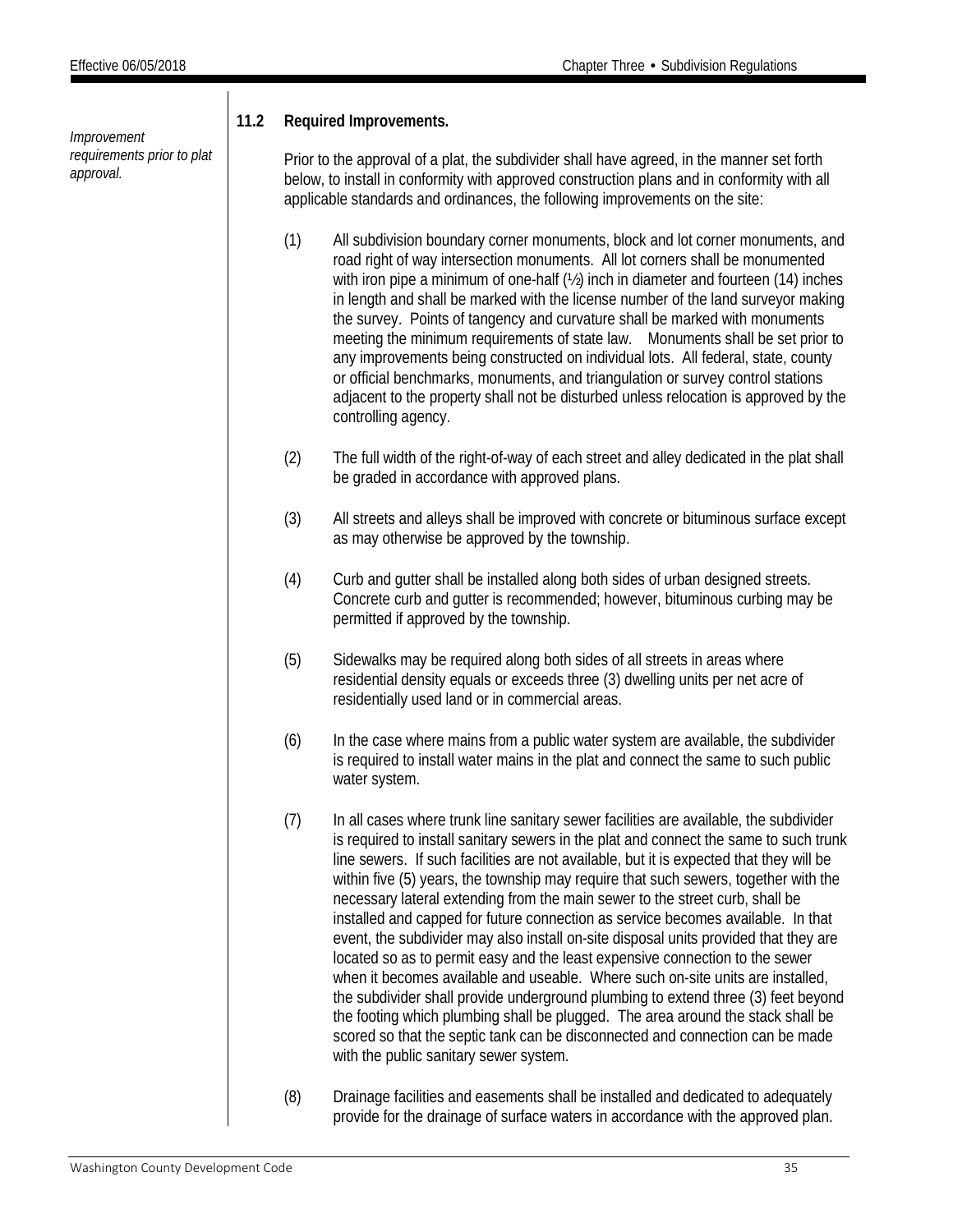*Construction plans shall be prepared by a professional engineer, shall be submitted to the Township Engineer for approval and shall become part of the contract.*

*Improvements are to be furnished and installed at the expense of subdivider.*

*If improvement will be of substantial benefit to lands beyond the subdivision, part of the cost may be assessed to those lands.*

*Subdivider may be required to enter into a contract with the County to furnish and construct improvements at subdivider's expense.*

(9) Tree planting, street name signs, traffic control signs, oversized utility trunk lines, pedestrian ways and other improvements may be required.

## **11.3 Construction Plans.**

Construction plans for the required improvements shall be prepared at the subdivider's expense by a professional engineer who is licensed in the State of Minnesota. Construction plans shall contain the engineer's certificate. These plans, together with the quantities of construction items, shall be submitted to the Township Engineer for approval and for estimate of the total costs of the required improvements. Upon approval, the plans shall become a part of the required contract described in Section 11.6.

## **11.4 Improvement Expenses.**

Required improvements are to be furnished and installed at the sole expense of the. However, if the cost of an improvement would, by general policy, be assessed only in part to the improved property and the remaining cost paid out of general tax levy, provision maybe made for the payment of a portion of the cost by the township.

## **11.5 Improvement Cost Assessment.**

If any improvement installed within the subdivision will be of substantial benefit to lands beyond the boundaries of the subdivision, provision may be made for causing a portion of the cost of the improvements, representing the benefit to such lands, to be assessed against the same. In such a situation, the subdivider will be required to pay only for such portion of the whole cost of said improvements as will represent the benefit to the property within the subdivision.

## **11.6 Improvement Contract.**

Prior to the installation of any required improvements and prior to approval of the plat, the subdivider may be required to enter into a contract, in writing, with the County requiring the subdivider to furnish and construct said improvements at the subdivider's sole cost and in accordance with plans, specification and usual contract conditions. Included in such contract will be:

- (1) Provisions for supervision of details of construction by the township and County and granting the township and County authority to correlate the work to be performed under said contract by any subcontractor authorized to proceed thereunder and with any other work being performed or contracted by the township in the vicinity.
- (2) A requirement for the subdivider to make an escrow deposit or, in lieu thereof, to furnish a performance bond as described in Section 12. At the request of the subdivider, the contract may provide for completion of part or all of the improvements prior to the acceptance of the plat; in such event, the amount of the financial guarantee may be reduced in a sum equal to the estimated cost of improvements so completed prior to the acceptance of the plat.
- (3) The time for completion of the work and the several parts thereof shall be determined by the township and County upon recommendation of the township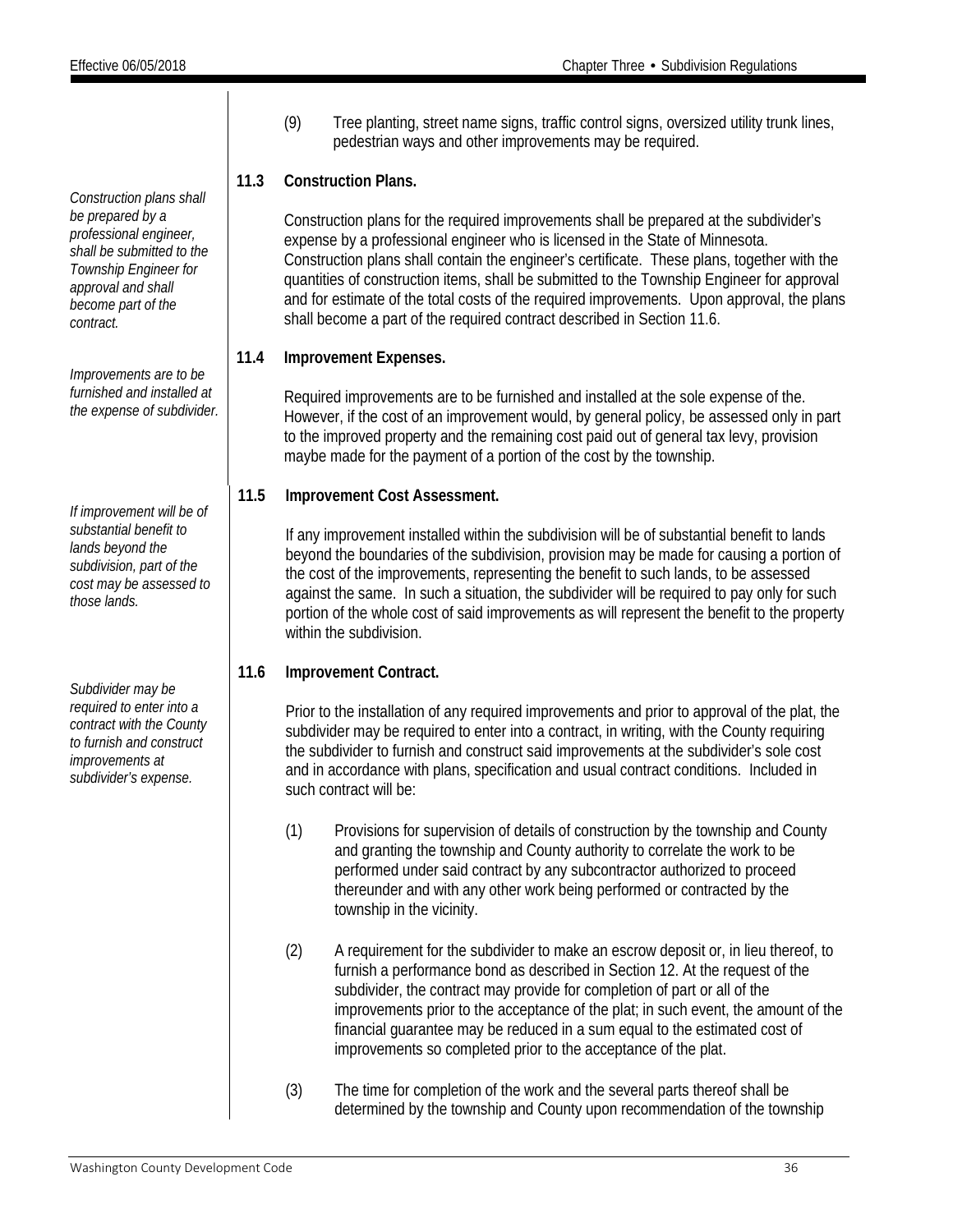*If subdivider defaulted previously, approval is required prior to starting* 

*Improvements must be inspected during construction by township engineer at subdivider's* 

*work.*

*expense.*

and County after consultation with the subdivider. The time shall be reasonable with relation to the work to be performed, the seasons of the year and proper correlation with construction activities in the subdivision.

## **11.7 Previous Default.**

Any subdivider who has previously defaulted on work or commitments is prohibited from commencing work on any subdivision without township approval.

## **11.8 Improvement Inspection.**

All required improvements on the site that are to be installed under the provisions of this Chapter shall be inspected during the course of construction by the Township Engineer at the subdivider's expense. Approval by the township shall be subject to the Township Engineer's Certificate of Compliance with the contract.

## **SECTION 12. FINANCIAL GUARANTEE**

## <span id="page-37-0"></span>**12.1 Financial Guarantee Options.**

The financial guarantee required as part of the subdivision agreement shall be one of the following:

- (1) A cash escrow deposit may be made with the township treasurer in a sum equal to one-hundred twenty-five (125) percent of the total costs, as estimated by the county and Township Engineers, of all improvements to be furnished and installed by the subdivider pursuant to the development agreement (major subdivision). The total costs shall include costs of inspection. The County or township is entitled to reimbursement out of such deposit for any cost or expense incurred by the County for completion of the work in case of default by the subdivider or for any damages sustained on account of any breach thereof.
- (2) The subdivider may furnish a performance bond and payment bond with corporate surety in a penal sum equal to one-hundred twenty-five (125) percent of the total cost, as estimated by the Township or County Engineer, of all the improvements to be furnished and installed by the subdivider pursuant to the development agreement. The total costs shall include costs for inspection by the County or Township Engineer. The bond shall be approved as to form by both the Township and County Attorneys and filed with the township.
- (3) The subdivider may deposit an irrevocable letter of credit from a bank or other reputable institution or individual subject to approval of the County. Such letter of credit shall certify the following:
	- (A) That the creditor guarantees funds in an amount equal to one-hundred twenty- five (125) percent of the total cost, as estimated by the Township Engineer, for completing all required improvements.
	- (B) That in the case of failure on the part of the subdivider to complete the specified improvements within the required time period, the creditor shall

*3 financial guarantee options:*

- *Cash escrow equal to 125% of total costs.*
- *Performance bond and payment bond with corporate surety equal to 125% of total cost.*
- *Irrevocable letter of credit.*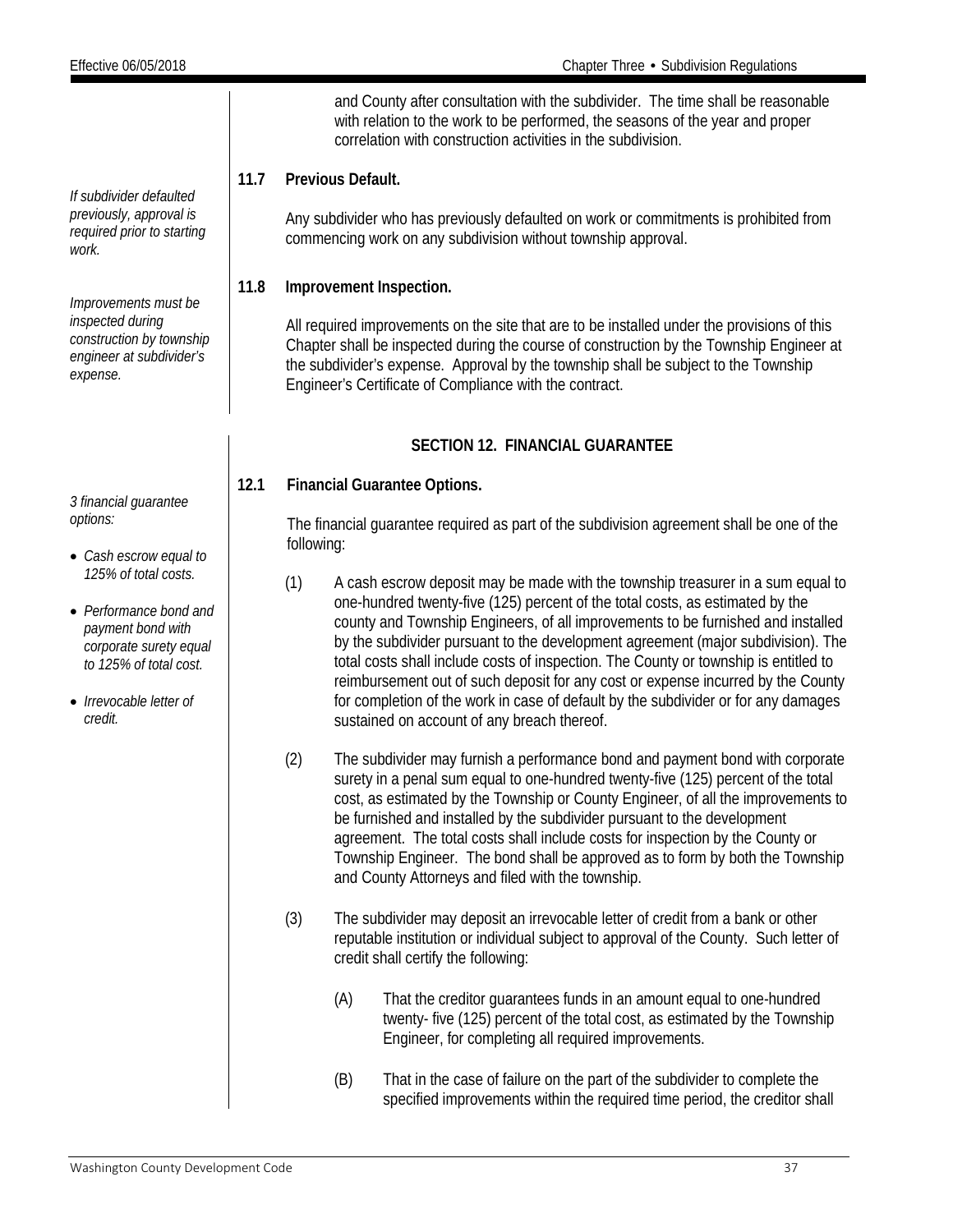pay to the township immediately, and without further action, such funds as are necessary to finance the completion of those improvements up to the limit of credit stated in the letter.  $(C)$ That this letter of credit may not be withdrawn or reduced in amount until released by the township.  $(D)$ In the event the County elects to become a party to the development agreement (major subdivision), any financial quarantee shall run to the benefit of the township and County. **SECTION 13. SEPARABILITY**  $13.1$ The several provisions of this regulation are separable in accordance with the following: If any court of competent jurisdiction adjudges any provision of this regulation to  $(1)$ be invalid, such judgment does not affect any other provisions of this regulation not specifically included in said judgment.  $(2)$ If any court of competent jurisdiction adjudges invalid the application of any provision of this regulation to a particular property, building or structure, such judgment does not affect the application of said provision to any other property. building or structure not specifically included in said judgment. **SECTION 14. EFFECTIVE DATE** The regulations contained in this Ordinance shall become effective immediately upon passage by the County Board and upon publication according to law. Passed by the Board of County Commissioners of Washington County, Minnesota, this  $5<sup>th</sup>$  day of  $June$ , 2018. Gary Kriesel, Chair **Board of County Commissioners** Attest: Approved as to form: Molly O'Rourke George Kuprian Washington County Administrator Assistant Washington County Attorney

If any portion of this Ordinance is found to be invalid, the remainder is not affected.

38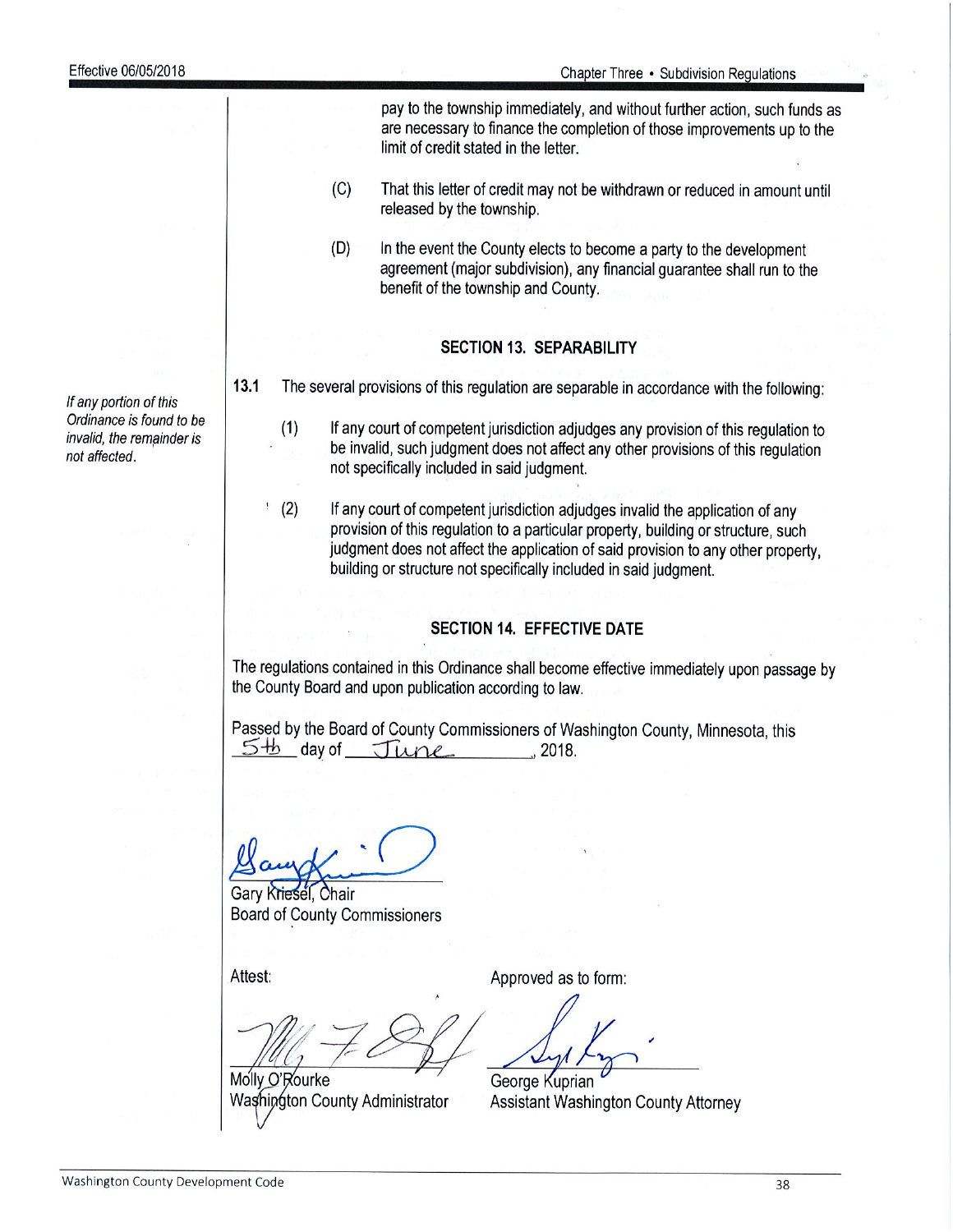Ordinance prepared by:

Washington County Public Works Department 11660 Myeron Road North Stillwater, MN 55082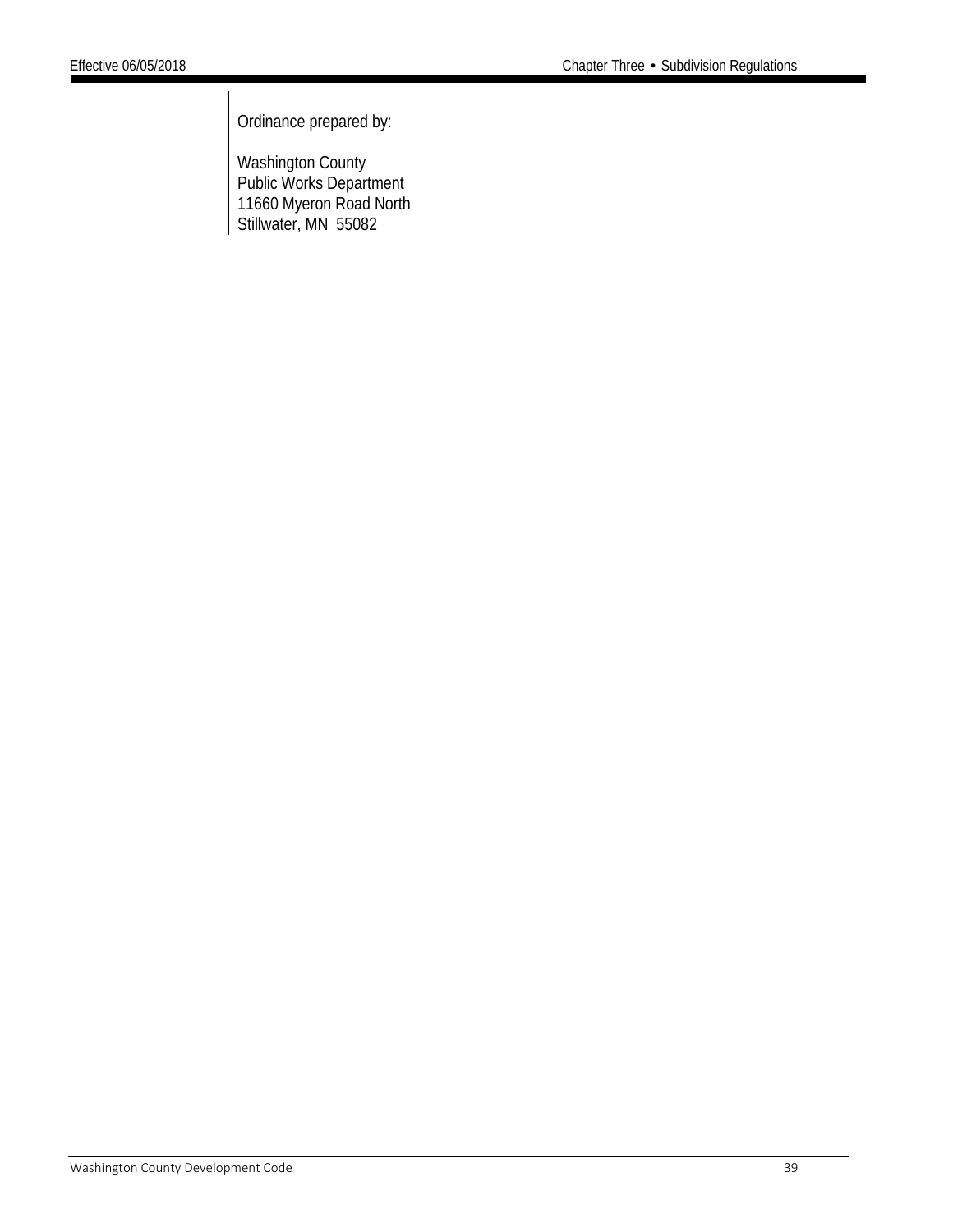## STATE OF MINNESOTA **COUNTY OF WASHINGTON**

I, Molly F. O'Rourke, qualified County Administrator for the County of Washington, State of Minnesota, do hereby certify that I have compared the foregoing copy of Resolution No. 2018-054 \_\_\_\_\_\_\_\_\_\_\_ with the original minutes of the proceedings of the Board of Commissioners, Washington County, Minnesota, at its session on the 5th \_\_\_\_\_\_ day of June, 2018, now on file in my office and have found the same to be a true and correct copy thereof.

).

Witness my hand and official seal at Stillwater, Minnesota, this 27th day of <u>June, 2018.</u>



O'Rourke Molw F ท<sub>ี</sub>ty Administrator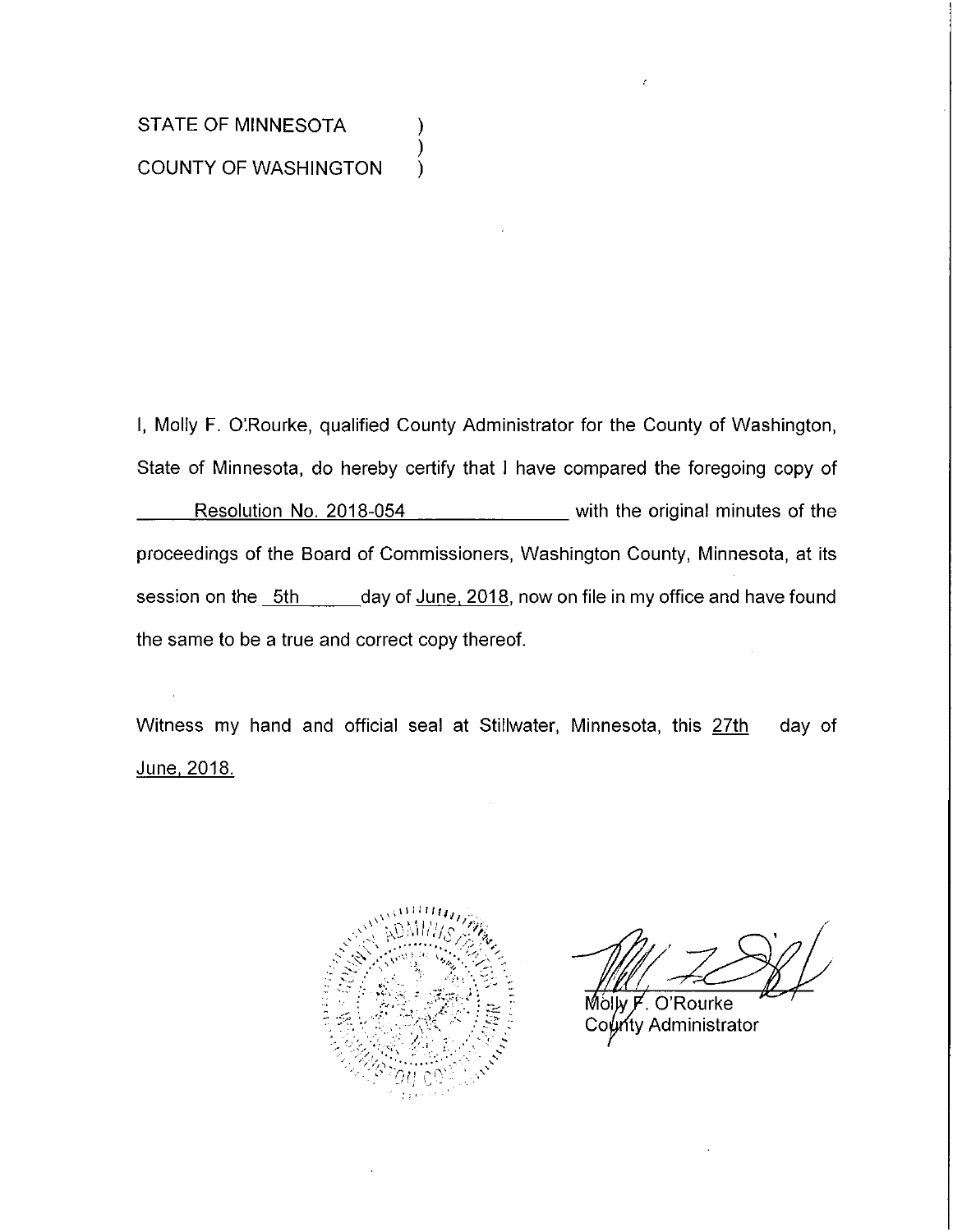DATE June 5, 2018 **MOTION** BY COMMISSIONER Miron

**Public Works DEPARTMENT SECONDED BY** Karwoski **COMMISSIONER** 

#### REPEAL OF CURRENT ZONING/LAND USE ORDINANCES AND ADOPTION OF NEW ZONING/LAND USE ORDINANCES. **AND**

## REPEAL OF EXISTING DEVELOPMENT CODE AND ADOPTION OF THE REVISED DEVELOPMENT CODE

### ZONING/LAND USE ORDINANCE NUMBERS 203, 204, 205, 206, 207, 208, 209, 210, 211 & 212

WHEREAS, Washington County is authorized to carry on County planning and zoning activities in the unincorporated areas of the County pursuant to Minn. Stat. Chapt. 394; and

WHEREAS, the Washington County Comprehensive Plan was adopted by the Washington County Board of Commissioners on April 22, 1997 and became effective October 1, 1997 as Washington County Ordinance No. 124, amended on September 7, 2010 to the Washington County Comprehensive Plan 2030 as Washington County Ordinance No. 184, and amended on August 16, 2016 as Washington County Ordinance 198; and

WHEREAS, pursuant to Minn. Stat. 473.865 the Washington County Comprehensive Plan is the implement by which the County's regulation of land use is devolved through adoption of official controls under Chapter 394.

**WHEREAS**, the current official controls as reflected in the Washington County Development Code were adopted by the Washington County Board of Commissioners and became effective on October 20, 1997 as Washington County Ordinance No. 127; and

WHEREAS, all the townships in Washington County have assumed regulatory control of land use through adoption of the Comprehensive Land Use Plans under the 2030 Regional Development Framework pursuant to the authority contained in Minn. Stat. 473.861 and the County's relinquishment of such controls; and

WHEREAS, such transformation has been found by the Metropolitan Council to conform to the regional system plans for transportation, water, resources management and parks; and

WHEREAS, the Township's plans are consistent with the Washington County 2030 Comprehensive Plan and are compatible with the plans of adjacent and affected jurisdictions; and

WHEREAS, the recasting of the County's official controls necessitate revision of the Washington County Development Code; and

WHEREAS, the forty-three (43) current zoning/land use ordinances, attached as Exhibit A, are determined to be anachronistic and must be repealed; and

WHEREAS, ten (10) new zoning/land use ordinances, attached as Exhibit B, must be enacted; and